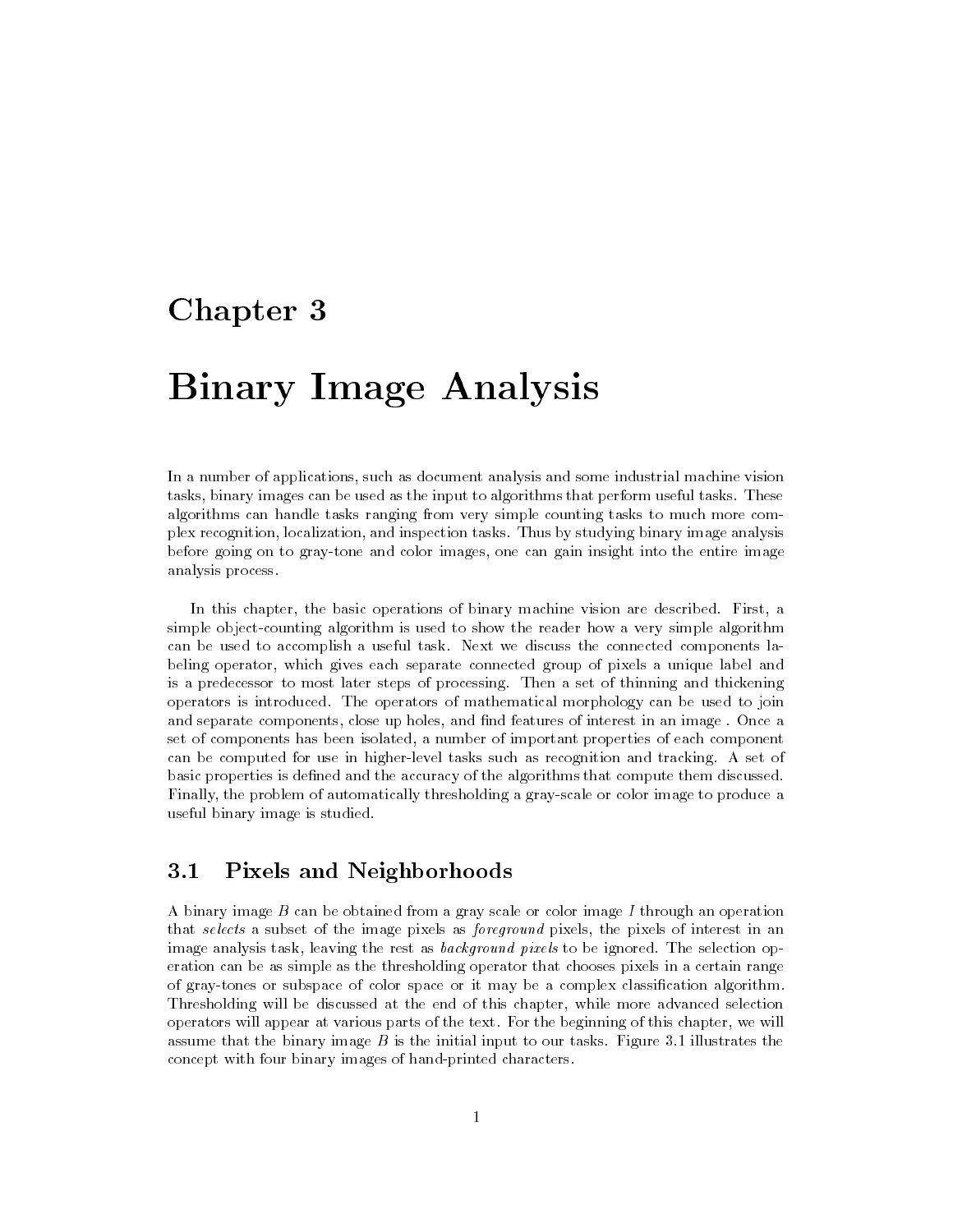

Figure 3.1: Binary images of hand-printed characters.

The pixels of a binary image  $B$  are 0's and 1's; the 1's will be used to denote foreground pixels and the 0's background pixels. The term  $B[r, c]$  denotes the value of the pixel located at row  $r$ , column  $c$  of the image array. An  $M$   $\times$   $N$  image has  $M$  rows numbered from  $0$ to  $M-1$  and N columns numbered from 0 to  $N-1$ . Thus  $B[0,0]$  refers to the value of the upper leftmost pixel of the image and  $B[M - 1, N - 1]$  refers to the value of the lower rightmost pixel.

In many algorithms, not only the value of a particular pixel, but also the values of its neighbors are used when processing that pixel. The two most common definitions for neighbors are the four-neighbors and the eight-neighbors of a pixel. The four-neighborhood  $N_4(r, c)$  of pixel  $(r, c)$  includes pixels  $(r - 1, c)$ ,  $(r + 1, c)$ ,  $(r, c - 1)$ , and  $(r, c + 1)$ , which are often referred to as its north, south, west, and east neighbors, respectively. The eightneighborhood  $N_8(r, c)$  of pixel  $(r, c)$  includes each pixel of the four-neighborhood plus the diagonal neighbor pixels  $(r-1, c-1)$ ,  $(r-1, c+1)$ ,  $(r+1, c-1)$ , and  $(r+1, c+1)$ , which can be referred to as its northwest, northeast, southwest, and southeast neighbors, respectively. Figure 3.2 illustrates these concepts.

|        |   |   |                              | $\sim$ |
|--------|---|---|------------------------------|--------|
| --     | - | . | sk.<br>$\tilde{\phantom{a}}$ |        |
| $\sim$ |   |   | ÷<br>◡                       | ∼<br>- |

a) four-neighborhood  $N_4$  b) eight-neighborhood  $N_8$ 

Figure 3.2: The two most common neighborhoods of a pixel.

Either the four-neighborhood or the eight-neighborhood (or some alternate denition) can be used as the *neighborhood* of a pixel in various algorithms. To be general, we will say that a pixel (r  $\,$ , c) neighbors a pixel (r, c) if (r  $\,$ , c) lies in the selected type of neighborhood of  $(r, c)$ .

#### 3.2 Applying Masks to Images  $3.2$

A basic concept in image processing is that of applying a mask to an image. The concept comes from the image processing operation of convolution, but is used in a general sense in image analysis as a whole. A mask is a set of pixel positions and corresponding values called weights. Figure 3.3 shows three different masks. The first two (a and b) are square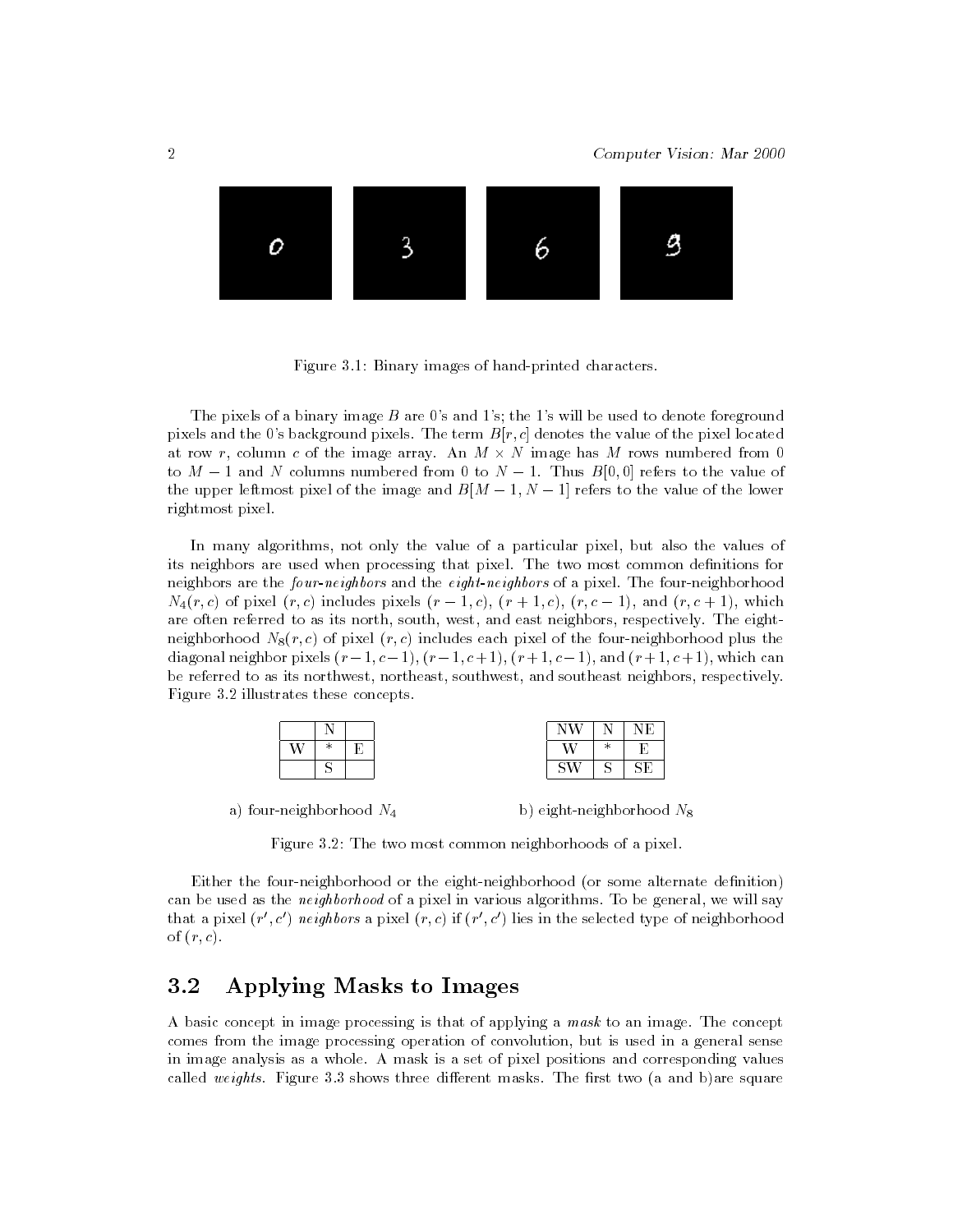

Figure 3.3: Three masks that can be applied to an image.

masks, one with equal weights, all of value one and one with unequal weights. The third mask (c) is rectangular and has equal weights.

Each mask has an origin, which is usually one of its positions. Usually the origins of symmetric masks, such as a) and b) Figure 3.3, are their center pixels. For nonsymmetric masks, any pixel may be chosen as the origin, depending on the intended use. The top pixel of mask c) might be chosen as its origin.

The application of a mask to an input image yields an output image of the same size as the input. For each pixel in the input image, the mask is conceptually placed on top of the image with its origin lying on that pixel. The values of each input image pixel under the mask are multiplied by the weights of the corresponding mask pixels. The results are summed together to yield a single output value that is placed in the output image at the location of the pixel being processed on the input. Figure 3.4 illustrates the application of mask b) of Figure 3.3 to a gray-tone image.

The original gray tone image is shown in Figure 3.4a. Notice that when the center of the mask lies on top of one of the perimeter pixels of the image, some of the pixels of the mask lie outside of the image. In order to make the output image come out the same size as the input, we must add some virtual rows and columns to the input image around the edges. In the example below, we have added two virtual rows (one above the image and one below) and two virtual columns (one to the left and one to the right). The values in these virtual rows and columns can be set arbitrarily to zero or some other constant or, as has been done here, they can merely duplicate the closest row (or column) to them. Thus the virtual row added to the top of the input image would duplicate the values 40, 40, 80, 80, 80; the virtual column on the left would be all 40's; the virtual column on the right would be all 80's; and the virtual row added to the bottom would again have values 40, 40, 80, 80, 80. The output image c) produced by the application of the mask b) is a smoothed version of the input a); however, the values are all much bigger than in the original. To normalize, we divide the value obtained for each pixel by the sum of the weights in the mask, in this case 16, obtaining the final image shown in d). The original and final images are shown in gray tone in  $\epsilon$ ) expanded to 120  $\times$  120 for visibility. Because of the expansion, each pixel in the final image  $$ is shown as a 24-pixel strip; thus the smoothness is at a strip level, instead of at a pixel level.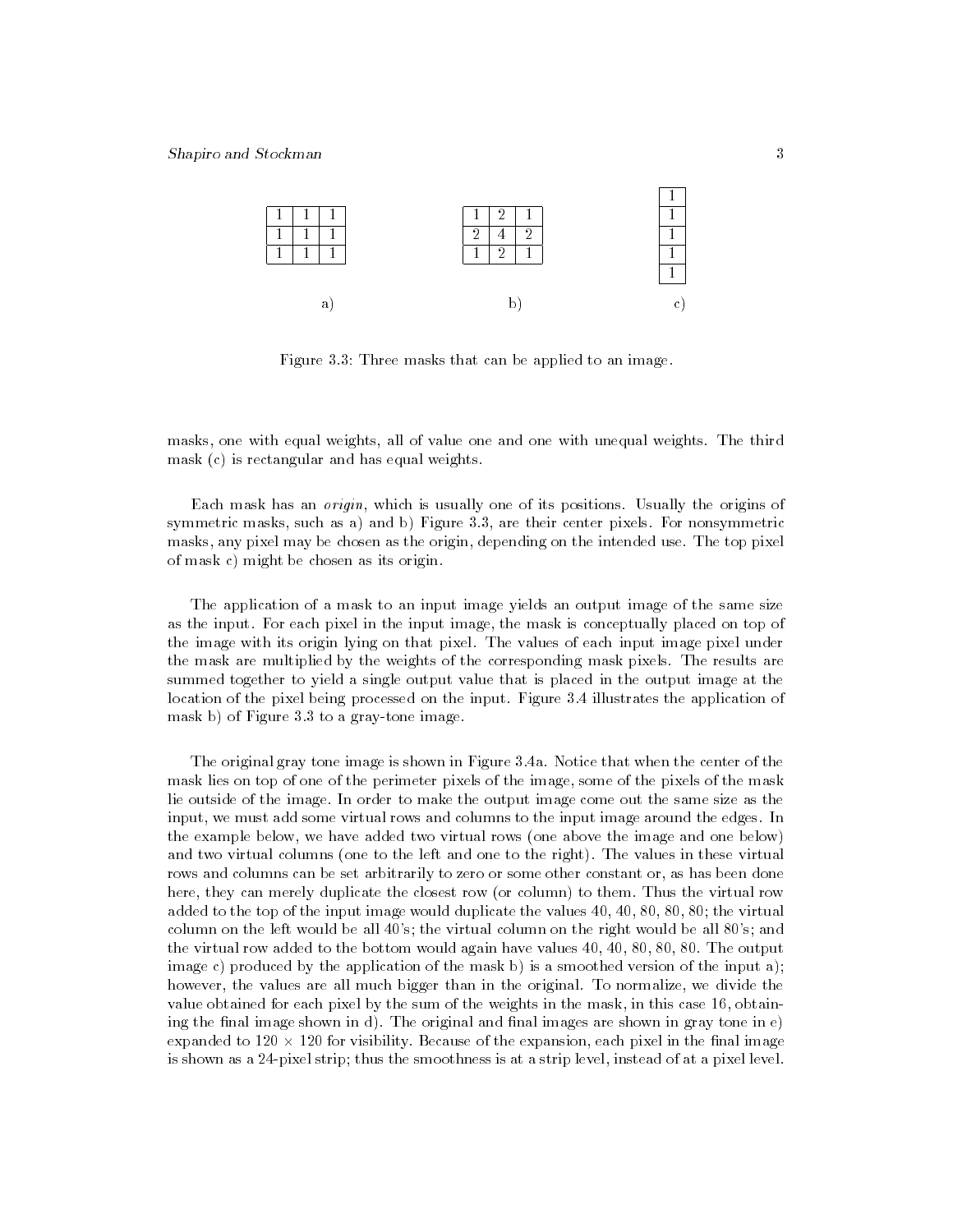| 40 | 40 | 80 | -80 | 80  |  |
|----|----|----|-----|-----|--|
| 40 | 40 | 80 | -80 | -80 |  |
| 40 | 40 | 80 | 80  | 80  |  |
| 40 | 40 | 80 | -80 | 80  |  |
| 40 | 40 | 80 | 80  | 80  |  |

|  | a) original gray-tone image |  |
|--|-----------------------------|--|

|  |  | .3 mask |
|--|--|---------|
|  |  |         |

 2 1 4 2  $2 \mid 1$ 

 $\mathbf{1}$ 

| 640 | 800 | 1120 | 1280 | 1280 |
|-----|-----|------|------|------|
| 640 | 800 | 1120 | 1280 | 1280 |
| 640 | 800 | 1120 | 1280 | 1280 |
| 640 | 800 | 1120 | 1280 | 1280 |
| 640 | 800 | 1120 | 1280 | 1280 |

c) result of applying the mask to the image

| 40 | 50 | 70 | 80 | 80 |  |
|----|----|----|----|----|--|
| 40 | 50 | 70 | 80 | 80 |  |
| 40 | 50 | 70 | 80 | 80 |  |
| 40 | 50 | 70 | 80 | 80 |  |
| 40 | 50 | 70 | 80 | 80 |  |

d) normalized result after division by the sum of the weights in the mask (16)



e) original image and result, expanded to 120 × 120 for viewing

Figure 3.4: Application of a mask with weights to a gray-scale image.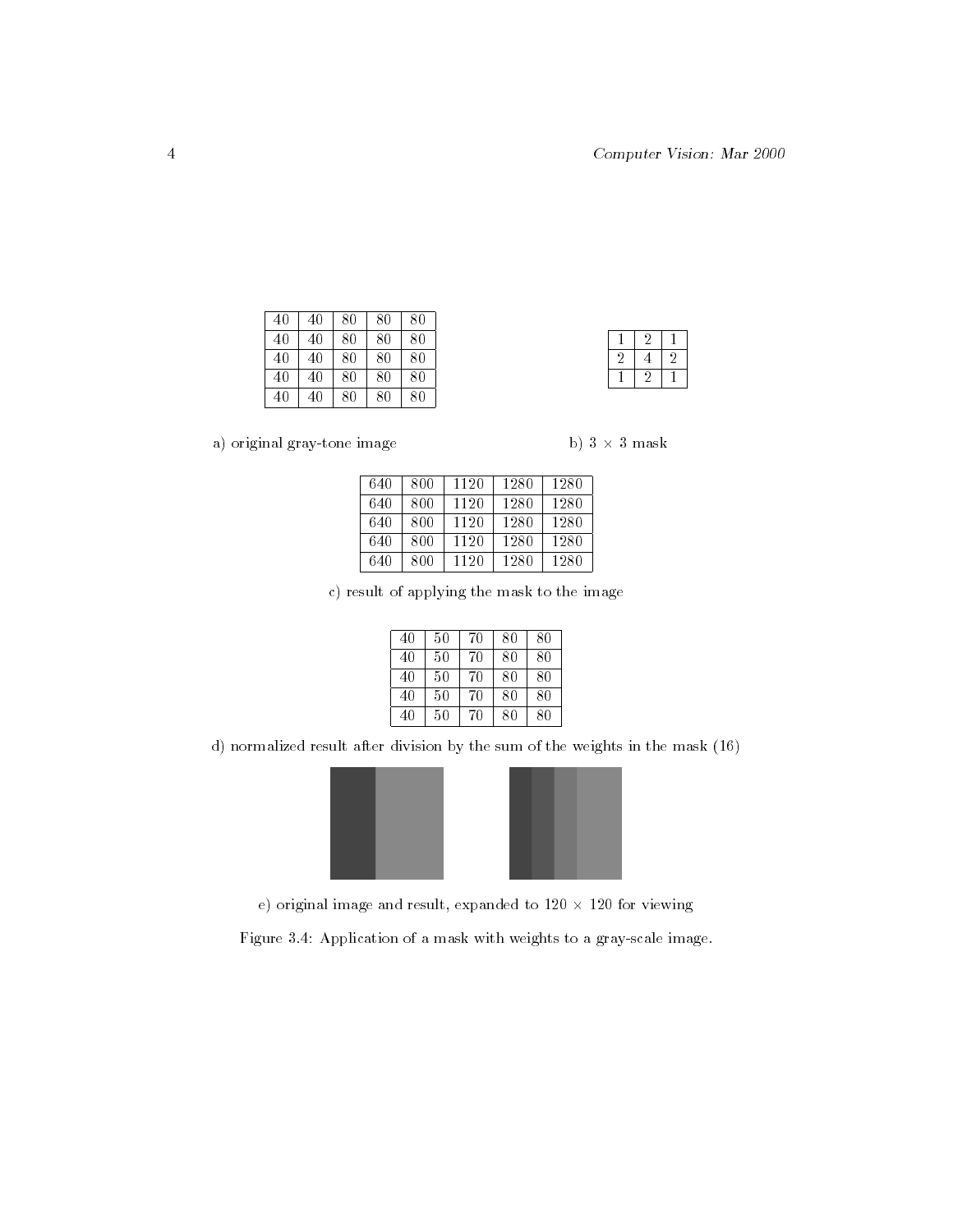

a) E: external corners b) I: internal corners

Figure 3.5: The 2 by 2 masks for counting the foreground objects in a binary image. The 1's represent foreground pixels, and the 0's represent background pixels.

## 3.3 Counting the Objects in an Image

Chapter 1 presented an application where it was important to count the number of holes in an object. Counting the number of foreground objects is an equivalent problem that can be performed with the same algorithm by merely swapping the roles of the two sets: E and I. For counting foreground objects, the external corner patterns are 2 by 2 masks that have three 0's and one 1-pixel. The internal corner patterns are 2 by 2 masks that have three 1's and one 0-pixel. Figure 3.5 illustrates the two sets of masks. Note that the algorithm expects each object to be a 4-connected set of 1-pixels with no interior holes.

The application of one of these masks to a binary image can be visualized as placing the mask on the image so that the top left pixel of the mask lines up with the particular pixel being considered on the image. In this case the mask is defining a neighborhood of the image pixel consisting of the pixel, its neighbor to the right, and the two pixels below them. If all four image pixels that fall under the mask have exactly the same value as the corresponding mask pixel, then the type of corner defined by that mask is identified with that image pixel. Suppose that the function  $\text{external\_match}(L, P)$  sequences through the four external masks and returns true if the subimage with top left pixel  $(L, P)$  matches one of them, false otherwise. Similarly, the function  $internal\_match(L, P)$  returns true if the subimage with top left pixel (L,P) matches one of the internal masks and false otherwise. The object-counting function *count objects(B)* takes in a binary image  $B$ , loops through each pixel of the image, excluding pixels of the last row and the last column, where the 2 by 2 mask cannot be placed, and returns the number of objects in the image.

**Conventions for defining algorithms** Pseudo-code for the object-counting procedure is given below. We will use this syntax for all procedures given in the text. Note that all routines are called *procedures*, but those that are functions include a *return* statement (as in C) to return a value. To keep the procedures short and simple, we will often use utility procedures within them such as external match and internal match. The code for very straightforward utility procedures such as these is usually omitted. We also omit type declarations, which are language-dependent, but we specify the required types in the text and explain important variables in comments. Finally, we use global constants for various sizes rather than clouding the procedure calls with extra arguments.

In the object-counting procedure, the constant MaxRow is the row number of the last row in the image, while MaxCol is the column number of the last column. The first row and the first column are assumed to be row and column zero, the default for C arrays.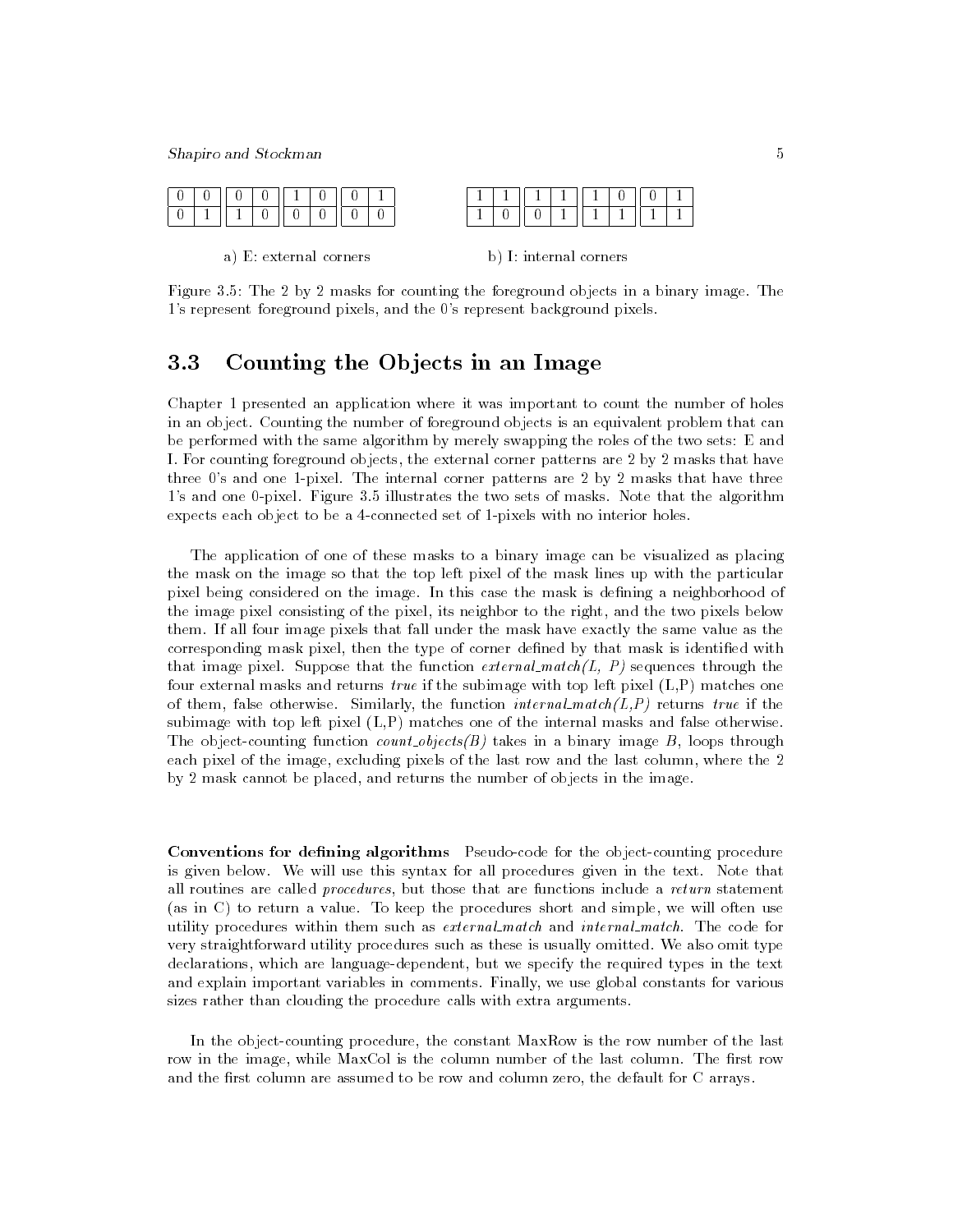```
Compute the number of foreground objects of binary image B.
Objects are 4-connected and simply connected.
E is the number of external corners.
I is the number of internal corners.
      procedure count objects(B);
      f
      E := 0;I := 0;
      for L := 0 to MaxRow - 1for P := 0 to MaxCol - 1
           f
          if external match(L, P) then E := E + 1;
          if internal match(L, P) then I := I + 1;
           \} ;
      return((E - I) / 4);
      \left\{ \right.
```
Algorithm 1: Counting Foreground Objects

#### **Exercise 1** Efficiency of counting objects

What is the maxiumum number of times that procedure *count\_objects* examines each pixel of the image? How can procedures external match and internal match be coded to be as efficient as possible?

#### Exercise 2 Driving around corners

Obtain some graph paper to represent a pixel array and blacken some region of connected squares (keep it small at first). The blackened squares correspond to the foreground pixels and the empty squares correspond to the background. Imagine that the pixels are all city blocks and you are driving around the blackened region in a clockwise direction. Do your right turns correspond to  $E$  corners or  $I$  corners? What about left turns? Is there a relationship between the number of left turns and the number of right turns made in driving the complete perimeter? If so, what is it? In driving the entire perimeter, did you ever cross over or touch a previously visited intersection? Is that ever possible? Why or why not? Before answering, consider the case of only two blackened blocks touching diagonally across a single shared intersection. Do your left-right counting rules still hold? Does the object-counting formula still hold?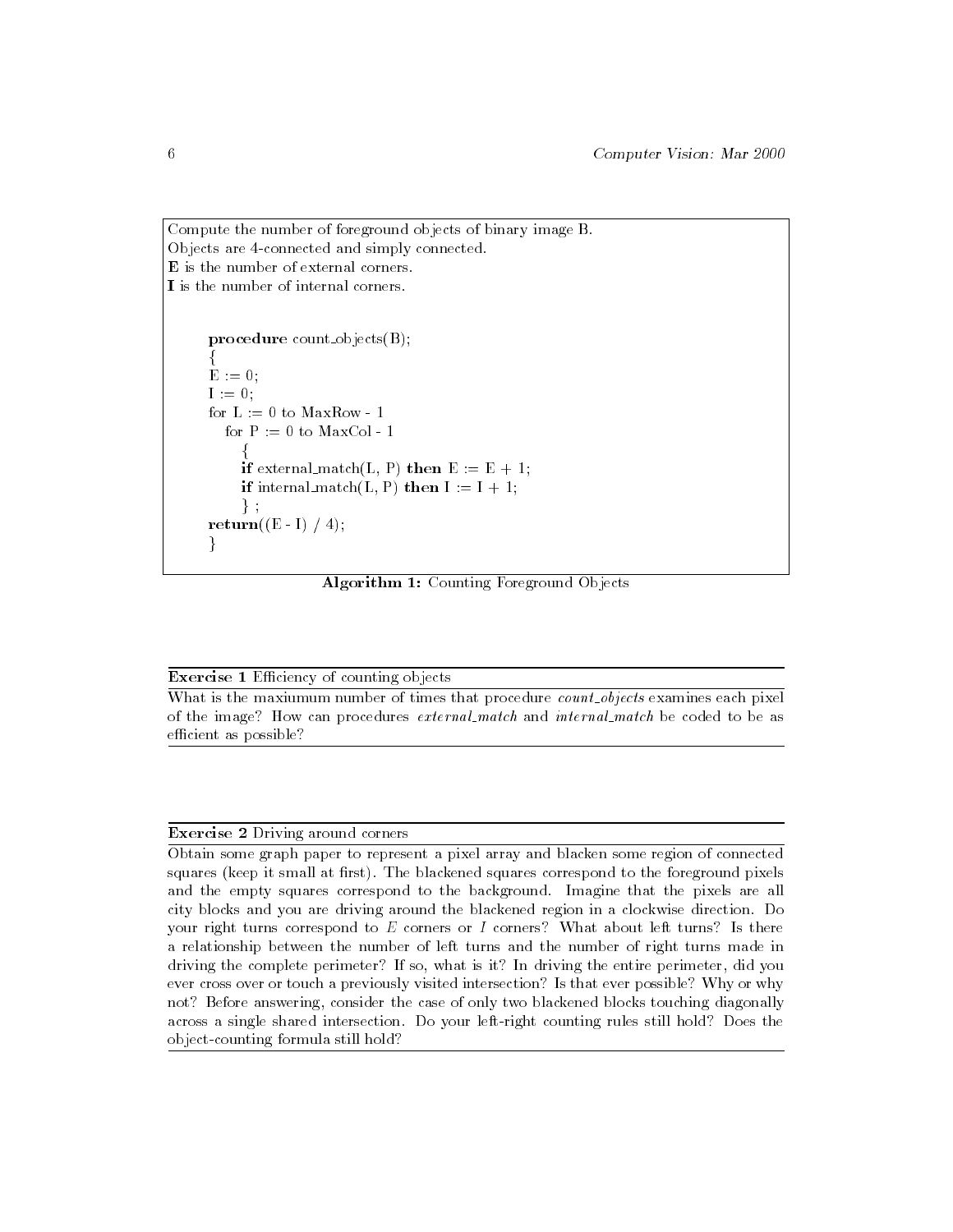|   |   |   |   |   |   | $\overline{2}$ |  |
|---|---|---|---|---|---|----------------|--|
| 1 |   |   |   |   |   | 2              |  |
| и |   |   |   |   |   | $\overline{2}$ |  |
|   |   |   |   |   |   | $\overline{2}$ |  |
| 3 | 2 | 2 | 3 |   |   | 2              |  |
|   |   |   | 3 |   |   | $\overline{2}$ |  |
| 5 | 5 |   | 3 |   |   | 2              |  |
| 5 | 5 |   | 3 | 2 | 2 | 2              |  |

a) binary image b) connected components labeling



c) binary image and labeling, expanded for viewing

Figure 3.6: A binary image with five connected components of the value 1.

# 3.4 Connected Components Labeling

Suppose that B is a binary image and that  $B(r,c) \equiv B(r^{\prime},c^{\prime}) \equiv v$  where either  $v^{\prime} \equiv 0$  or  $v = 1$ . The pixel (r,c) is connected to the pixel (r,c) with respect to value v if there is a sequence of pixels  $(r, c) = (r_0, c_0), (r_1, c_1), \ldots, (r_n, c_n) = (r_0, c_1)$  in which  $B(r_i, c_i) = v, i = 0$  $0, \ldots, n$ , and  $(r_i, c_i)$  neighbors  $(r_{i-1}, c_{i-1})$  for each  $i = 1, \ldots, n$ . The sequence of pixels  $(r_0, c_0), \ldots, (r_n, c_n)$  forms a connected path from  $(r, c)$  to  $(r_-, c_-)$ . A *connected component* of value  $v$  is a set of pixels  $C$ , each having value  $v$ , and such that every pair of pixels in the set are connected with respect to  $v$ . Figure 3.6a) shows a binary image with five such connected components of 1's; these components are actually connected with respect to either the eight-neighborhood or the four-neighborhood definition.

1 DEFINITION A connected components labeling of a binary image  $B$  is a labeled image LB in which the value of each pixel is the label of its connected component.

A label is a symbol that uniquely names an entity. While character labels are possible, positive integers are more convenient and are most often used to label the connected components. Figure 3.6b) shows the connected components labeling of the binary image of Figure 3.6a).

There are a number of different algorithms for the connected components labeling operation. Some algorithms assume that the entire image can fit in memory and employ a simple, recursive algorithm that works on one component at a time, but can move all over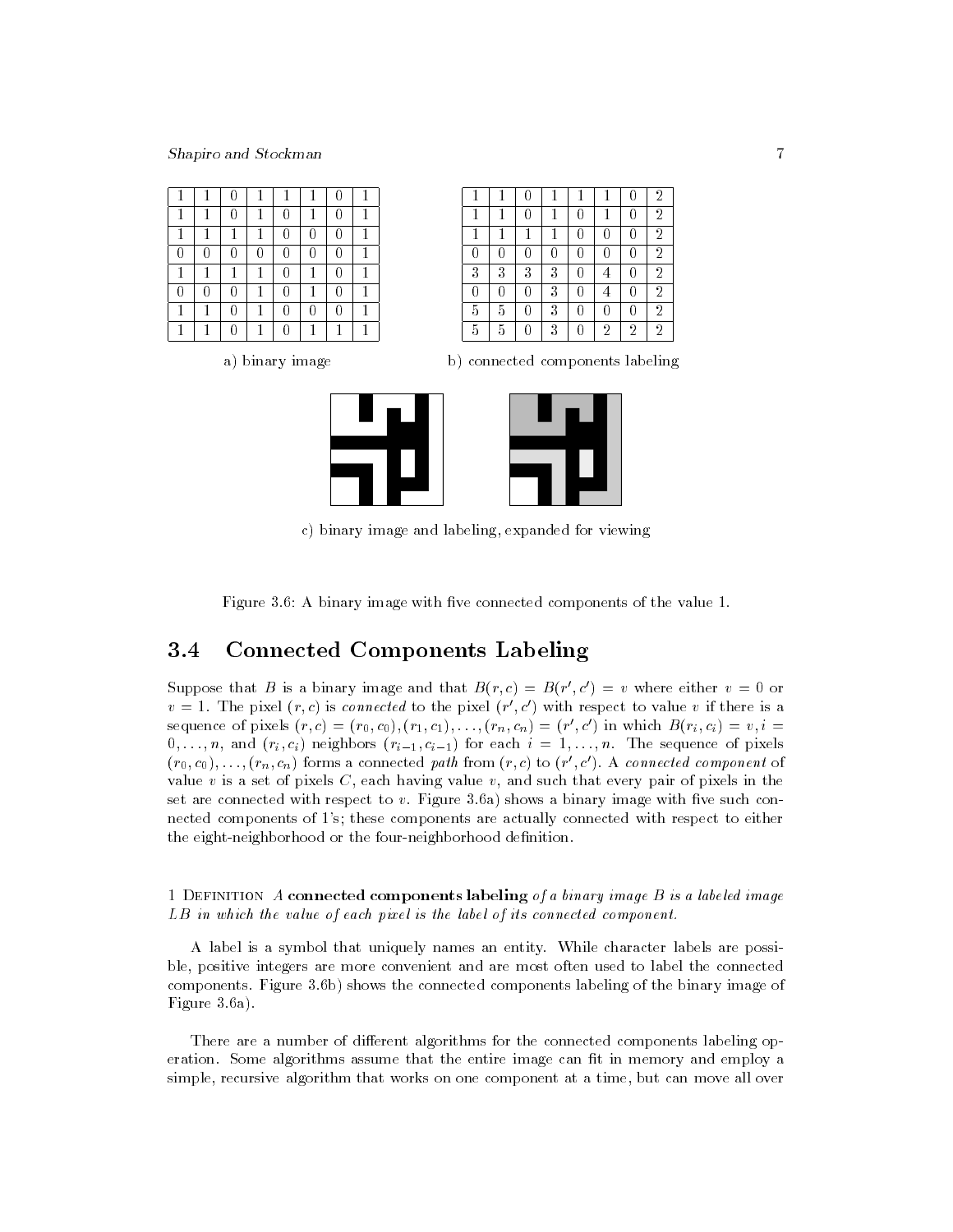the image while doing so. Other algorithms were designed for larger images that may not fit in memory and work on only two rows of the image at a time. Still other algorithms were designed for massively parallel machines and use a parallel propagation strategy. We will look at two different algorithms in this chapter: the recursive search algorithm and a row-by-row algorithm that uses a special union-nd data structure to keep track of components.

#### A Recursive Labeling Algorithm

Suppose that B is a binary image with  $MaxRow + 1$  rows and  $MaxCol + 1$  columns. We wish to find the connected components of the 1-pixels and produce a labeled output image  $LB$  in which every pixel is assigned the label of its connected component. The strategy, adapted from the Tanimoto AI text, is to first negate the binary image, so that all the 1-pixels become -1's. This is needed to distinguish unprocessed pixels (-1) from those of component label 1. We will accomplish this with a function called negate that inputs the binary image  $B$ and outputs the negated image  $LB$ , which will become the labeled image. Then the process of nding the connected components becomes one of nding a pixel whose value is -1 in LB, assigning it a new label, and calling procedure  $search$  to find its neighbors that have value -1 and recursively repeat the process for these neighbors. The utility function  $neighbor(L, P)$ is given a pixel position defined by L and P. It returns the set of pixel positions of all of its neighbors, using either the 4-neighborhood or 8-neighborhood denition. Only neighbors that represent legal positions on the binary image are returned. The neighbors are returned in scan-line order as shown in Figure 3.7. The recursive connected components labeling algorithm is a set of six procedures, including *negate, print*, and *neighbors*, which are left for the reader to code.

a) four-neighborhood b) eight-neighborhood

Figure 3.7: Scan-line order for returning the neighbors of a pixel.

Figure 3.8 illustrates the application of the recursive connected components algorithm to the first (top leftmost) component of the binary image of Figure 3.6.

#### A Row-by-Row Labeling Algorithm

The classical algorithm, deemed so because it is based on the classical connected components algorithm for graphs, was described in Rosenfeld and Pfaltz (1966). The algorithm makes two passes over the image: one pass to record equivalences and assign temporary labels and the second to replace each temporary label by the label of its equivalence class. In between the two passes, the recorded set of equivalences, stored as a binary relation, is processed to determine the equivalence classes of the relation. Since that time, the  $union\text{-}find$  algorithm, which dynamically constructs the equivalence classes as the equivalences are found, has been widely used in computer science applications. The union-find data structure allows efficient construction and manipulation of equivalence classes represented by tree structures. The addition of this data structure is a useful improvement to the classical algorithm.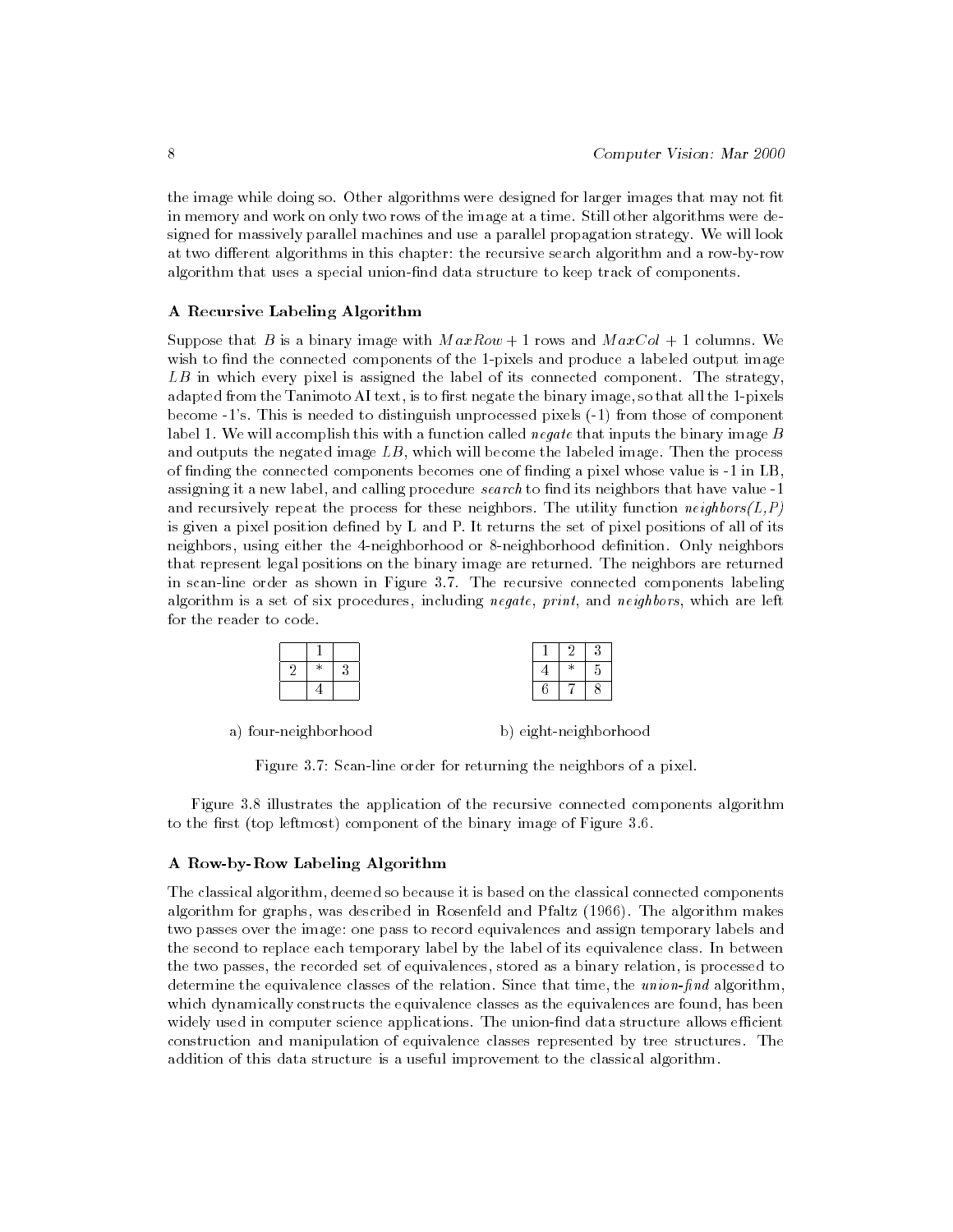```
Compute the connected components of a binary image.
B is the original binary image.
LB will be the labeled connected component image.
     procedure recursive connected components(B, LB);
      f
     LB := negative(B);label := 0;find_components(LB, label);
     print(LB);
     }
     procedure find_components(LB, label);
      f
     for L := 0 to MaxRowfor P := 0 to MaxCol
         if LB[L,P] == -1 then
            \{label := label + 1;search(LB, label, L, P);
            \}\}procedure search(LB, label, L, P);
      f
     LB[L,P] := label;Nset := neighbors(L, P);for each (L', P') in Nset
        f
       if LB[L', P'] == -1then search(LB, label, L', P');
       \}\}
```
Algorithm 2: Recursive Connected Components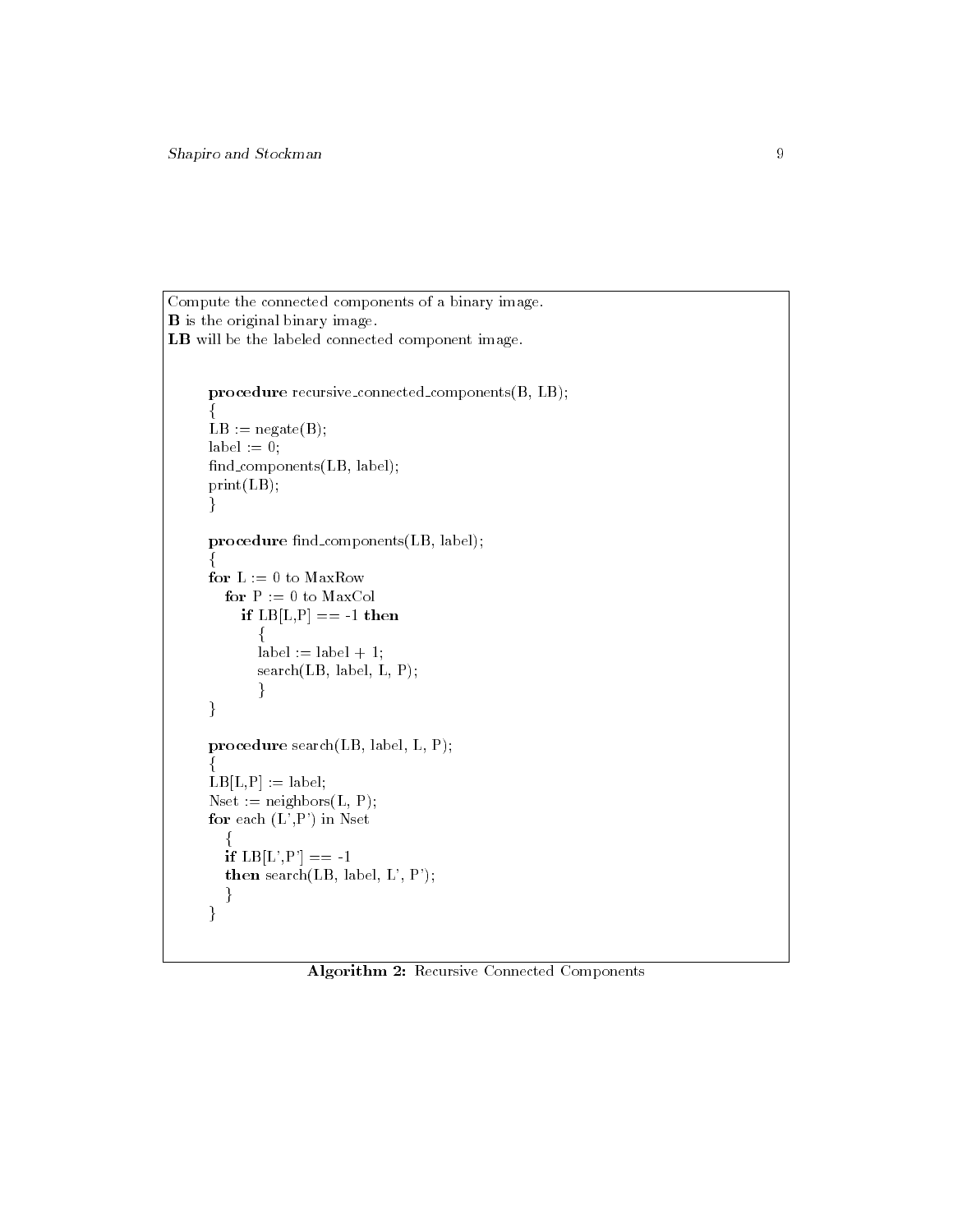|         | $-1$         | $-1$         | 0         | $-1$         | $-1$   | $-1$     |
|---------|--------------|--------------|-----------|--------------|--------|----------|
| Step 1. | $-1$<br>$-1$ | $-1$<br>$-1$ | 0<br>$-1$ | $-1$<br>$-1$ | 0<br>0 | 0<br>0   |
|         |              |              |           |              |        |          |
|         | $\mathbf{1}$ | $-1$         | 0         | $-1$         | $-1$   | $-1$     |
| Step 2. | $-1$         | $-1$         | 0         | $-1$         | 0      | 0        |
|         | $-1$         | $-1$         | $-1$      | $-1$         | 0      | 0        |
|         |              |              |           |              |        |          |
|         | $\mathbf{1}$ | 1            | 0         | $-1$         | $-1$   | $-1$     |
| Step 3. | $-1$         | $-1$         | 0         | $-1$         | 0      | 0        |
|         | $-1$         | $-1$         | $-1$      | $-1$         | 0      | 0        |
|         |              |              |           |              |        |          |
|         | 1            | $\mathbf{1}$ | 0         | $-1$         | $-1$   | $-1$     |
| Step 4. | 1            | $-1$         | 0         | $-1$         | 0      | 0        |
|         | $-1$         | $-1$         | $-1$      | $-1$         | 0      | 0        |
|         |              |              |           |              |        |          |
|         | 1            | 1            | 0         | $-1$         | $-1$   | $-1$     |
| Step 5. | 1            | 1            | 0         | $-1$         | 0      | 0        |
|         | -1           | $-1$         | $-1$      | -1           | 0      | $\bf{0}$ |

Figure 3.8: The first five steps of the recursive labeling algorithm applied to the first component of the binary image of Figure 3.6. The image shown is the (partially) labeled image LB. The boldface pixel of the image is the one being processed by the search procedure. Using the neighborhood orderings shown in Figure 3.7, the first unprocessed neighhbor of the boldface pixel whose value is -1 is selected at each step as the next pixel to be processed.

Union-Find Structure The purpose of the union-find data structure is to store a collection of disjoint sets and to efficiently implement the operations of union (merging two sets into one) and  $\hat{h}nd$  (determining which set a particular element is in). Each set is stored as a tree structure in which a node of the tree represents a label and points to its one parent node. This is accomplished with only a vector array  $PARENT$  whose subscripts are the set of possible labels and whose values are the labels of the parent nodes. A parent value of zero means that this node is the root of the tree. Figure 3.9 illustrates the tree structure for two sets of labels  $\{1,2,3,4,8\}$  and  $\{5,6,7\}$ . Label 3 is the parent node and set label for the first set; label 7 is the parent node and set label for the second set. The values in array  $PARENT$  tell us that nodes 3 and 7 have no parents, label 2 is the parent of label 1, label 3 is the parent of labels 2, 4, and 8, and so on. Note that element 0 of the array is not used, since 0 represents the background label, and a value of 0 in the array means that a node has no parent.

The find procedure is given a label  $X$  and the parent array  $PARENT$ . It merely follows the parent pointers up the tree to find the label of the root node of the tree that  $X$  is in. The union procedure is given two labels  $X$  and  $Y$  and the parent array  $PARENT$ . It modifies the structure (if necessary) to merge the set containing  $X$  with the set containing Y. It starts at labels  $X$  and  $Y$  and follows the parent pointers up the tree until it reaches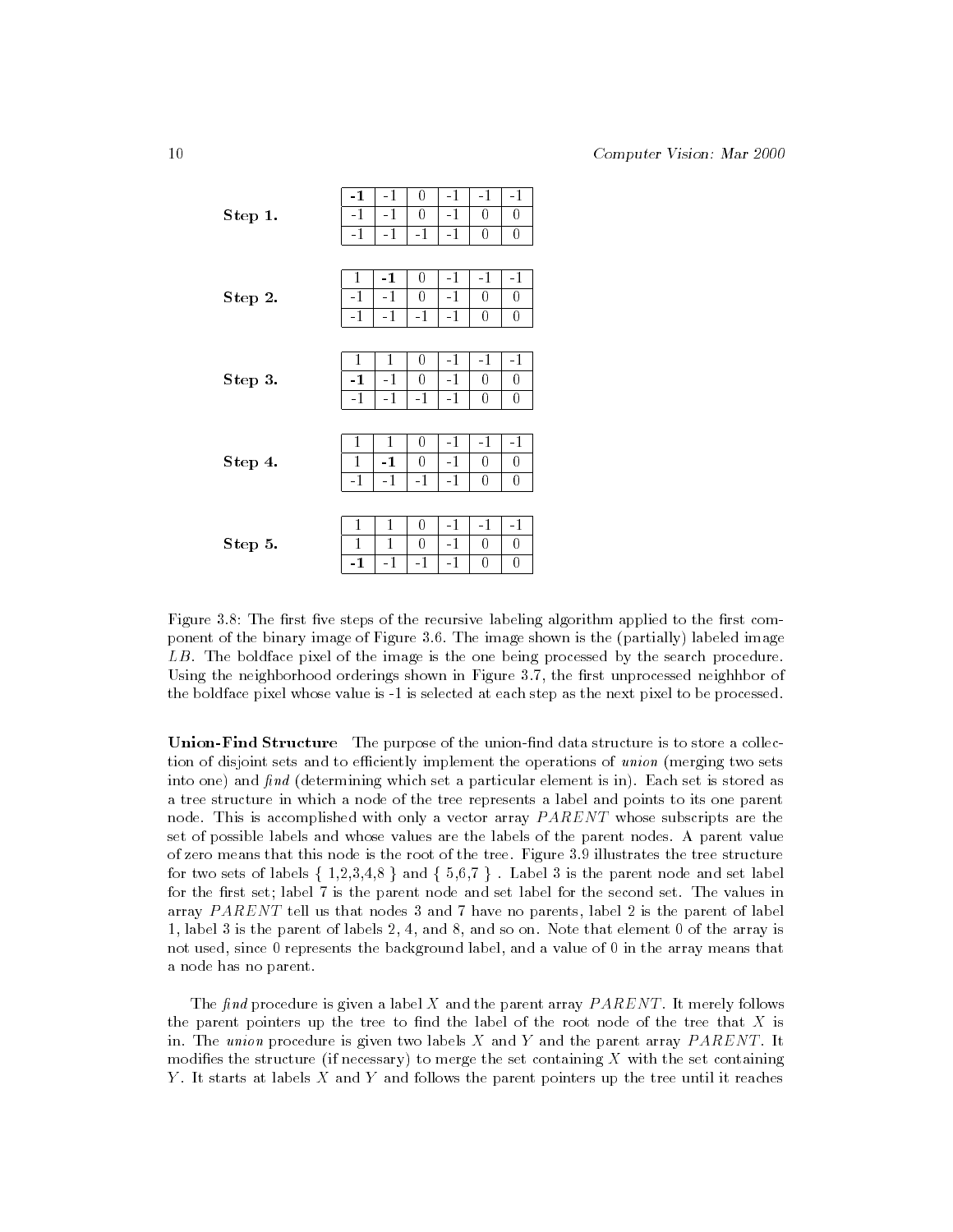

Figure 3.9: The union-find data structure for two sets of labels. The first set contains the labels  $\{ 1,2,3,4,8 \}$ , and the second set contains labels  $\{ 5,6,7 \}$ . For each integer label i, the value of  $PARENT[i]$  is the label of the parent of i or zero if i is a root node and has no parent.

```
Find the parent label of a set.
\boldsymbol{\mathrm{X}} is a label of the set.
PARENT is the array containing the union-find data structure.
      procedure find(X, PARENT);
      f
      j := X;while \text{PARENT}[j] \ll 0j := PARENT[j];return(j);g
```
Algorithm 3: Find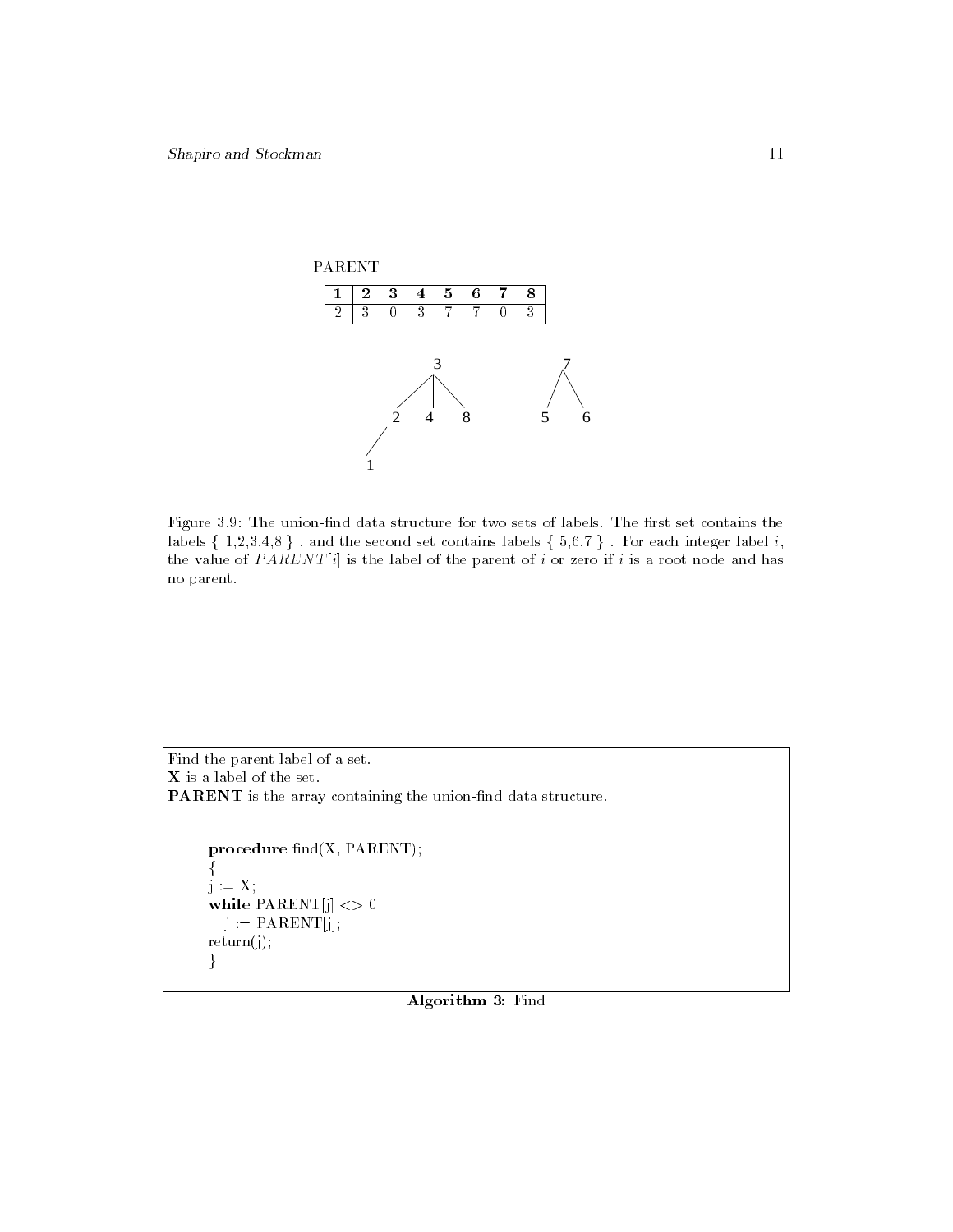Construct the union of two sets.  $X$  is the label of the first set.  $\mathbf Y$  is the label of the second set. **PARENT** is the array containing the union-find data structure.

```
procedure union(X, Y, PARENT);
f
i := X;
k := Y;
while \text{PARENT}[j] \ll 0j := PARENT[j];while \text{PARENT}[k] \ll 0k := PARENT[k];if j \ll k then PARENT[k] := j;
\mathcal{L}_{\mathcal{L}}
```
#### Algorithm 4: Union

the roots of the two sets. If the roots are not the same, one label is made the parent of the other. The procedure for union given here arbitrarily makes  $X$  the parent of  $Y$ . It is also possible to keep track of the set sizes and to attach the smaller set to the root of the larger set; this has the effect of keeping the tree depths down.

The Classical Connected Components Algorithm using Union-Find The union find data structure makes the classical connected components labeling algorithm more efficient. The first pass of the algorithm performs label propagation to propagate a pixel's label to its neighbors to the right and below it. Whenever a situation arises in which two different labels can propagate to the same pixel, the smaller label propagates and each such equivalence found is entered in the union-find structure. At the end of the first pass, each equivalence class has been completely determined and has a unique label, which is the root of its tree in the union-nd structure. A second pass through the image then performs a translation, assigning to each pixel the label of its equivalence class.

The procedure uses two additional utility functions: *prior\_neighbors* and *labels*. The prior neighbors function returns the set of neighboring 1-pixels above and to the left of a given one and can be coded for a 4-neighborhood (in which case the north and west neighbors are returned) or for an 8-neighborhood (in which case the northwest, north, northeast, and west neighbors are returned). The labels function returns the set of labels currently assigned to a given set of pixels.

Figure 3.10 illustrates the application of the classical algorithm with union-find to the binary image of Figure  $3.6$ . Figure  $3.10a$ ) shows the labels for each pixel after the first pass. Figure 3.10b) shows the union-find data structure indicating that the equivalence classes determined in the first pass are  $\{\{1,2\},\{3,7\},4,5,6\}$ . Figure 3.10c) shows the final labeling of the image after the second pass. The connected components represent regions of the image for which both shape and intensity properties can be computed. We will discuss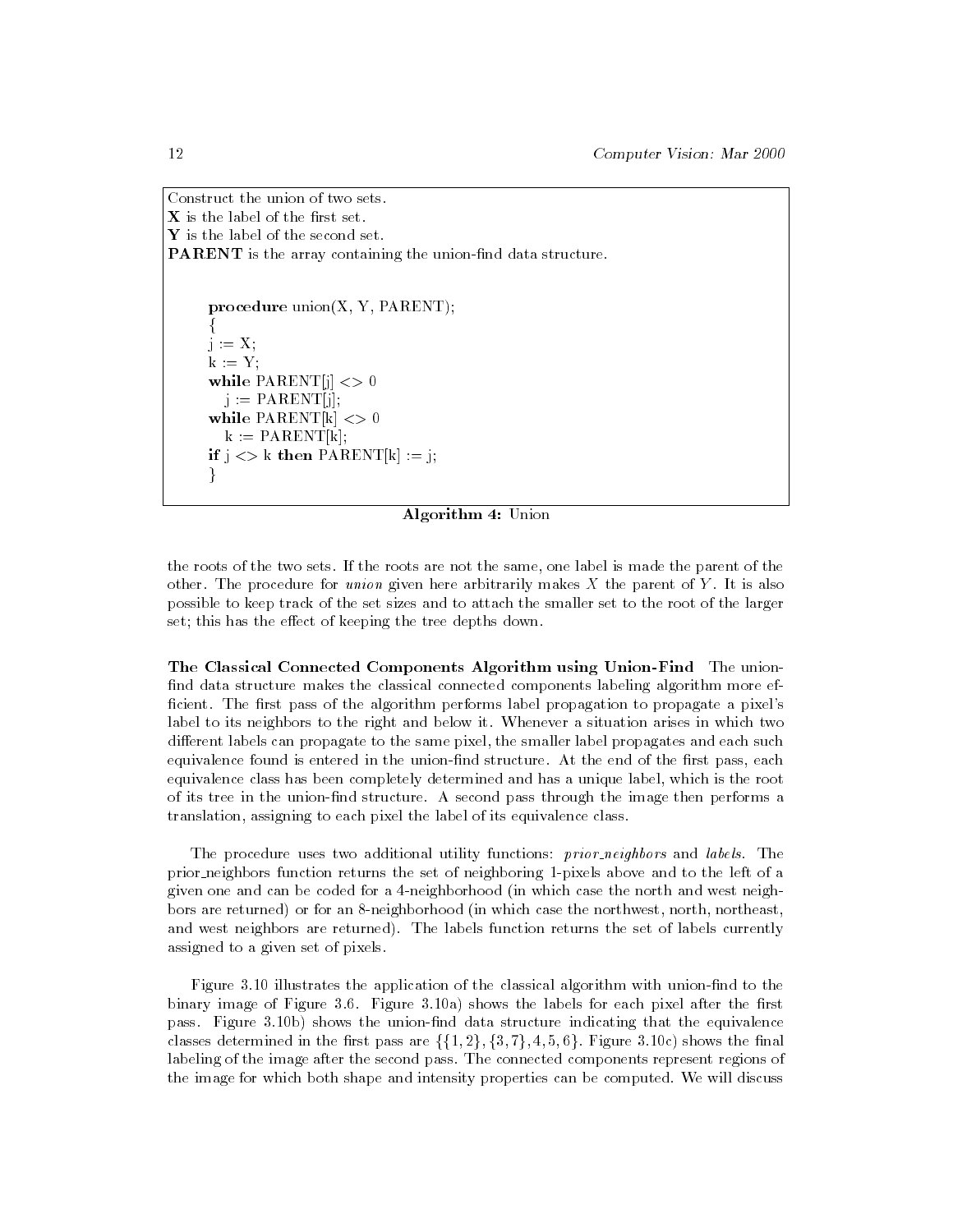Initialize the data structures for classical connected components.

```
procedure initialize();
"Initialize global variable label and array PARENT."
f
"Initialize label."
label := 0;
"Initialize the union-find structure."
  PARENT[i] := 0;\}
```
Algorithm 5: Initialization for Classical Connected Components

some of these properties in Section 3.5.

Using Run-Length Encoding for Connected Components Labeling As introduced in Chapter 2, a run-length encoding of a binary image is a list of contiguous horizontal runs of 1's. For each run, the location of the starting pixel of the run and either its length or the location of its ending pixel must be recorded. Figure 3.11 shows a sample run-length data structure. Each run in the image is encoded by its starting- and ending-pixel locations. (ROW, START COL) is the location of the starting pixel and (ROW, END COL) is the location of the ending pixel, LABEL is the field in which the label of the connected component to which this run belongs will be stored. It is initialized to zero and assigned temporary values in pass 1 of the algorithm. At the end of pass  $2$ , the LABEL field contains the final, permanent label of the run. This structure can then be used to output the labels back to the corresponding pixels of the output image.

# 3.5 Binary Image Morphology

The word *morphology* refers to form and structure; in computer vision it can be used to refer to the shape of a region. The operations of mathematical morphology were originally defined as set operations and shown to be useful for processing sets of 2D points. In this section, we define the operations of binary morphology and show how they can be useful in processing the regions derived from the connected components labeling operation.

#### $3.5.1$ **Structuring Elements**

The operations of binary morphology input a binary image  $B$  and a *structuring element*  $S$ , which is another, usually much smaller, binary image. The structuring element represents a shape; it can be of any size and have arbitrary structure that can be represented by a binary image. However, there are a number of common structuring elements such as a rectangle of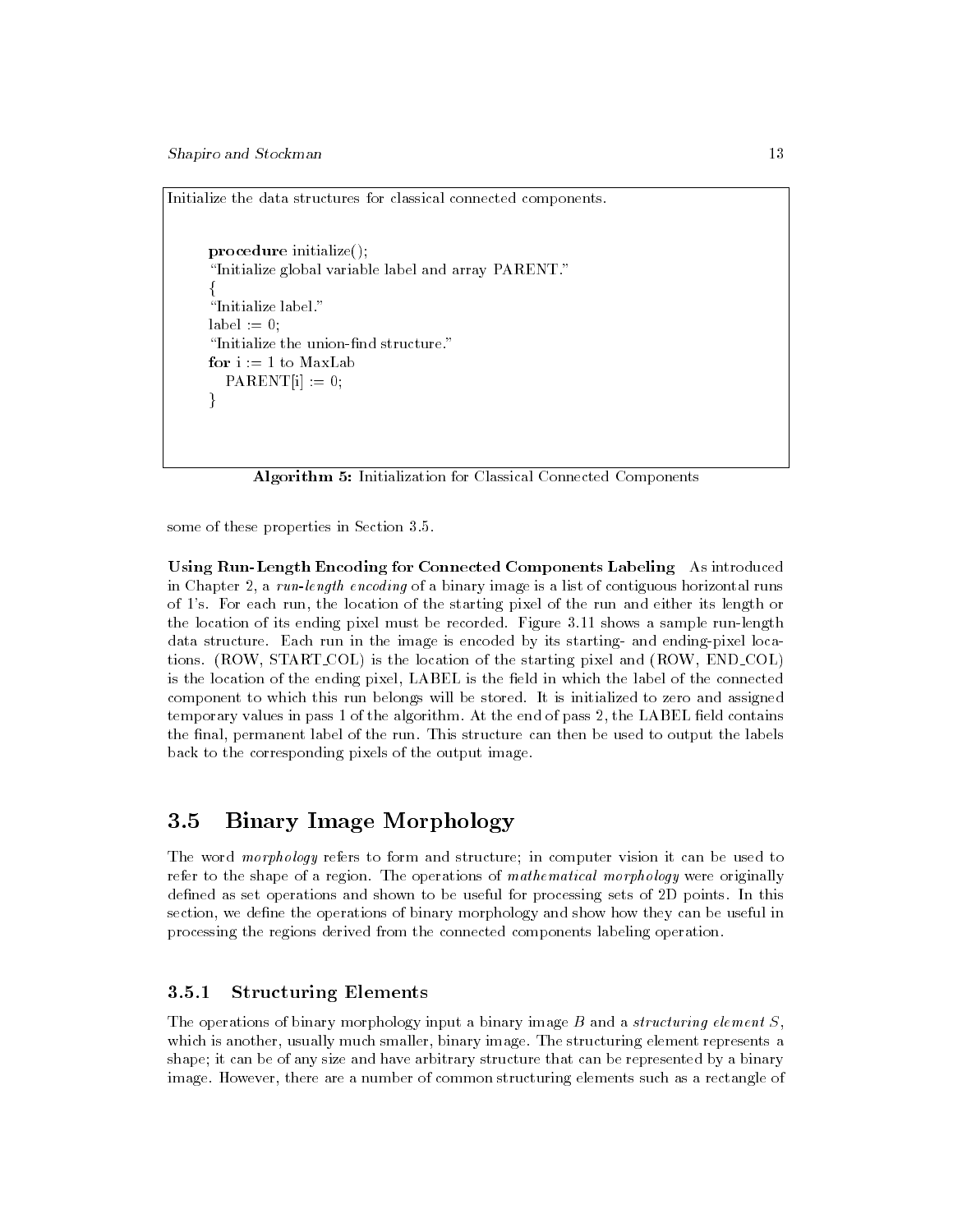```
Compute the connected components of a binary image.
B is the original binary image.
LB will be the labeled connected component image.
     procedure classical with union-find(B, LB);
      f
      "Initialize structures."
     initialize();
      "Pass 1 assigns initial labels to each row L of the image."
     for L := 0 to MaxRow
        f
        "Initialize all labels on line L to zero"
        for P := 0 to MaxColLB[L,P] := 0;"Process line L."
        for P := 0 to MaxCol
          if B[L, P] == 1 then
             \{A := prior\_neighbors(L, P);if isempty(A)then {M := label; label := label + 1; };
             else M := min(labels(A));LB[L,P] := M;for X in labels(A) and X \leq Munion(M, X, PARENT);\mathcal{F}_{\mathcal{F}}\}"Pass 2 replaces Pass 1 labels with equivalence class labels."
     for L := 0 to MaxRowfor P := 0 to MaxColif B[L,P] == 1then LB[L, P] := \text{find}(LB[L, P], PARENT);\} ;
```
Algorithm 6: Classical Connected Components with Union-Find

## Exercise 3 Labeling Algorithm Comparison

Suppose a binary image has one foreground region, a rectangle of size 1000 by 1000. How many times does the recursive algorithm look at (read or write) each pixel? How many times does the classical procedure look at each pixel?

## Exercise 4 Relabeling

Because equivalent labels are merged into one equivalence class, some of the initial labels from Pass 1 are lost in Pass 2, producing a final labeling whose numeric sequence of labels often has many gaps. Write a relabeling procedure that converts the labeling to one that has a contiguous sequence of numbers from 1 to the number of components in the image.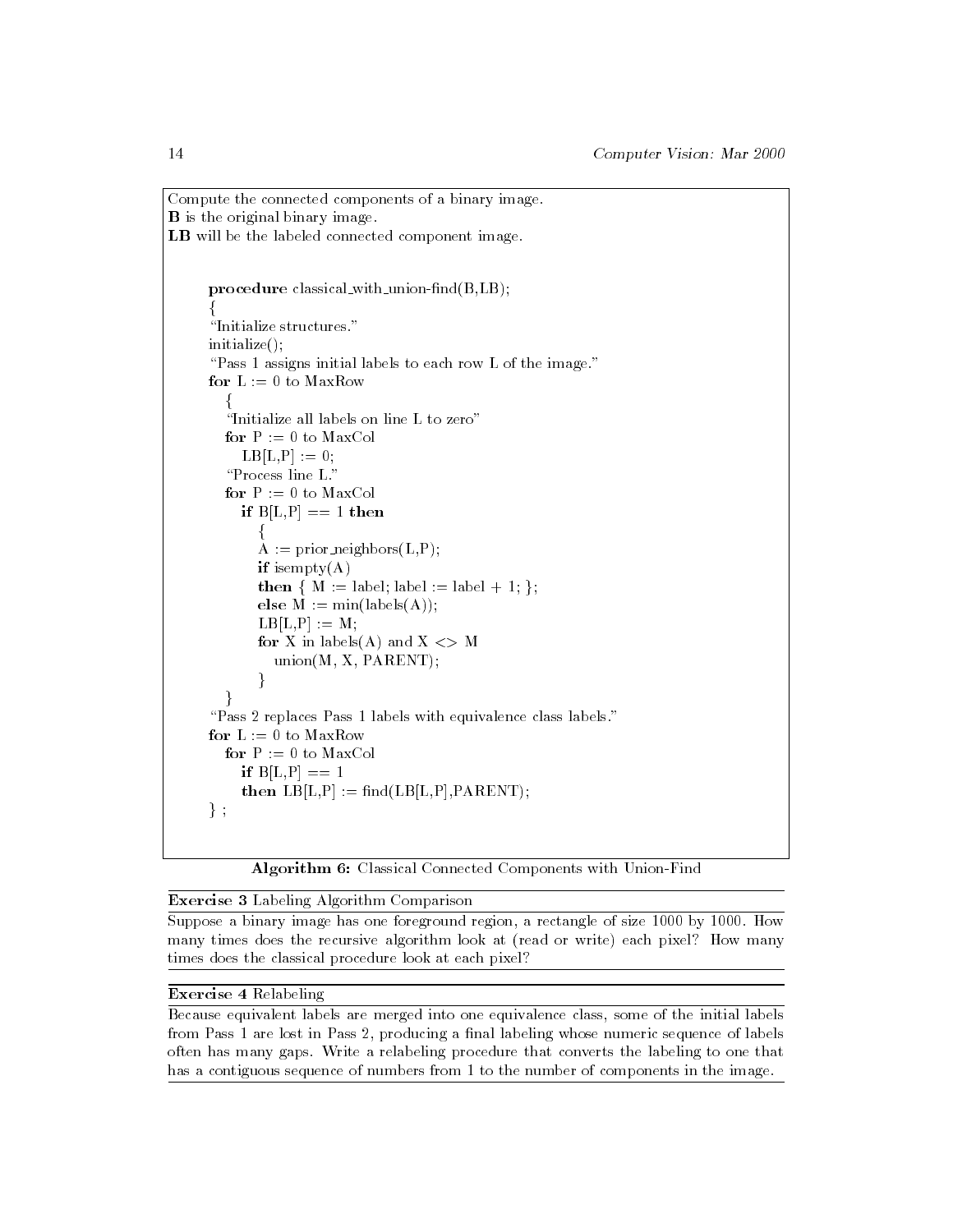|   |   |   | $\overline{2}$ | 2 | $\overline{2}$ | 3 |  |
|---|---|---|----------------|---|----------------|---|--|
|   |   |   | $\overline{2}$ |   | $\overline{2}$ | 3 |  |
|   |   | и | 1              |   |                | 3 |  |
|   |   |   |                |   |                | 3 |  |
|   |   |   |                |   | 5              | 3 |  |
|   |   |   |                |   | 5              | 3 |  |
| 6 | ჩ |   |                |   | 0              | 3 |  |
| 6 | 6 |   |                |   |                | 3 |  |

|   |   |  |   |   | 0 | 3 |  |
|---|---|--|---|---|---|---|--|
| 1 |   |  |   |   | 0 | 3 |  |
| C |   |  | ı |   | H | 3 |  |
| 4 |   |  |   | 5 | 0 | 3 |  |
| 0 |   |  |   | 5 | 0 | 3 |  |
| 6 | 6 |  |   |   | 0 | 3 |  |
| 6 | Բ |  |   | 3 | 3 | 3 |  |

a) after Pass 1 c) after Pass 2

| <b>PARENT</b> |     |   |   |  |
|---------------|-----|---|---|--|
|               | -3- | 5 | հ |  |
|               |     |   |   |  |

0 1 0 1 0 1 0 1 0 1 0 1

b) union-find structure showing equivalence classes

 $\overline{3}$ 

Figure 3.10: The application of the classical algorithm with the union-find data structure to the binary image of Figure 3.6:

| <b>Exercise 5 Run-Length Encoding</b>                                                      |
|--------------------------------------------------------------------------------------------|
| Design and implement a row-by-row labeling algorithm that uses the run-length encoding     |
| of a binary image instead of the image itself and uses the LABEL field of the structure to |
| store the labels of the runs.                                                              |

specified dimensions  $[**BOX(**1,w)]$  or a circular region of specified diameter  $[**DISK(d)**]$ . Some image processing packages offer a library of these primitive structuring elements. Figure 3.12 illustrates some common structuring elements and several nonstandard ones.

The purpose of the structuring elements is to act as probes of the binary image. One pixel of the structuring element is denoted as its origin; this is often the central pixel of a symmetric structuring element, but may in principle be any chosen pixel. Using the origin as a reference point, translations of the structuring element can be placed anywhere on the image and can be used to either enlarge a region by that shape or to check whether or not the shape fits inside a region. For example, we might want to check the size of holes by seeing if a smaller disk fits entirely within a region, while a larger disk does not.

#### 3.5.2 **Basic Operations**

The basic operations of binary morphology are dilation, erosion, closing, and opening. As the names indicate, a dilation operation enlarges a region, while an erosion makes it smaller. A closing operation can close up internal holes in a region and eliminate "bays" along the boundary. An opening operation can get rid of small portions of the region that jut out from the boundary into the background region. The mathematical definitions are as follows: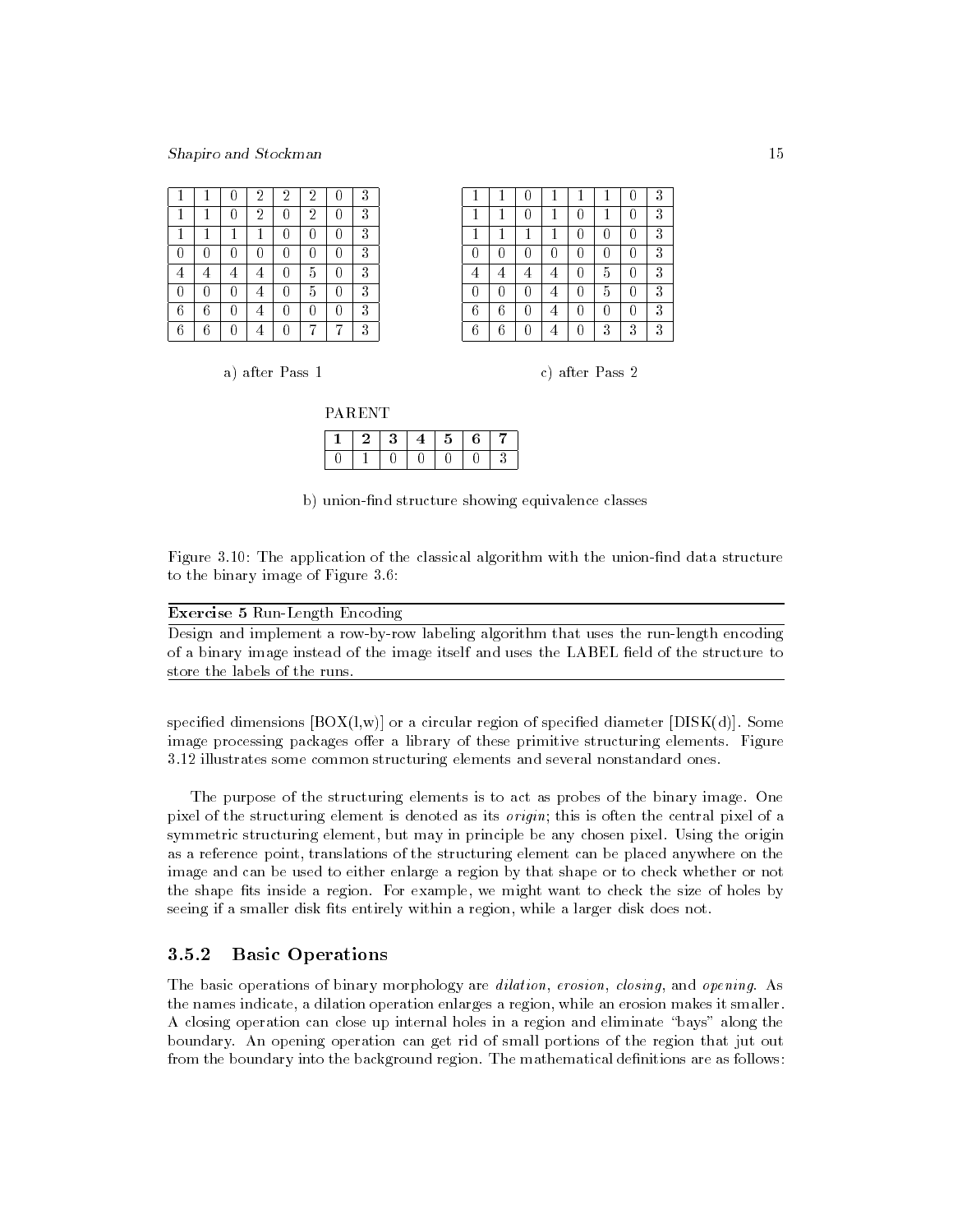|   | ı | 2 | 3 |        | ROW START   ROW END |  |
|---|---|---|---|--------|---------------------|--|
|   |   |   |   |        |                     |  |
|   |   |   |   |        |                     |  |
| ച |   |   |   | ന      |                     |  |
| 3 |   |   |   | ິ<br>đ |                     |  |
|   |   |   |   |        |                     |  |
|   |   |   |   |        | $\sqrt{2}$          |  |

(a) (b)

|   | ROW | START_COL   END_COL   LABEL |  |
|---|-----|-----------------------------|--|
|   |     |                             |  |
| ŋ |     |                             |  |
| З |     |                             |  |
|   |     |                             |  |
| 5 |     |                             |  |
| G |     |                             |  |
|   |     |                             |  |
|   |     |                             |  |

(c)

Figure 3.11: Binary image (a) and its run-length encoding (b) and (c). Each run of 1's is encoded by its row (ROW) and the columns of its starting and ending points (START COL and END\_COL). In addition, for each row of the image, ROW\_START points to the first run of the row and ROW\_END points to the last run of the row. The LABEL field will hold the component label of the run; it is initialized to zero.

2 DEFINITION The translation  $X_t$  of a set of pixels X by a position vector t is defined by

$$
X_t = \{ x + t \mid x \in X \}
$$
\n(3.1)

Thus the translation of a set of 1's in a binary image moves the entire set of ones by the specified amount. The translation t would be specified as an ordered pair  $(\delta r, \delta c)$  where  $\delta r$ is the amount to move in rows and  $\delta c$  is the amount to move in columns.

3 DEFINITION The dilation of binary image B by structuring element S is denoted by  $B\oplus S$ and is defined by

b2B

$$
B \oplus S = \bigcup_{b \in B} S_b \tag{3.2}
$$

This union can be thought of as a neighborhood operator. The structuring element S is swept over the image. Each time the origin of the structuring element touches a binary 1-pixel, the entire translated structuring element shape is ORed to the output image, which has been initialized to all zeros. Figure 3.13a) shows a binary image, and Figure 3.13c) illustrates its dilation by the 3 by 3 rectangular structuring element shown in Figure 3.13b).

To follow the mathematical definition, consider the first 1-pixel of the binary image  $B$ . Its coordinates are  $(1,0)$  meaning row 1, column 0 of the image. The translation  $S_{(1,0)}$  means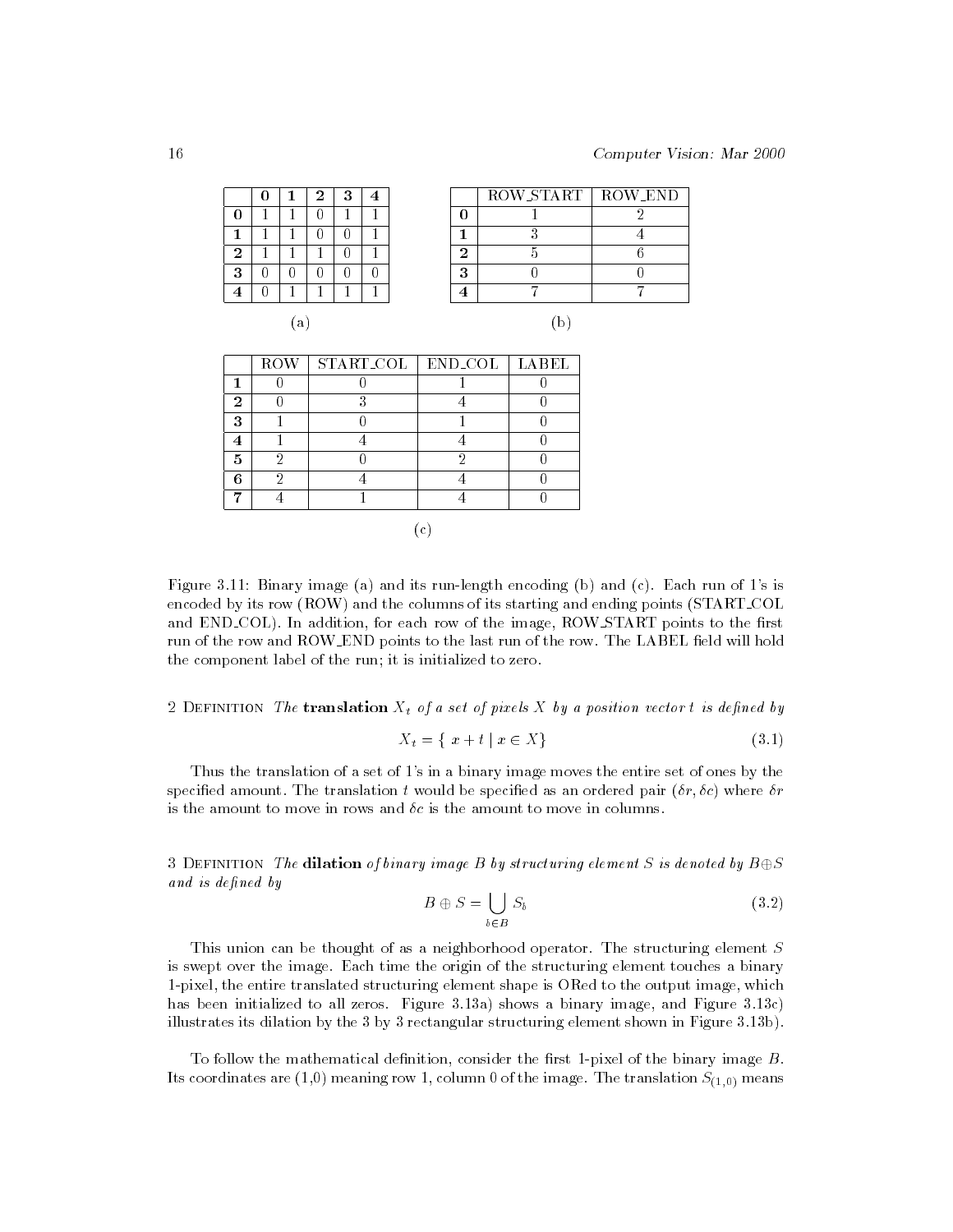

Figure 3.12: Examples of structuring elements (blanks represent 0's).

that the structuring element  $S$  is ORed into the output image so that its origin (which is its center) coincides with position  $(1,0)$ . As a result of this OR, the output image (initially all 0) has 1-pixels at positions  $(0,0)$ ,  $(0,1)$ ,  $(1,0)$ ,  $(1,1)$ ,  $(2,0)$ , and  $(2,1)$ , which are real positions, and at positions  $(0,-1)$ ,  $(1,-1)$ , and  $(2,-1)$ , which are virtual positions and are ignored. For the next pixel (1,1) of B, the translation  $S_{(1,1)}$  is added to the output by ORing in 1-pixels at positions  $(0,0), (0,1), (0,2), (1,0), (1,1), (1,2), (2,0), (2,1), (2,2)$ . This continues until a copy of the structuring element has been ORed into the output image for every pixel of the input image, producing the final result of Figure  $3.13c$ ).

4 DEFINITION The erosion of binary image B by structuring element S is denoted by  $B\ominus S$ and is defined by

$$
B \ominus S = \{ b \mid b + s \in B \,\,\forall s \in S \}
$$
\n
$$
(3.3)
$$

The erosion operation also sweeps the structuring element over the entire image. At each position where every 1-pixel of the structuring element covers a 1-pixel of the binary image, the binary image pixel corresponding to the origin of the structuring element is ORed to the output image. Figure 3.13d illustrates an erosion of the binary image of Figure 3.13a by the 3 by 3 rectangular structuring element.

Dilation and erosion are the most primitive operations of mathematical morphology. There are two more common operations that are composed of these two: closing and opening.

5 DEFINITION The closing of binary image B by structuring element S is denoted by  $B \bullet S$ and is defined by

$$
B \bullet S = (B \oplus S) \ominus S \tag{3.4}
$$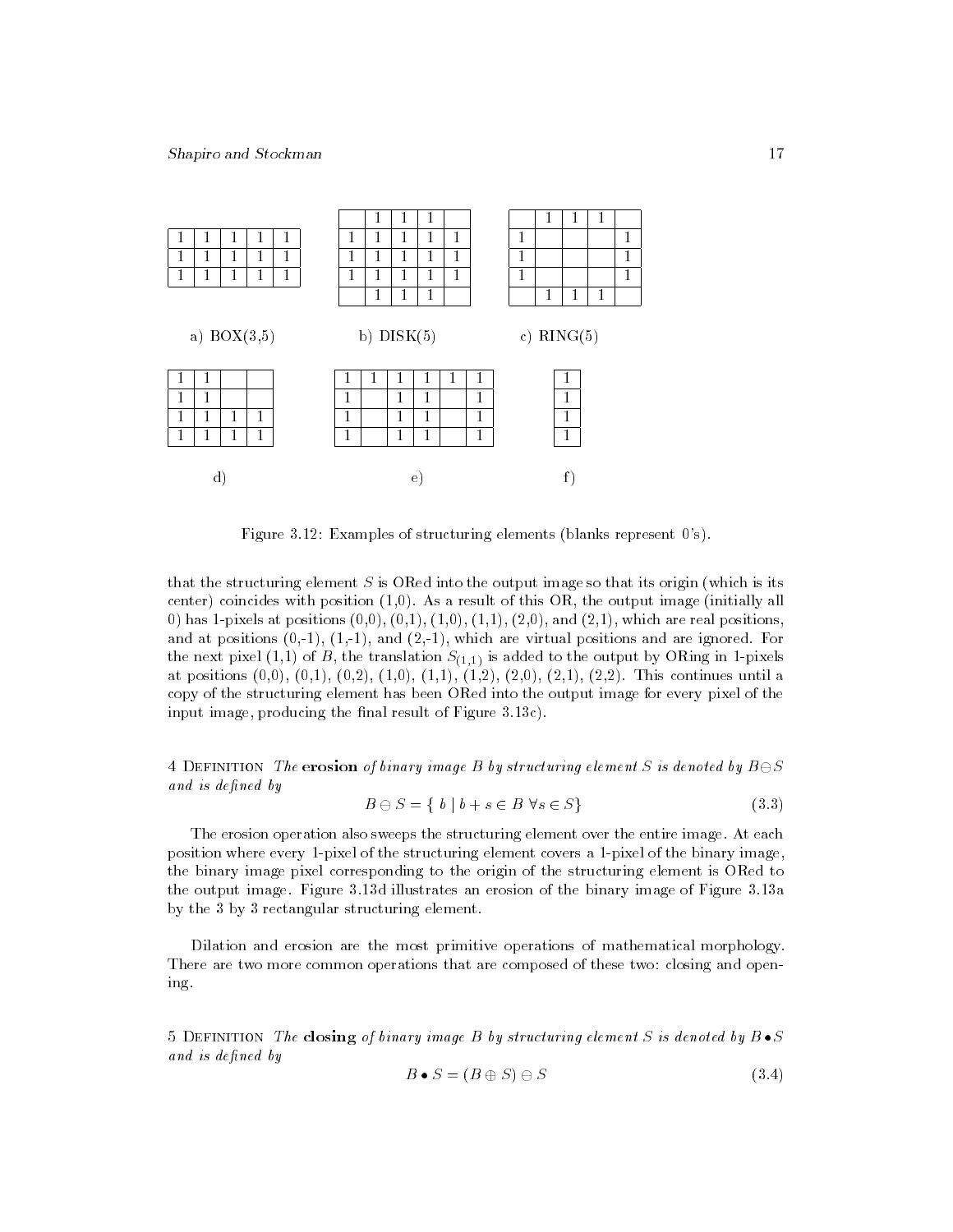| 1 | и | 1 | 1 | 1 | 1            | 1 |  |
|---|---|---|---|---|--------------|---|--|
|   |   |   | 1 | 1 | 1            | 1 |  |
|   |   |   | 1 | 1 | 1            | 1 |  |
|   |   |   | 1 | 1 | 1            | 1 |  |
|   |   |   | 1 | 1 | $\mathbf{1}$ | 1 |  |
|   |   |   |   |   |              |   |  |
|   |   |   |   |   |              |   |  |

a) Binary image B b) Structuring Element S

|   | 1 | 1 |  | и |
|---|---|---|--|---|
|   |   |   |  |   |
|   |   | я |  |   |
|   |   |   |  |   |
|   |   |   |  |   |
|   |   |   |  |   |
| 1 |   | п |  |   |

 1  $1 \mid 1$ 

1

c) Dilation  $B \oplus S$  d) Erosion  $B \ominus S$ 

| 1 | 1 | 1 | 1 | 1 | 1 |  |
|---|---|---|---|---|---|--|
|   | d |   | d |   |   |  |
|   | 1 | и | 1 | и | d |  |
|   | d |   |   |   |   |  |
|   | d |   | и | и |   |  |
|   | 1 |   |   |   |   |  |
|   |   |   |   |   |   |  |

|  | $\mathbf{1}$ | $\mathbf{1}$ | $\mathbf{1}$ | 1 |  |
|--|--------------|--------------|--------------|---|--|
|  | 1            | $\mathbf{1}$ | 1            | 1 |  |
|  | $\mathbf{1}$ | 1            | $\mathbf{1}$ |   |  |
|  | $\mathbf{1}$ | 1            | 1            | 1 |  |
|  | $\mathbf{1}$ | 1            | 1            |   |  |
|  |              |              |              |   |  |
|  |              |              |              |   |  |

e) Closing  $B \bullet S$  f) Opening  $B \circ S$ 

Figure 3.13: The basic operations of binary morphology. Foreground pixels are shown as 's. Background pixels, whose value is 0, are shown as blanks.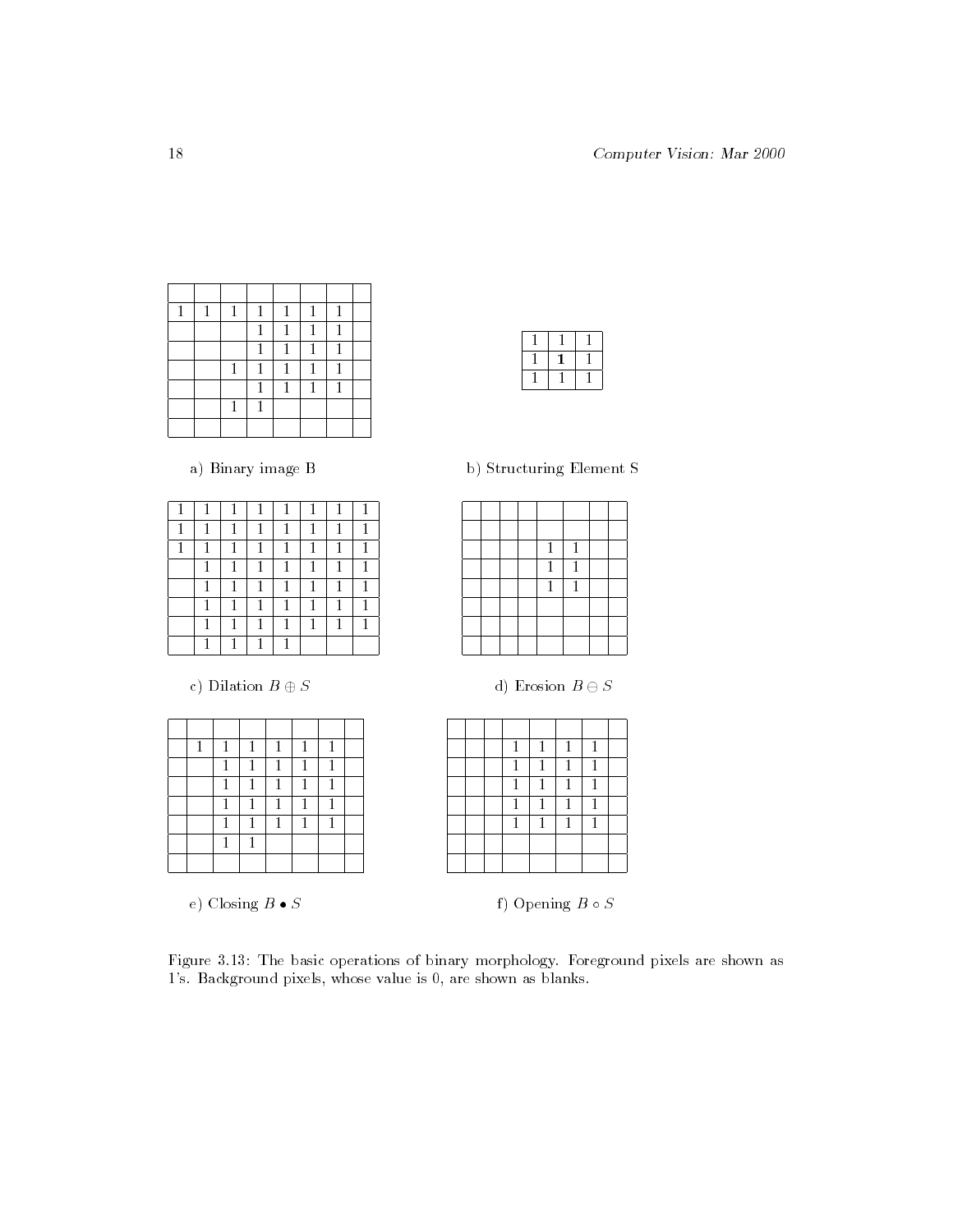6 DEFINITION The opening of binary image B by structuring element S is denoted  $B \circ S$ and is defined by

$$
B \circ S = (B \ominus S) \oplus S \tag{3.5}
$$

Figure 3.13e illustrates the closing of the binary image of Figure 3.13a by the 3 by 3 rectangular structuring element; Figure 3.13f illustrates the opening of the binary image by the same structuring element.

#### Exercise 6 Using elementary operations of binary morphology

A camera takes an image I of a penny, a dime, and a quarter lying on a white background and not touching one another. Thresholding is used successfully to create a binary image B with 1 bits for the coin regions and 0 bits for the background. You are given the known diameters of the coins  $D_P$ ,  $D_D$ , and  $D_Q$ . Using the operations of mathematical morphology (dilation, erosion, opening, closing) and the logical operators AND, OR, NOT, and MINUS (set difference), show how to produce three binary output images:  $P$ ,  $D$ , and  $Q$ .  $P$  should contain just the penny (as 1 bits), D should contain just the dime, and Q should contain just the quarter.

#### Some Applications of Binary Morphology  $3.5.3$

Closings and openings are useful in imaging applications where thresholding, or some other initial process, produces a binary image with tiny holes in the connected components or with a pair of components that should be separate joined by a thin region of foreground pixels. Figure 3.14a is a 512  $\times$  512 16-bit gray-scale medical image, Figure 3.14b is the  $$ result of thresholding to select pixels with gray tones above 1070, and Figure 3.14c is the result of performing an opening operation to separate the organs and a closing to get rid of small holes. The structuring element used in the opening was DISK(13), and the structuring element used in the closing was  $DISK(2)$ .

Binary morphology can also be used to perform very specific inspection tasks in industrial machine vision. Sternberg (1985) showed howawatch gear could be inspected to check whether it had any missing or broken teeth. Figure 3.15a shows a binary image of a watch gear. The watch gear has four holes inside of the main object and is surrounded byanumber of teeth, which are individually visible in the image. In order to process the watch gear images, Sternberg defined several special purpose structuring elements whose shapes and sizes were derived from the physical properties of the watch gear. The following structuring elements are used in the watch-gear inspection algorithm:

- $\bullet$  hole $\verb|ring:$  a ring of pixels whose diameter is slightly larger than the diameters of the  $\blacksquare$ four holes in the watch gears. It fits just around these holes and can be used to mark a few pixels at their centers.
- $\bullet$  hole\_mask: an octagon that is slightly larger than the holes in the watch gears.
- $\bullet$  gear\_body: a disk structuring element that is as big as the gear minus its teeth.  $\bullet$
- $\bullet$  sampling ring spacer: a disk structuring element that is used to move slightly  $$ outward from the gear body.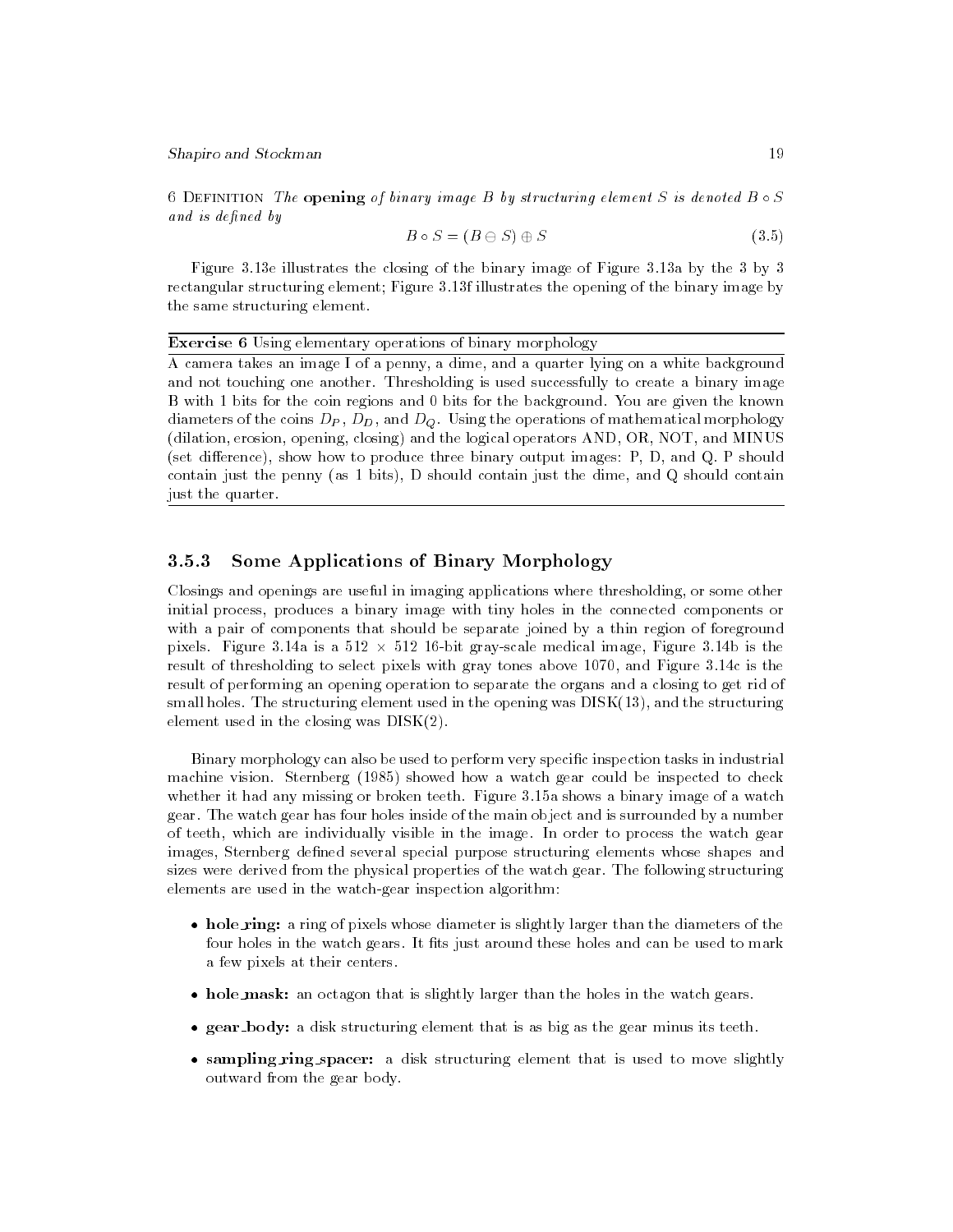

a) Medical image G



b) Thresholded image B



c) Result of morphological operations

Figure 3.14: Use of binary morphology in medical imaging. The 512  $\times$  512 16-bit medical  $$ image shown in a) is thresholded (at 1070) to produce the binary image shown in b). Opening with a DISK(13) structuring element and closing with a DISK(2) gives the results shown in c).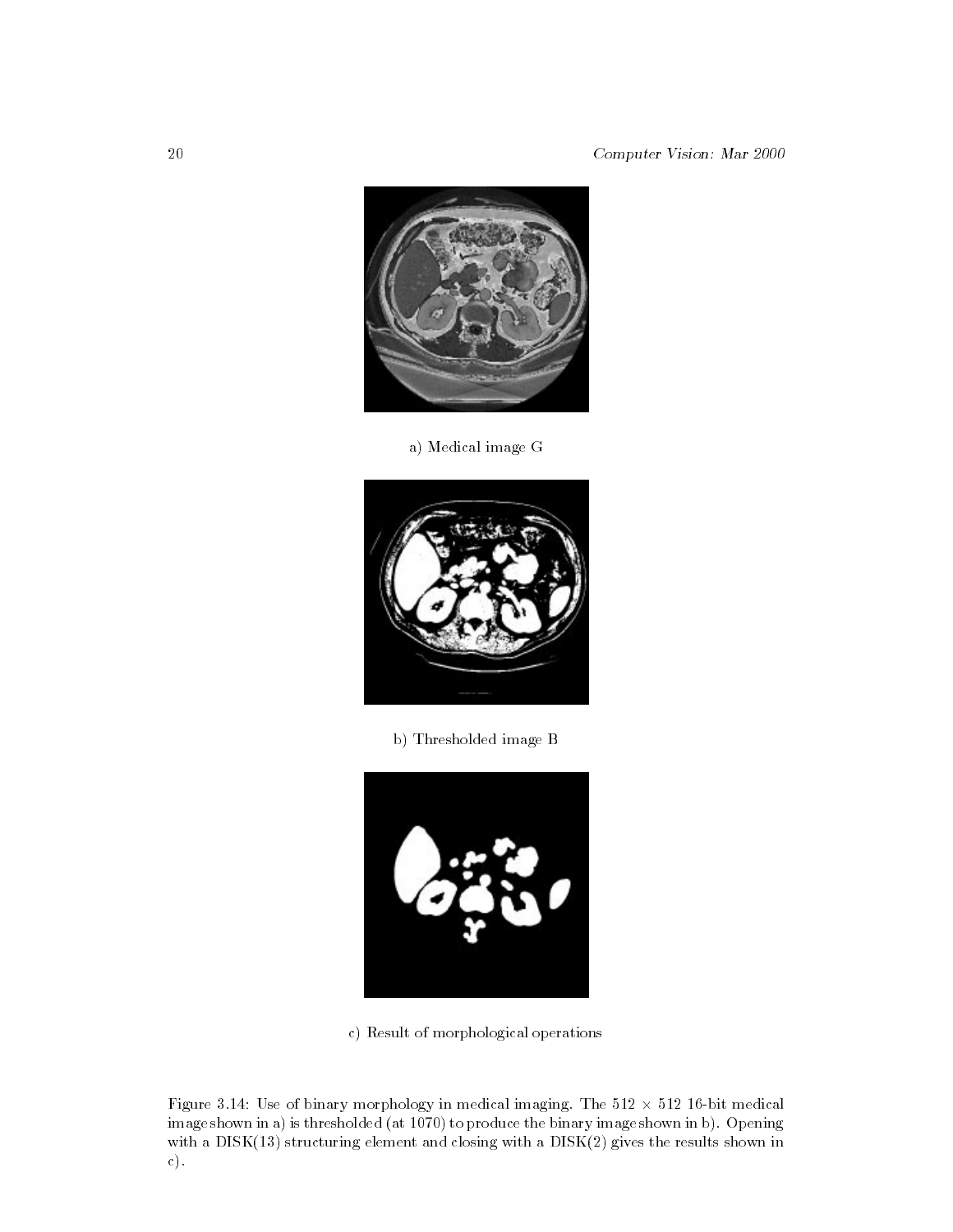- $\bullet$  sampling ring width: a disk structuring element that is used to dilate outward to  $\bullet$ the tips of the teeth.
- $\bullet$  tip spacing: a disk structuring element whose diameter spans the tip-to-tip space  $\bullet$ between teeth.
- $\bullet$  defect cue: a disk structuring element whose purpose is to dilate defects in order to  $\bullet$ show them to the user.

Figure 3.15 illustrates the gear-tooth inspection procedure. Figure 3.15a shows the original binary image to be inspected. Figure 3.15b shows the result of eroding the original image with the hole\_ring structuring element. The result image has 1 pixels in a tiny cluster in the center of each hole. These are the only pixel locations where the hole ring structuring element completely overlapped the object region. Figure 3.15c shows the result of dilating the previous image with structuring element hole mask. The result here is four octagons covering the original four holes. Figure 3.15d shows the result of ORing the four octagons into the original binary image. The result is the gear tooth with the four holes filled in.

The next step is to produce a sampling ring that can be used to check the teeth. It is produced by taking the image of Figure 3.15d, opening it with structuring element gear body to get rid of the teeth, dilating that with structuring element sampling ring spacer to bring it out to the base of the teeth, dilating that with the structuring element sampling ring width to bring the next image out to the tip of the teeth, and subtracting second to the last result from the last result to get a ring that just fits over the teeth. The sampling ring is shown in Figure 3.15e.

Once we have the sampling ring, it is ANDed with the original image to produce an image of just the teeth, as shown in Figure 3.15f. The gaps are already visible, but not marked. Dilating the teeth image with the structuring element tip spacing produces the solid ring image shown in Figure 3.15g which has spaces in the solid ring wherever there are defects in the teeth. Subtracting this result from the sampling ring leaves only the defects, which are dilated by structuring element defect cue and shown to the user as large blobs on the screen.

#### Exercise 7 Structuring element choices

Sternberg used a ring structuring element to detect the centers of the holes in the gear-tooth inspection task. If your system only supports disk and box structuring elements, what can you do to detect the centers of the holes?

#### Exercise 8 Morphological processing application

Suppose a satellite image of a region can be thresholded so that the water pixels are 1's. However, bridges across reivers produce thin lines of 0's cutting across the river regions. a) Describe how to restore the bridge pixels to the water region. b) Describe how to detect the thin bridges as separate objects.

Binary morphology can also be used to extract primitive features of an object that can be used to recognize the object. For instance, the corners of flat two-dimensional objects can be good primitives in shape recognition. If an object with sharp corners is opened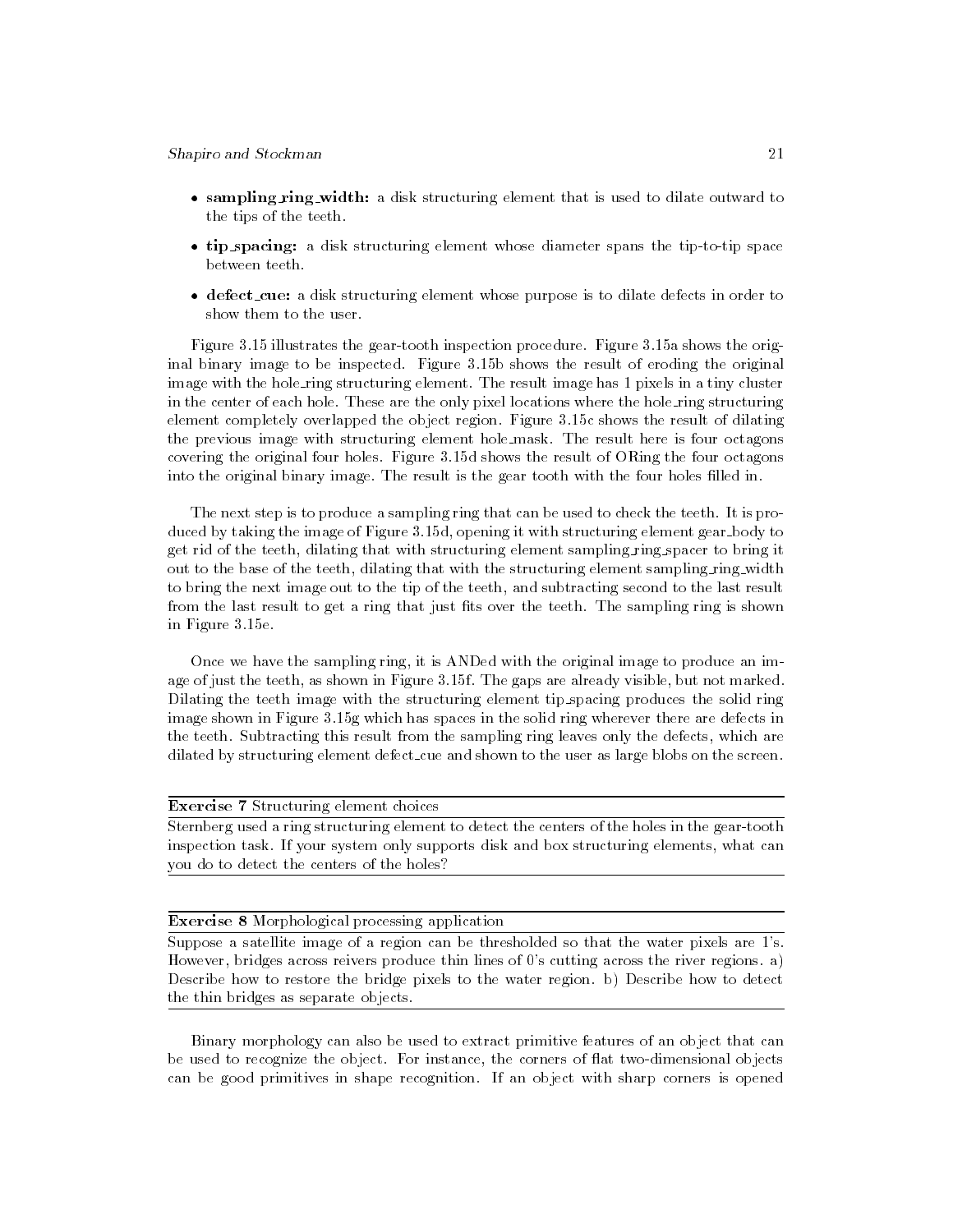

Figure 3.15: The gear-tooth inspection procedure (courtesy of Stanley R. Sternberg with permission of Academic Press).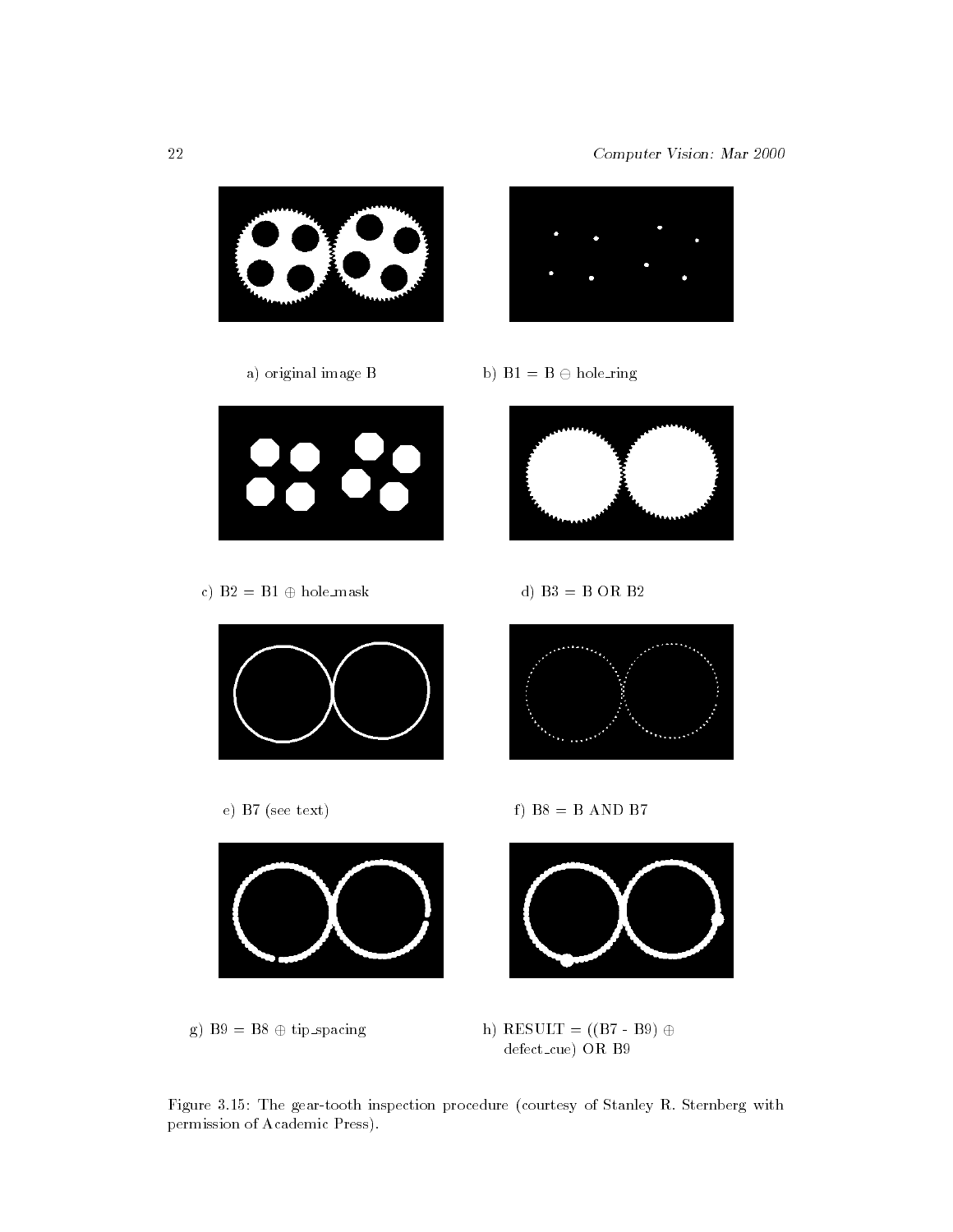

Figure 3.16: The use of binary morphology to extract shape primitives.

with a disk structuring element, the corners are chopped off as shown in Figure  $3.16$ . If the resultant opening is subtracted from the original binary image of the shape, only the corners remain and can be used in a structural recognition algorithm. A shape matching system can use morphological feature detection to rapidly detect primitives that are useful in object recognition.

#### 3.5.4 3.5.4 Conditional Dilation

One use of binary morphology is to identify certain components of a binary image that satisfy certain shape and size constraints. It is often possible to derive a structuring ele ment that when applied to a binary image removes the components that do not satisfy the constraints and leaves a few 1-pixels of those components that do satisfy the constraints. But we want the entire components, not just what remains of them after the erosion. The conditional dilation operation was defined to solve this problem.

7 Definition Given an original binary image B, a processed binary image C, and a structuring element S, let  $C_0 = C$  and  $C_n = (C_{n-1} \oplus S) \cap B$ . The conditional dilation of C  $by S$  with respect to  $B$  is defined by

$$
C \oplus |_B S = C_m \tag{3.6}
$$

where the index m is the smallest index satisfying  $C_m = C_{m-1}$ .

This definition is intended for discrete sets of points arising from finite digital images. It says that the set  $C = C_0$  is repeatedly dilated by structuring element S, and each time the result is reduced to only the subset of pixels that were 1's in the original binary image B. Figure 3.17 illustrates the operation of conditional dilation. In the figure, the binary image B was eroded by structuring element  $V$  to select components in which 3-pixel long vertical edges could be found. Two of the components were selected, as shown in the result image C. In order to see these entire components, C is conditionally dilated by  $D$  with respect to the original image  $B$  to produce the results.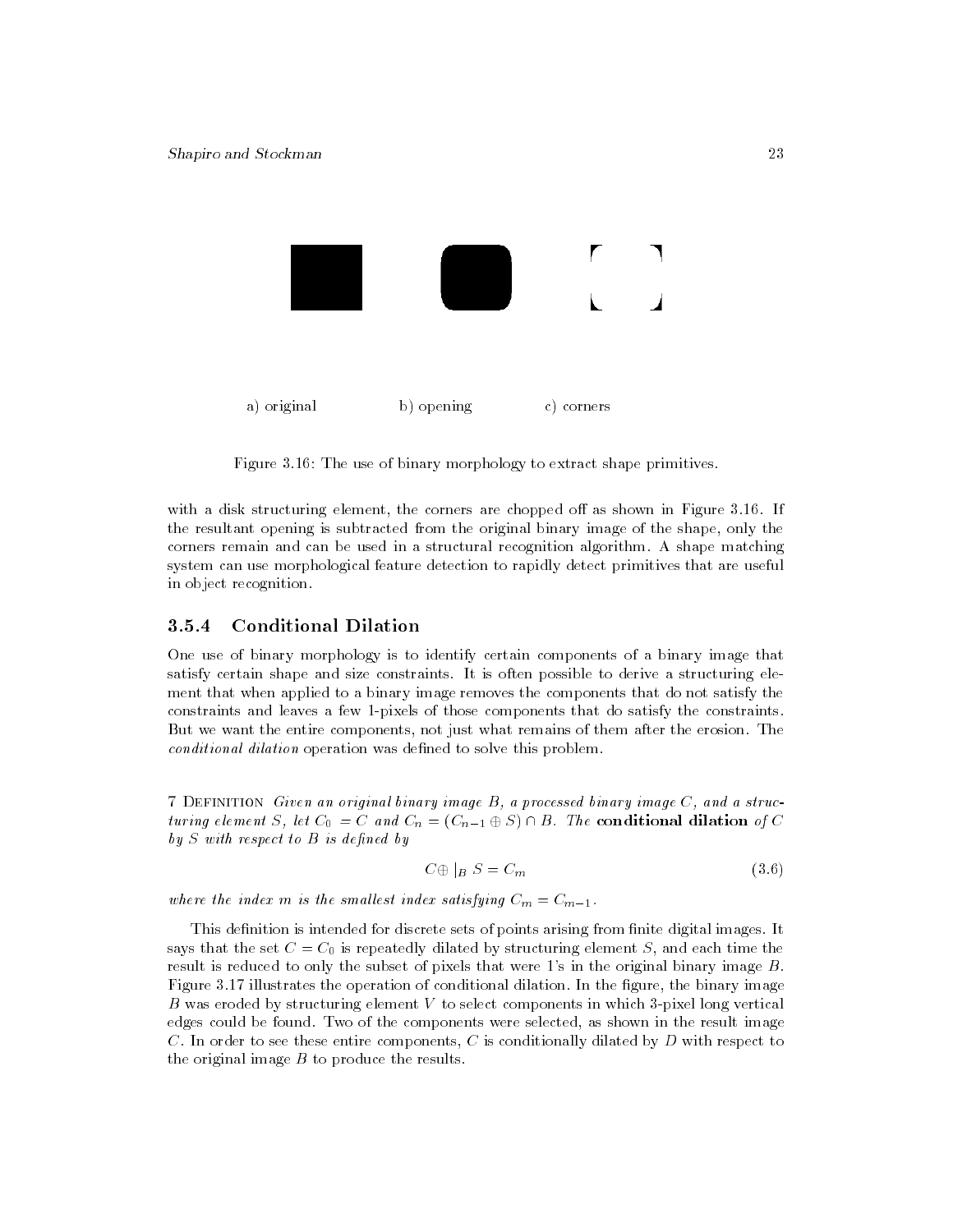

Figure 3.17: The operation of conditional dilation.

# 3.6 Region Properties

Once a set of regions has been identied, the properties of the regions become the input to higher-level procedures that perform decision-making tasks such as recognition or inspection. Most image processing packages have operators that can produce a set of properties for each region. Common properties include geometric properties such as the area of the region, the centroid, the extremal points; shape properties such as measures of the circularity and elongation; and intensity properties such as mean gray tone and various texture statistics. In this section we give the definitions of some of the most useful geometric and shape properties and explain how they may be used in decision-making tasks. Gray-level properties are covered in Chapter 7 on Image Texture.

In the discussion that follows, we denote the set of pixels in a region by R. The simplest geometric properties are the region's area A and centroid  $(\bar{r}, \bar{c})$ . Assuming square pixels, we define these properties by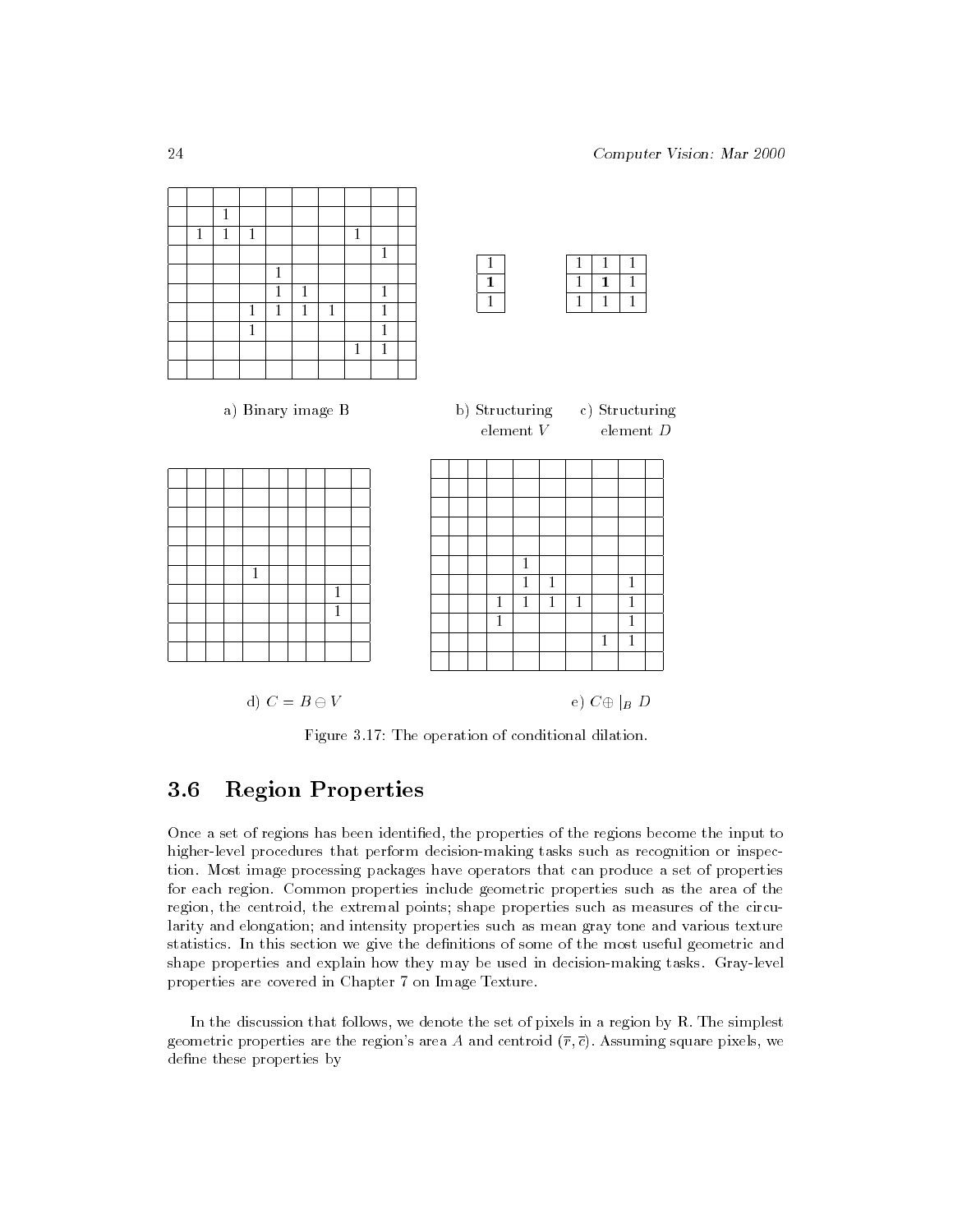area:

$$
A = \sum_{(r,c)\in R} 1 \tag{3.7}
$$

which means that the area is just a count of the pixels in the region R.

centroid:

$$
\overline{r} = \frac{1}{A} \sum_{(r,c) \in R} r \tag{3.8}
$$

$$
\overline{c} = \frac{1}{A} \sum_{(r,c) \in R} c \tag{3.9}
$$

The centroid  $(\bar{r}, \bar{c})$  is thus the "average" location of the pixels in the set R. Note that even though each  $(r, c) \in R$  is a pair of integers,  $(\bar{r}, \bar{c})$  is generally not a pair of integers; often a precision of tenths of a pixel is justiable for the centroid.

## Exercise 9 Using the area property

The gear-tooth example was designed to use only morphological and logical operations that could be rapidly executed on a specially-designed machine. Given that we are looking for larger-than-normal gaps between the teeth, how could the detection be performed in a way that minimizes the morphological operations for general purpose machines on which they do not run rapidly?

The length of the *perimeter*  $P$  of a region is another global property. A simple definition of the perimeter of a region without holes is the set of its interior border pixels. A pixel of a region is a border pixel if it has some neighboring pixel that is outside the region. When 8-connectivity is used to determine whether a pixel inside the region is connected to a pixel outside the region, the resulting set of perimeter pixels is 4-connected. When 4-connectivity is used to determine whether a pixel inside the region is connected to a pixel outside the region, the resulting set of perimeter pixels is 8-connected. This motivates the following definition for the 4-connected perimeter  $P_4$  and the 8-connected perimeter  $P_8$  of a region R.

## perimeter:

$$
P_4 = \{ (r, c) \in R | N_8(r, c) - R \neq \emptyset \}
$$
  

$$
P_8 = \{ (r, c) \in R | N_4(r, c) - R \neq \emptyset \}
$$

Exercise 10 Region from perimeter

Describe an algorithm to generate a binary image of a region without holes, given only its perimeter.

To compute length  $|P|$  of perimeter P, the pixels in P must be ordered in a sequence  $P = \langle (r_o, c_o), \ldots, (r_{K-1}, c_{K-1}) \rangle$ , each pair of successive pixels in the sequence being neighbors, including the first and last pixels. Then the *perimeter length*  $|P|$  is defined by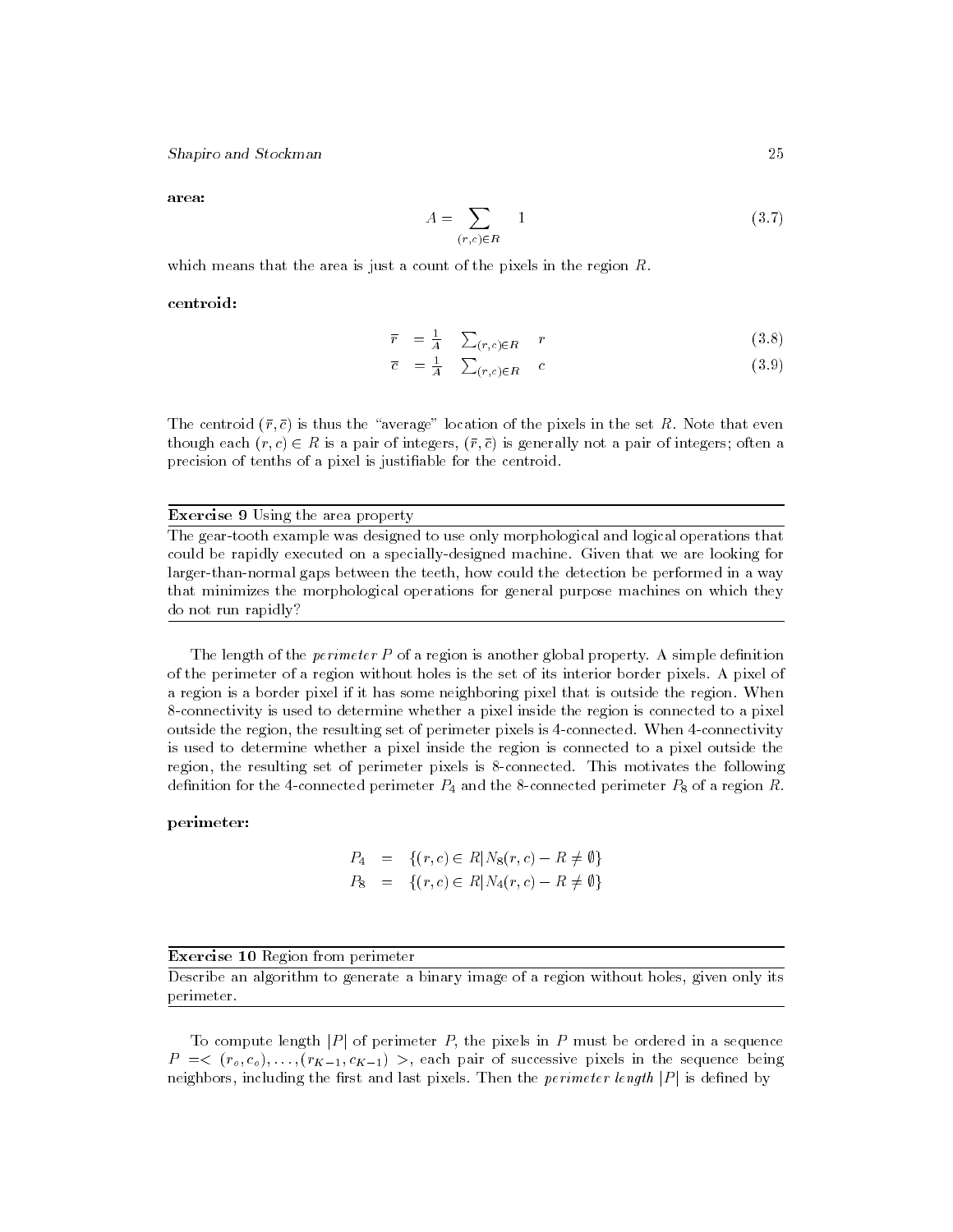#### Exercise 11 Area from perimeter

Design an algorithm to compute the area of a region without holes, given only its perimeter. Is it possible to perform the task without regenerating the binary image?

#### perimeter length:

$$
|P| = |\{k|(r_{k+1}, c_{k+1}) \in N_4(r_k, c_k)\}|
$$
  
+  $\sqrt{2}|\{k|(r_{k+1}, c_{k+1}) \in N_8(r_k, c_k) - N_4(r_k, c_k)\}|$  (3.10)

where  $k+1$  is computed modulo K, the length of the pixel sequence. Thus two vertically or horizontally adjacent pixels in the perimeter cause value 1 to be added to the total, while two diagonally adjacent pixels cause about 1.4 to be added.

With the area  $A$  and perimeter  $P$  defined, a common measure of the circularity of the region is the length of the perimeter squared divided by the area.

#### circularity(1):

$$
C_1 = \frac{|P|^2}{A} \tag{3.11}
$$

However, for digital shapes,  $|P|^2/A$  assumes its smallest value not for digital circles, as it would for continuous planar shapes, but for digital octagons or diamonds depending on whether the perimeter is computed as the number of its 4-neighboring border pixels or as the length of the border, counting 1 for vertical or horizontal moves and  $\sqrt{2}$  for diagonal moves. To solve this problem, Haralick (1974) proposed a second circularity measure

#### circularity(2):

$$
C_2 = \frac{\mu_R}{\sigma_R} \tag{3.12}
$$

where  $\mu_R$  and  $\sigma_R$  are the mean and standard deviation of the distance from the centroid of the shape to the shape boundary and can be computed according to the following formulas.

#### mean radial distance:

$$
\mu_R = \frac{1}{K} \sum_{k=0}^{K-1} ||(r_k, c_k) - (\bar{r}, \bar{c})|| \tag{3.13}
$$

standard deviation of radial distance:

$$
\sigma_R = \left(\frac{1}{K} \sum_{k=0}^{K-1} \left[ \left\| (r_k, c_k) - (\bar{r}, \bar{c}) \right\| - \mu_R \right]^2 \right)^{1/2}
$$
(3.14)

where the set of pixels  $(r_k, c_k)$ ,  $k = 0, \ldots, K - 1$  lie on the perimeter P of the region. The circularity measure  $C_2$  increases monotonically as the digital shape becomes more circular and is similar for digital and continuous shapes.

Figure 3.18 illustrates some of these basic properties on a simple labeled image having three regions: an ellipse, a rectangle, and a  $3 \times 3$  square.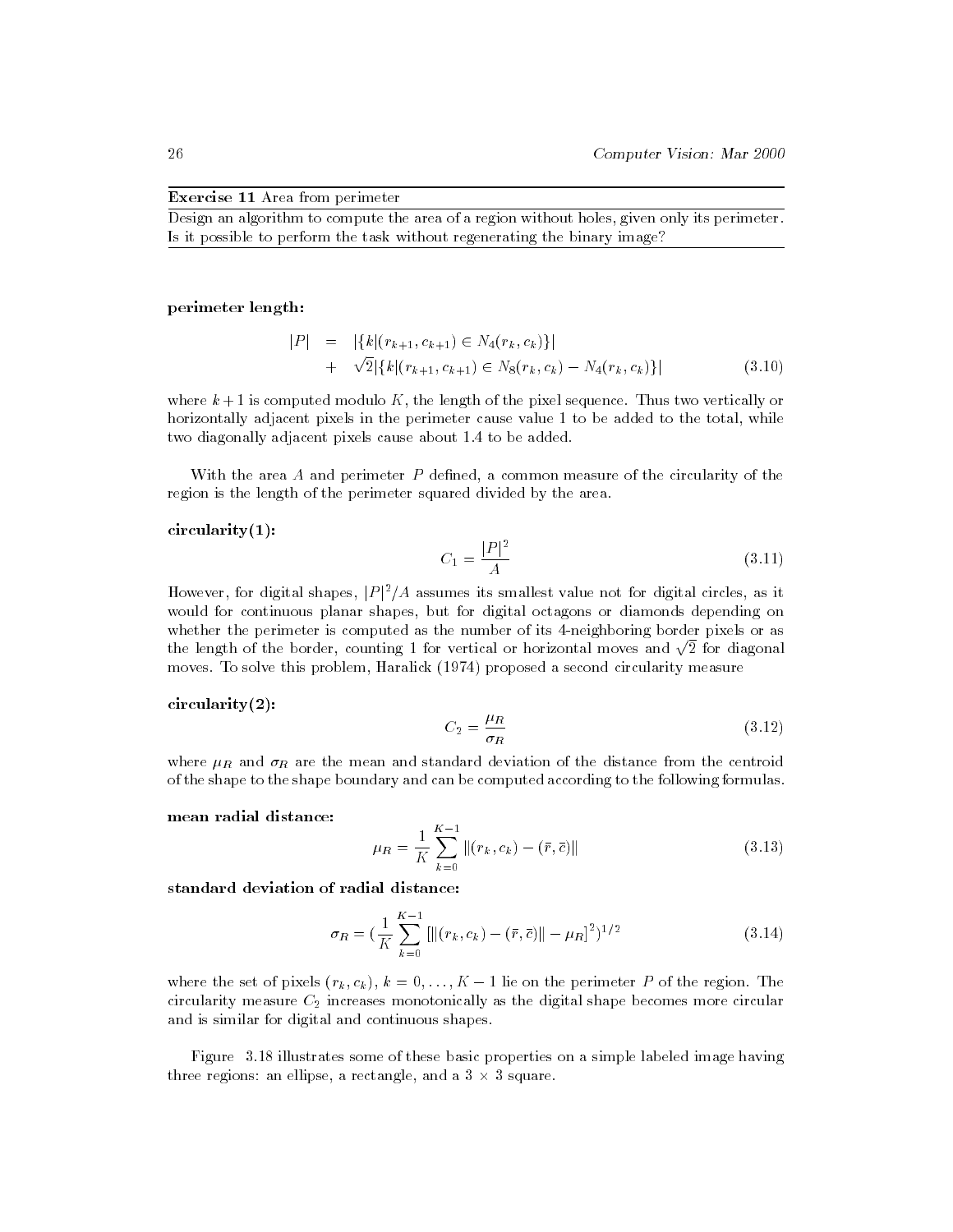| 0 | 0              | 0              | 0              | 0 | 0 | 0 | 0 | 0 | 0            | 0 | 0            | 0       | 0 | 0            | 0 |
|---|----------------|----------------|----------------|---|---|---|---|---|--------------|---|--------------|---------|---|--------------|---|
| 0 | 0              | 0              | 0              | 0 | 0 | 0 | 0 | 0 | 0            | 0 | 0            | 0       | 0 | 0            | 0 |
| 0 | 0              | 0              | 0              | 0 | 0 | 0 | 0 | 0 | 0            | 0 | 0            | 0       | 0 | 0            | 0 |
| 0 | 0              | 0              | 0              | 0 | 0 | 0 | 0 | 0 | 0            | 1 | 1            | 1       | 1 | 0            | 0 |
| 2 | $\overline{2}$ | 2              | $\overline{2}$ | 0 | 0 | 0 | 0 | 0 | 1            | 1 | 1            | 1       | 1 | $\mathbf{1}$ | 0 |
| 2 | $\overline{2}$ | $\overline{2}$ | $\overline{2}$ | 0 | 0 | 0 | 0 | 1 | $\mathbf{1}$ | 1 | 1            | 1       | 1 | 1            | 1 |
| 2 | $\overline{2}$ | $\overline{2}$ | 2              | 0 | 0 | 0 | 0 | 1 | 1            | 1 | 1            | 1       | 1 | 1            | 1 |
| 2 | $\overline{2}$ | 2              | $\overline{2}$ | 0 | 0 | 0 | 0 | 1 | 1            | 1 | $\mathbf{1}$ | 1       | 1 | 1            | 1 |
| 2 | $\overline{2}$ | $\overline{2}$ | $\overline{2}$ | 0 | 0 | 0 | 0 | 0 | 1            | 1 | 1            | 1       | 1 | 1            | 0 |
| 2 | $\overline{2}$ | $\overline{2}$ | 2              | 0 | 0 | 0 | 0 | 0 | 0            | 1 | 1            | 1       | 1 | 0            | 0 |
| 2 | $\overline{2}$ | $\overline{2}$ | $\overline{2}$ | 0 | 0 | 0 | 0 | 0 | 0            | 0 | 0            | 0       | 0 | 0            | 0 |
| 2 | $\overline{2}$ | $\overline{2}$ | $\mathbf{2}$   | 0 | 0 | 0 | 0 | 0 | 0            | 0 | 0            | 0       | 0 | $\circ$      | 0 |
| 2 | $\overline{2}$ | $\overline{2}$ | $\overline{2}$ | 0 | 0 | 3 | 3 | 3 | 0            | 0 | 0            | 0       | 0 | 0            | 0 |
| 2 | $\overline{2}$ | 2              | $\overline{2}$ | 0 | 0 | 3 | 3 | 3 | 0            | 0 | 0            | 0       | 0 | 0            | 0 |
| 2 | $\overline{2}$ | $\overline{2}$ | $\overline{2}$ | 0 | 0 | 3 | 3 | 3 | 0            | 0 | 0            | $\circ$ | 0 | $\circ$      | 0 |
| 2 | $\overline{2}$ | $\overline{2}$ | $\overline{2}$ | 0 | 0 | 0 | 0 | 0 | 0            | 0 | 0            | 0       | 0 | 0            | 0 |

labeled connected-components image

| region |      | region $\vert$ row of $\vert$ col of $\vert$ perim. |        |        | circu-         | cırcu-                 | radius | radius |
|--------|------|-----------------------------------------------------|--------|--------|----------------|------------------------|--------|--------|
| num.   | area | center                                              | center | length | $l$ arit $y_1$ | $l$ arity <sub>2</sub> | mean   | var.   |
|        | 44   |                                                     |        | 212    | 10.2           | 154                    | 3.33   | .05    |
|        | 48   |                                                     |        | 28     | 16.3           | 2.5                    | 3.80   | 2.28   |
|        |      | 13                                                  |        |        |                |                        | ച      | ገ.በ4   |

properties of the three regions

Figure 3.18: Basic properties of image regions.

## Exercise 12 Using properties

Suppose you have a collection of two-dimensional shapes. Some of them are triangles, some are rectangles, some are octagons, some are circles, and some are ellipses or ovals. Devise a recognition strategy for these shapes. You may use the operations of mathematical morphology and/or the properties defined so far.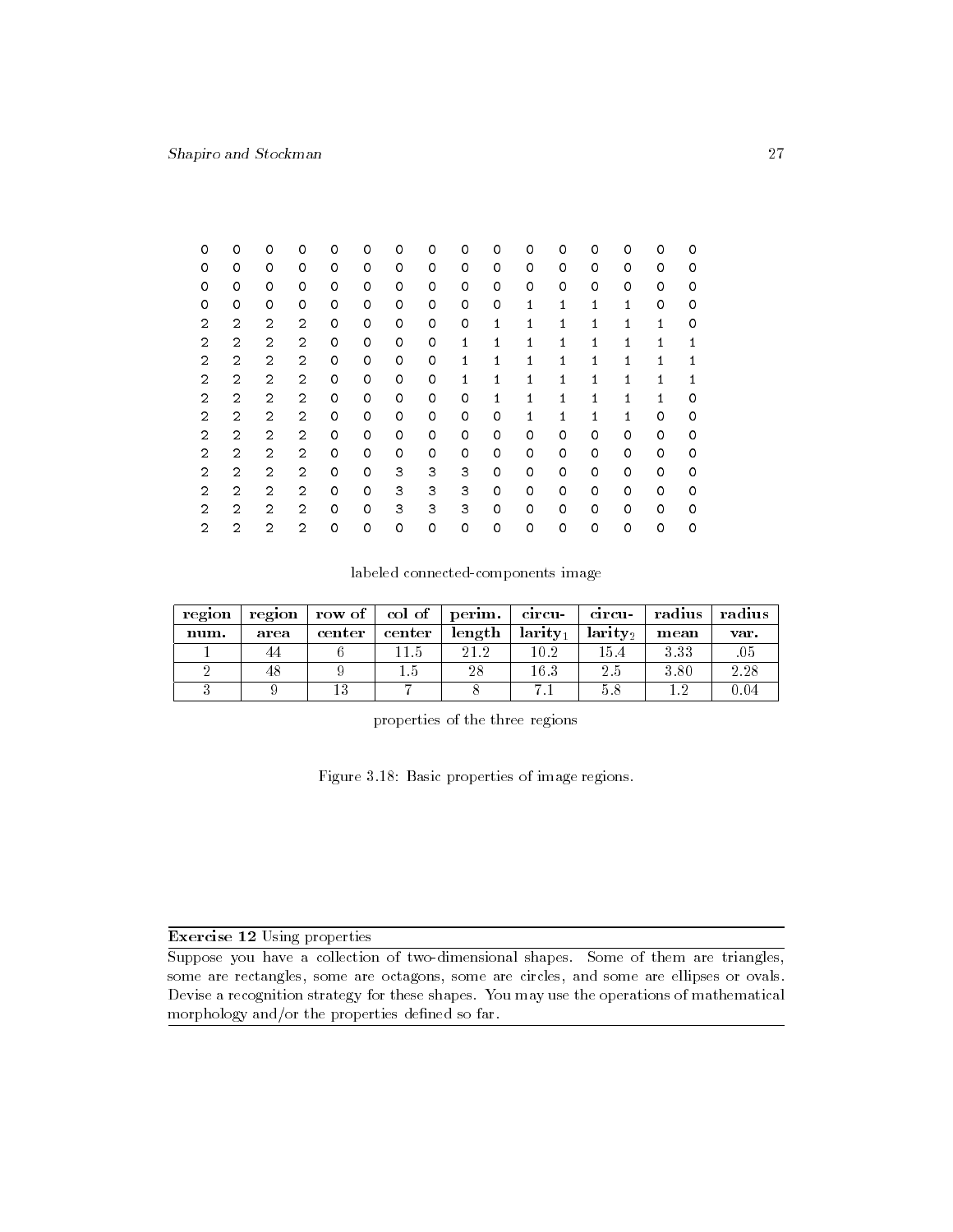#### bounding box and extremal points:

It is often useful to have a rough idea of where a region is in an image. One useful concept is its bounding box, which is a rectangle with horizontal and vertical sides that encloses the region and touches its topmost, bottommost, leftmost, and rightmost points. As shown in Fig. 3.19, there can be as many as eight distinct extremal pixels to a region: topmost right, rightmost top, rightmost bottom, bottommost right, bottommost left, leftmost bottom, leftmost top, and topmost left. Each extremal point has an extremal coordinate value in either its row or column coordinate position. Each extremal point lies on the bounding box of the region.



Figure 3.19: The eight extremal points of a region and the normally oriented bounding box that encloses the region. The dotted lines pair together opposite extremal points and form the extremal point axes of the shape.

Extremal points occur in opposite pairs: topmost left with bottommost right; topmost right with bottommost left; rightmost top with leftmost bottom; and rightmost bottom with leftmost top. Each pair of opposite extremal points denes an axis. Useful properties of the axis include its axis length and orientation. Because the extremal points come from a spatial digitization or quantization, the standard Euclidean distance formula will provide distances that are biased slightly low. (Consider, for example, the length covered by two pixels horizontally adjacent. From the left edge of the left pixel to the right edge of the right pixel is a length of 2 but the distance between the pixel centers is only 1.) The appropriate calculation for distance adds a small increment to the Euclidean distance to account for this. The increment depends on the orientation angle  $\theta$  of the axis and is given by

$$
Q(\theta) = \begin{cases} \frac{1}{|\cos \theta|} & : |\theta| < 45^{\circ} \\ \frac{1}{|\sin \theta|} & : |\theta| > 45^{\circ} \end{cases}
$$
 (3.15)

With this increment, the length of the extremal axis from extremal point  $(r_1, c_1)$  to extremal point  $(r_2, c_2)$  is

extremal axis length:

$$
D = \sqrt{(r_2 - r_1)^2 + (c_2 - c_1)^2} + Q(\theta)
$$
\n(3.16)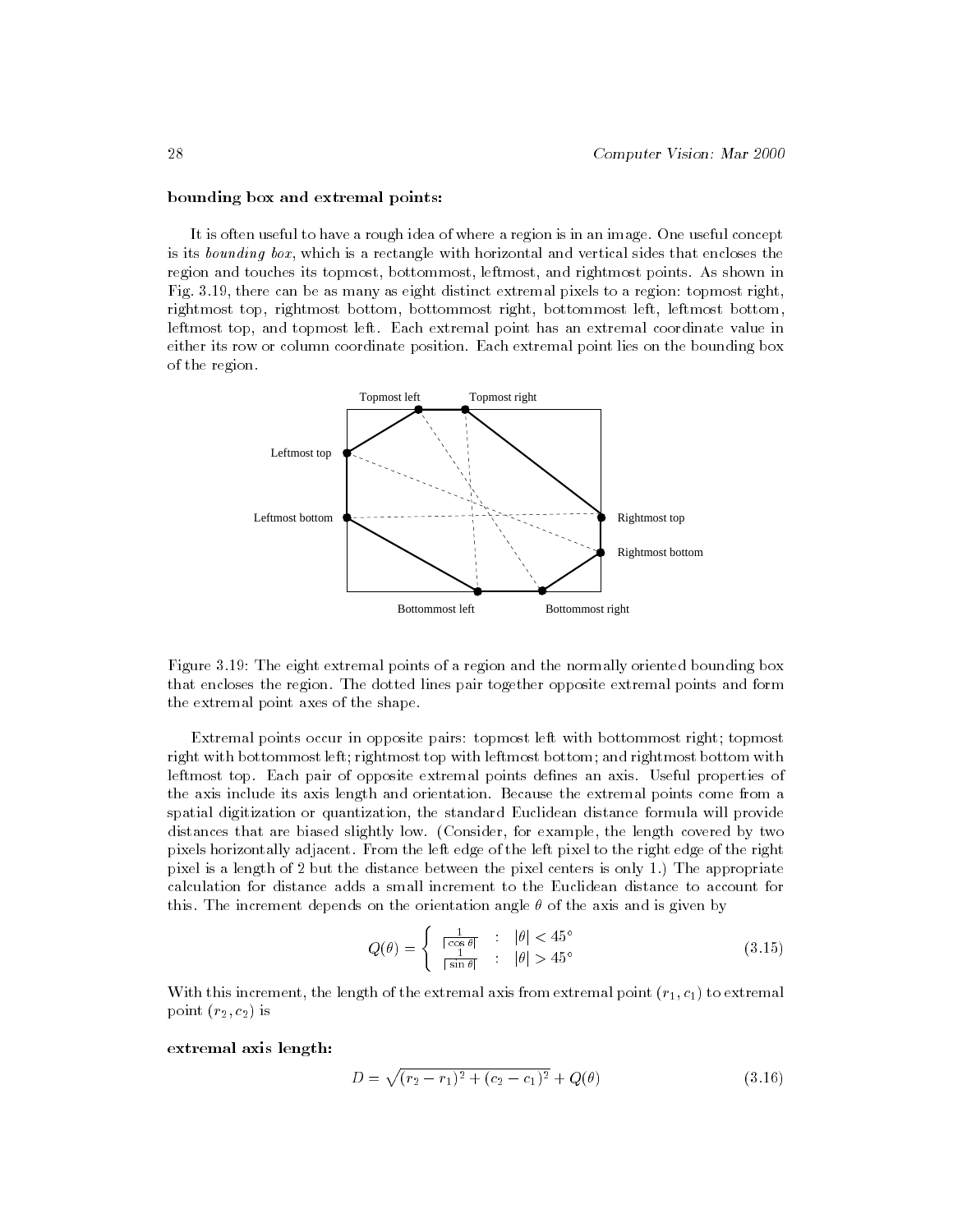Spatial moments are often used to describe the shape of a region. There are three second order spatial moments of a region. They are denoted by  $\mu_{rr}$ ,  $\mu_{rc}$ , and  $\mu_{cc}$  and are defined as follows:

#### second-order row moment:

$$
\mu_{rr} = \frac{1}{A} \sum_{(r,c) \in R} (r - \bar{r})^2 \tag{3.17}
$$

second-order mixed moment:

$$
\mu_{rc} = \frac{1}{A} \sum_{(r,c) \in R} (r - \bar{r})(c - \bar{c})
$$
\n(3.18)

second-order column moment:

$$
\mu_{cc} = \frac{1}{A} \sum_{(r,c) \in R} (c - \bar{c})^2
$$
\n(3.19)

Thus  $\mu_{rr}$  measures row variation from the row mean,  $\mu_{cc}$  measures column variation from the column mean, and  $\mu_{rc}$  measures row and column variation from the centroid. These quantities are often used as simple shape descriptors, as they are invariant to translation and scale change of a 2D shape.

The second spatial moments have value and meaning for a region of any shape, the same way that the covariance matrix has value and meaning for any two-dimensional probability distribution. If the region is an ellipse, there is an algebraic meaning that can be given to the second spatial moments.

If a region  $R$  is an ellipse whose center is the origin, then  $R$  can be expressed as

$$
R = \{(r, c) \mid dr^2 + 2\epsilon rc + fc^2 \le 1\}
$$
\n(3.20)

A relationship exists between the coefficients  $d, e$ , and f of the equation of the ellipse and the second moments  $\mu_{rr}$ ,  $\mu_{rc}$ , and  $\mu_{cc}$ . It is given by

$$
\begin{pmatrix} d & e \\ e & f \end{pmatrix} = \frac{1}{4(\mu_{rr}\mu_{cc} - \mu_{rc}^2)} \begin{pmatrix} \mu_{cc} & -\mu_{rc} \\ -\mu_{rc} & \mu_{rr} \end{pmatrix}
$$
(3.21)

Since the coefficients  $d, e$ , and  $f$  determine the lengths of the major and minor axes and the orientation of the ellipse, this relationship means that the second moments  $\mu_{rr}$ ,  $\mu_{rc}$ , and  $\mu_{cc}$ also determine the lengths of the major and minor axes and the orientation of the ellipse. Ellipses are frequently the result of imaging circular objects. Ellipses also provide a rough approximation to other elongated objects.

#### \* lengths and orientations of ellipse axes:

To determine the lengths of the major and minor axes and their orientations from the second-order moments, we must consider the following four cases.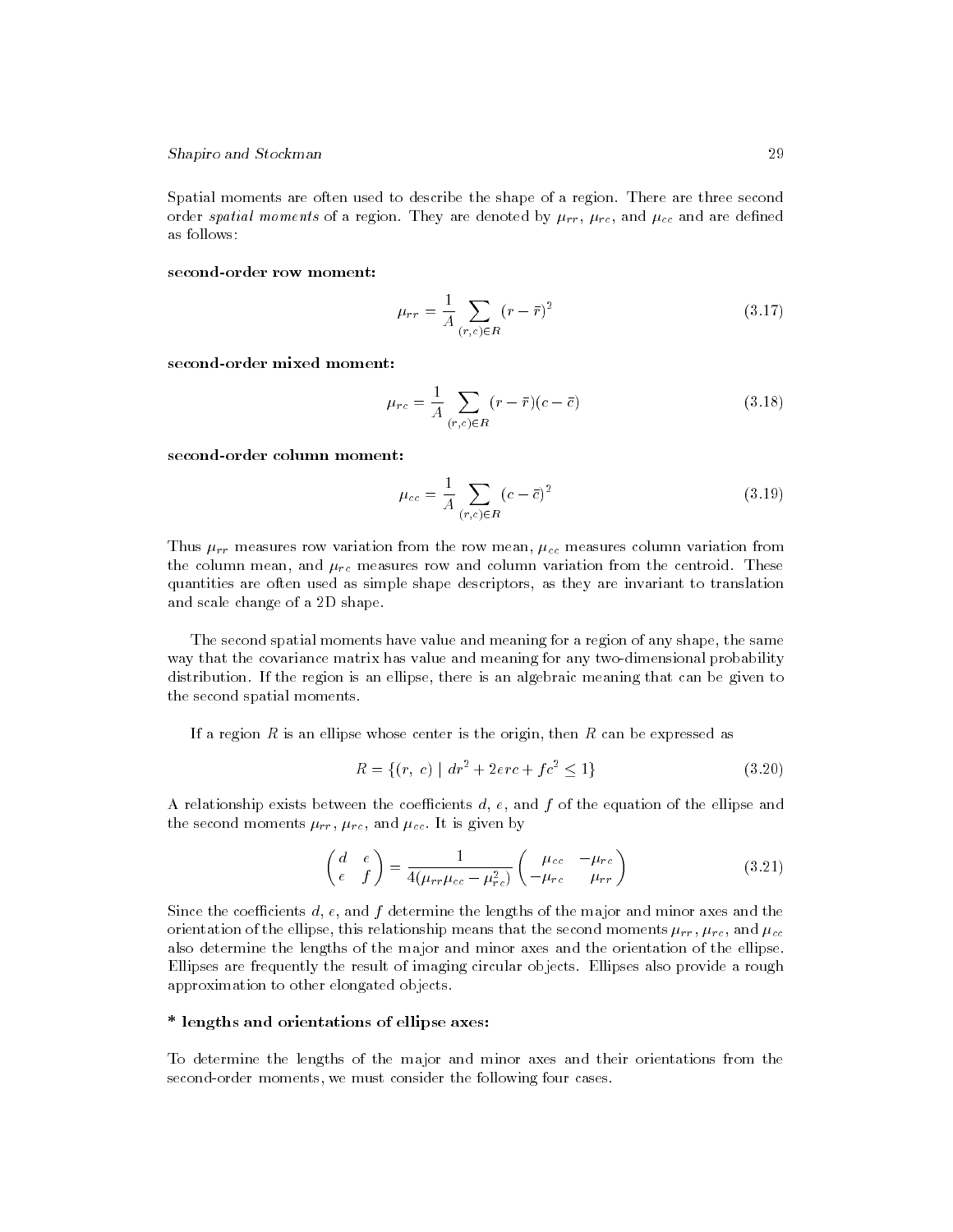1.  $\mu_{rc} = 0$  and  $\mu_{rr} > \mu_{cc}$ 

The major axis is oriented at an angle of  $-90^{\circ}$  counterclockwise from the column axis and has a length of  $4\mu_{tr}^{2}$  . The minor axis is oriented at an angle of  $0^{\circ}$  counterclockwise from the column axis and has a length of  $4\mu_{ee}^{2}$  .

2.  $\mu_{rc} = 0$  and  $\mu_{rr} \leq \mu_{cc}$ 

The major axis is oriented at an angle of  $0^{\circ}$  counterclockwise from the column axis and has a length of  $4\mu_{c}^{2}$  . The minor axis is oriented at an angle of  $-90^{\circ}$  counterclockwise from the column axis and has a length of  $4\mu_{rr}^2$  .

3.  $\mu_{rc} \neq 0$  and  $\mu_{rr} \leq \mu_{cc}$ 

The major axis is oriented at an angle of

$$
\tan^{-1}\left[-2\mu_{rc}\phi\mu_{rr} - \mu_{cc} + \left((\mu_{rr} - \mu_{cc})^2 + 4\mu_{rc}^2\right)^{1/2}\right]
$$

counterclockwise with respect to the column axis and has a length of

$$
\left\{8\left(\mu_{rr}+\mu_{cc}+\left[(\mu_{rr}-\mu_{cc})^2+4\mu_{rc}^2\right)^{1/2}\right]\right\}^{1/2}
$$

The minor axis is oriented at an angle 90° counterclockwise from the major axis and has a length of

$$
\[8\left{\mu_{rr} + \mu_{cc} - \left[\left(\mu_{rr} - \mu_{cc}\right)^2 + 4\mu_{rc}^2\right]^{1/2}\right\}\]^{1/2}
$$

4.  $\mu_{rc} \neq 0$  and  $\mu_{rr} > \mu_{cc}$ 

The major axis is oriented at an angle of

$$
\tan^{-1}\frac{\left[\left\{\mu_{cc}+\mu_{rr}+\left[\left(\mu_{cc}-\mu_{rr}\right)^2+4\mu_{rc}^2\right]^{1/2}\right)\right\}^{1/2}}{-2\mu_{rc}}
$$

counterclockwise with respect to the column axis and has a length of

$$
\[8\left{\mu_{rr} + \mu_{cc} + \left[\left(\mu_{rr} - \mu_{cc}\right)^2 + 4\mu_{rc}^2\right]^{1/2}\right\}\]^{1/2}
$$

The minor axis is oriented at an angle of 90<sup>°</sup> counterclockwise from the major axis and has a length of

$$
\[8\left\{\mu_{rr} + \mu_{cc} - \left[\left(\mu_{rr} - \mu_{cc}\right)^2 + 4\mu_{rc}^2\right]^{1/2}\right\}\]^{1/2}
$$

#### \* best axis:

Some image regions (objects) have a natural axis; for example, a pencil or hammer, or the characters 'I', '/' and '-'. A best axis for an object can be computed as that axis about which the region pixels have least second moment. Using an analogy from mechanics, this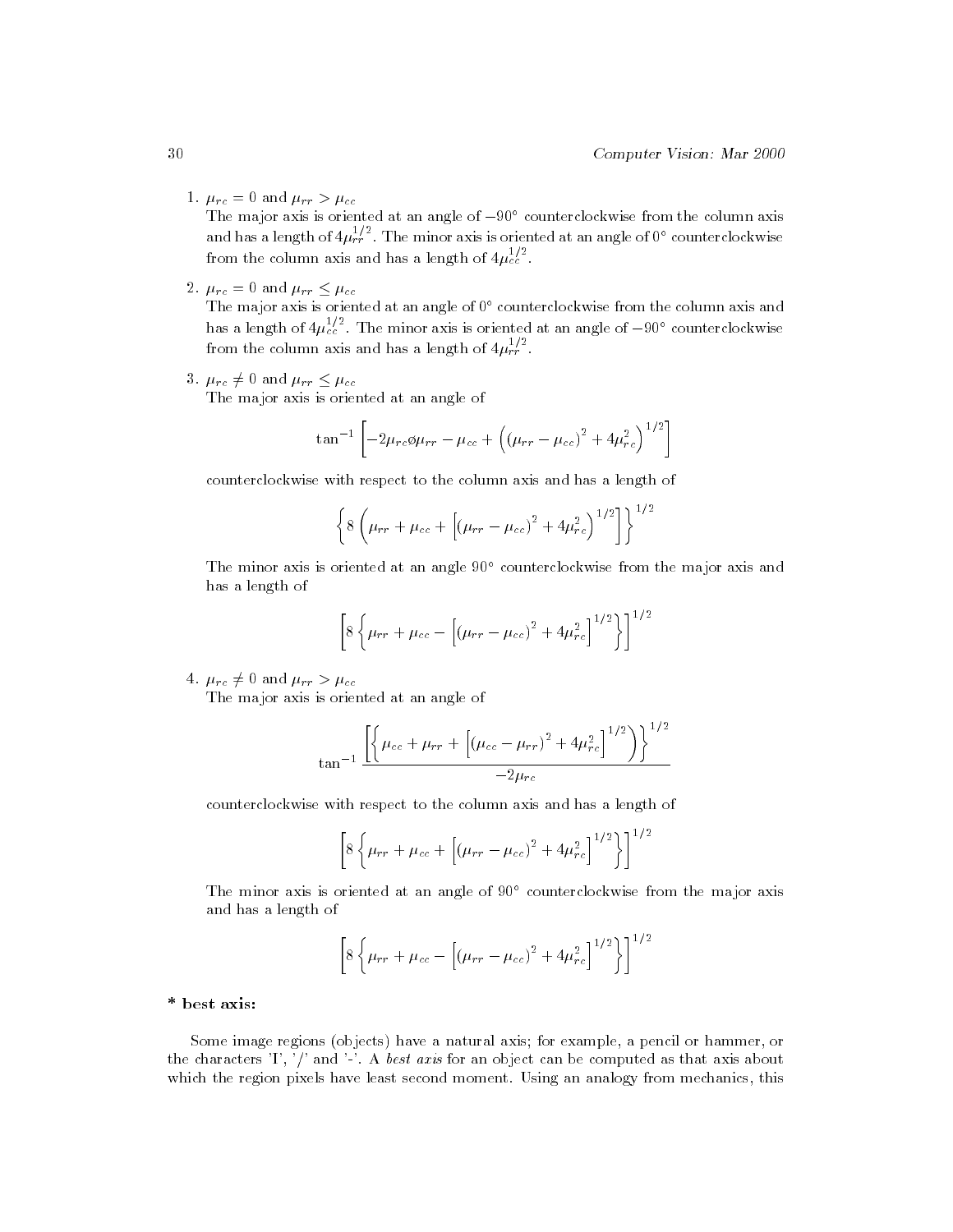

Figure 3.20: Moment about an axis is computed by summing the squared distance of each pixel from the axis.

is an axis of least inertia - an axis about which we could spin the pixels with least energy input. Note that for a circular disk, all axes have equal minimum (and maximum) inertia. It is known that an axis of least inertia must pass through the centroid  $(\bar{r}, \bar{c})$  of our set of pixels (unit masses), and we will assume this here. First, we compute the second moment of a point set about an arbitrary axis; then we'll find the axis of least second moment. A set of moments about a selected set of axes might provide a good set of features for recognizing objects, as we shall see in the next chapter. For example, the second moment of character 'I' about a vertical axis through its centroid is very small, whereas that of the character '/' or '-' is not small.

Figure 3.20 shows a set of pixels and an axis making angle  $\alpha$  with the row axis. The angle  $\beta = \alpha + 90$  is the angle that a perpendicular to the axis makes with the row axis. To compute the second moment of the point set about the axis, we need to sum the squares of the distances d for all pixels: we normalize by the number of pixels to obtain a feature that does not change signicantly with the number of pixels making up the shape. Note that, since we are summing  $a^{\perp}$ , the angles  $\alpha$  and  $\rho$  can be changed  $+/-\pi$  with no change to the second moment. Equation 3.22 gives the formula for computing the second moment:  $\circ$  is the vector scalar product that is used to project the vector  $V$  onto the unit vector in direction  $\beta$ , giving length d. Any axis can be specified by the three parameters  $\bar{r}$ ,  $\bar{c}$  and  $\alpha$ .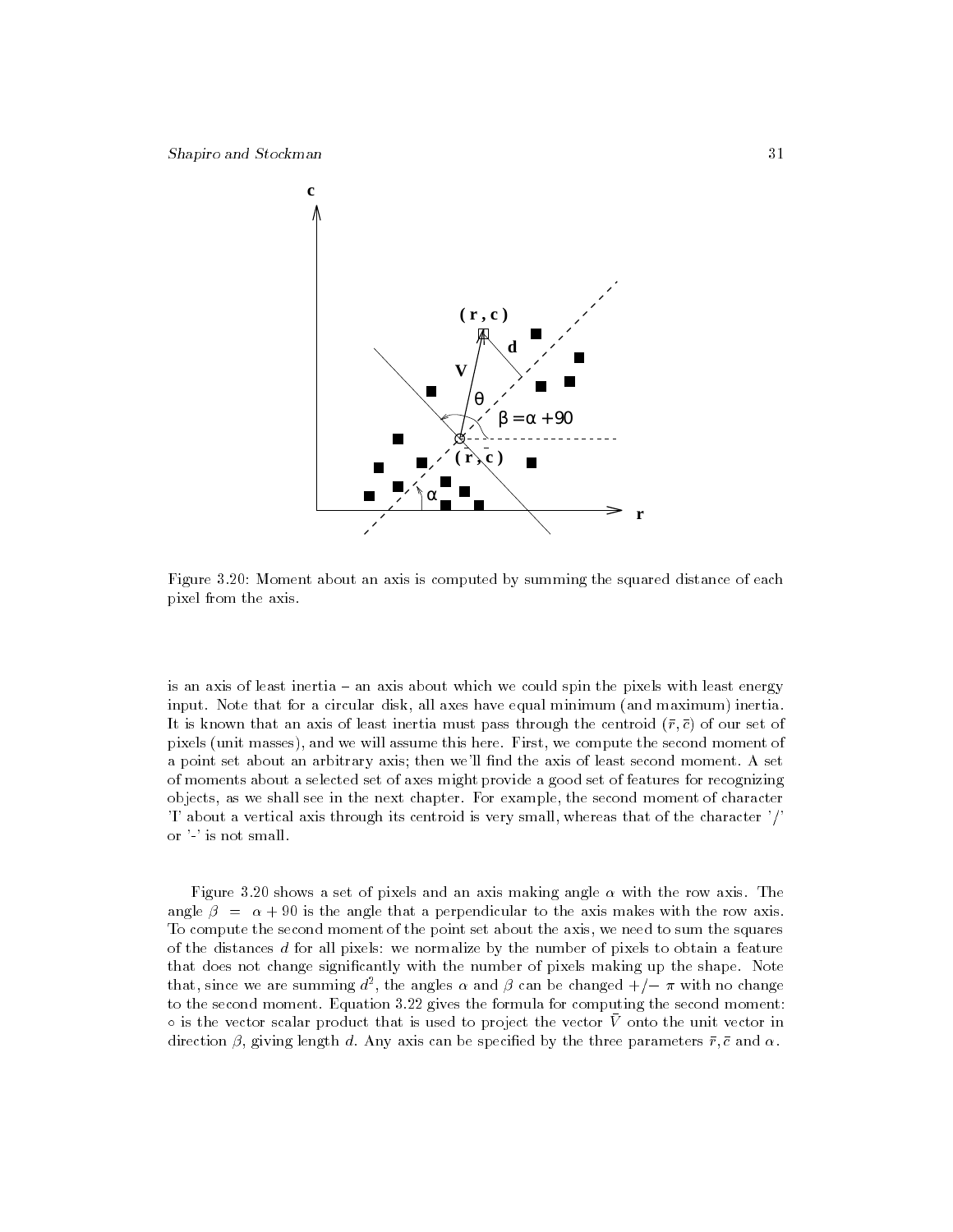\* second moment about axis:

$$
\mu_{\bar{r}, \bar{c}, \alpha} = \frac{1}{A} \sum_{(r, c) \in R} d^2
$$
\n
$$
= \frac{1}{A} \sum_{(r, c) \in R} (\bar{V} \circ (\cos \beta, \sin \beta))^2
$$
\n
$$
= \frac{1}{A} \sum_{(r, c) \in R} ((r - \bar{r}) \cos \beta + (c - \bar{c}) \sin \beta)^2 \qquad (3.22)
$$

where  $\beta = \alpha + \pi/2$ .

## Exercise 13 Program to compute point set features

Write a program module, or  $C++$  class, that manages a bag of 2D points and provides the following functionality. A bag is different from a set in that duplicate points are allowed.

- construct an initially empty bag of 2D points (r,c)
- add point (r,c) to the bag
- compute the centroid of the current bag of points
- $\bullet$  compute the row and column moments of the current bag of points  $\hspace{0.1mm}$
- $\bullet$  compute the bounding box  $\hspace{0.1mm}$
- compute the best and worst axes and the second moments about them

## **Exercise 14 Program to compute features from images**

After creating the feature extraction module of the previous exercise, enhance it to compute the second moments about horizontal, vertical and diagonal axes through the centroid of points. Thus, five different second moments will be available for any bag of points. Create a set of  $20x20$  binary images of digits from '0' to '9' for test data, or access some existing data. Write a program that scans an image of a digit and computes the five moments. Study whether or not the five moments have potential for recognizing the input digit.

The above formula can be used to compute several moments to capture some information about the shape of the point set; for example, moments about the vertical, horizontal, and diagonal axes are useful for classifying alphabetic characters in standard orientation. The least (and most) inertia is an invariant property of the point set and translates and rotates with the point set. The axis of least inertia can be obtained by minimizing  $\mu_{\bar{r},\bar{c},\alpha}$ . Assuming now that the best axis must pass through the centroid, we need only differentiate the formula with respect to  $\alpha$  to determine the best  $\hat{\alpha}$ .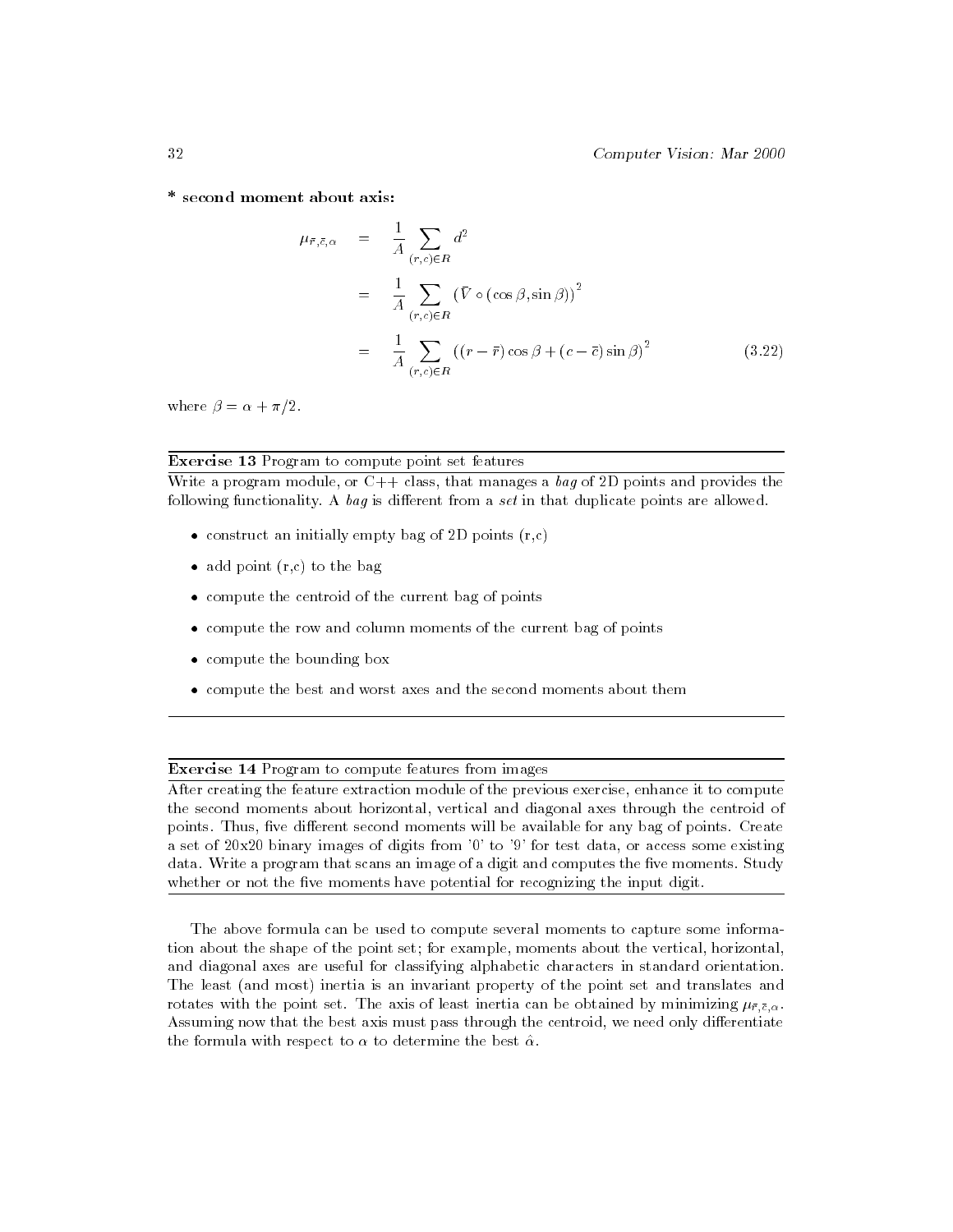#### \* axis with least second moment:

 $\mathbf t$ 

$$
\tan 2\hat{\alpha} = \frac{2 \sum (r - \bar{r})(c - \bar{c})}{\sum (r - \bar{r})(r - \bar{r}) - \sum (c - \bar{c})(c - \bar{c})}
$$
  

$$
= \frac{\frac{1}{4} 2 \sum (r - \bar{r})(c - \bar{c})}{\frac{1}{4} \sum (r - \bar{r})(r - \bar{r}) - \frac{1}{4} \sum (c - \bar{c})(c - \bar{c})}
$$
  

$$
= \frac{2 \mu_{rc}}{\mu_{rr} - \mu_{cc}}
$$
(3.23)

There are two extreme values for  $\alpha$ , a minimum and a maximum, which are 90 degrees apart. We have already seen the method to distinguish the two in the above discussion about the major and minor axes of an ellipse. In fact, the above formula allows us to compute an ellipse that approximates the point set in the sense of these moments. Note that highly symmetrical objects, such as squares and circles, will cause a zero-divide in the above formula; hence the case analysis used with the elliptical data must also be done here.

| <b>Exercise 15</b> Compute the extremes of inertia                                    |  |  |  |  |  |  |  |  |  |  |
|---------------------------------------------------------------------------------------|--|--|--|--|--|--|--|--|--|--|
| Differentiate the formula in Equation 3.22 and show how the best (and worst) axes are |  |  |  |  |  |  |  |  |  |  |
| obtained in Equation 3.23.                                                            |  |  |  |  |  |  |  |  |  |  |

#### Exercise 16 Verify that the best axis passes through the centroid

Verify that the axis of least inertia must pass though the centroid. Consult the references at the chapter's end or other references on statistical regression or mechanics; or, prove it yourself.

# 3.7 Region Adjacency Graphs

In addition to properties of single regions, relationships among groups of regions are also useful in image analysis. One of the simplest, but most useful relationships is region adjacency. Two regions are adjacent if a pixel of one region is a neighbor of a pixel of the second region. In binary images, there are only two kinds of regions: foreground regions and background regions. All of the foreground regions are adjacent to the background and not to one another. If the background is one single, connected region, then there is nothing further to compute. Suppose instead that the foreground regions can have holes in them, each hole belonging to the background. Applying the connected components labeling operation to the foreground pixels yields a labeled image in which the foreground regions each have a numeric label and the background regions all have label zero. But it is also possible to apply the connected components operator to the background. In this case, all the background regions can be assigned labels, too. One of these regions will be large and will start at the top left of the image. This one can be given a special label, such as 0. The rest of the background regions are the holes in the foreground regions. Given the image of foreground labels and the image of background labels, it is useful to determine which background regions are adjacent to each foreground region or vice versa. The structure for keeping track of adjacencies between pairs of regions is called a *region adjacency graph*. It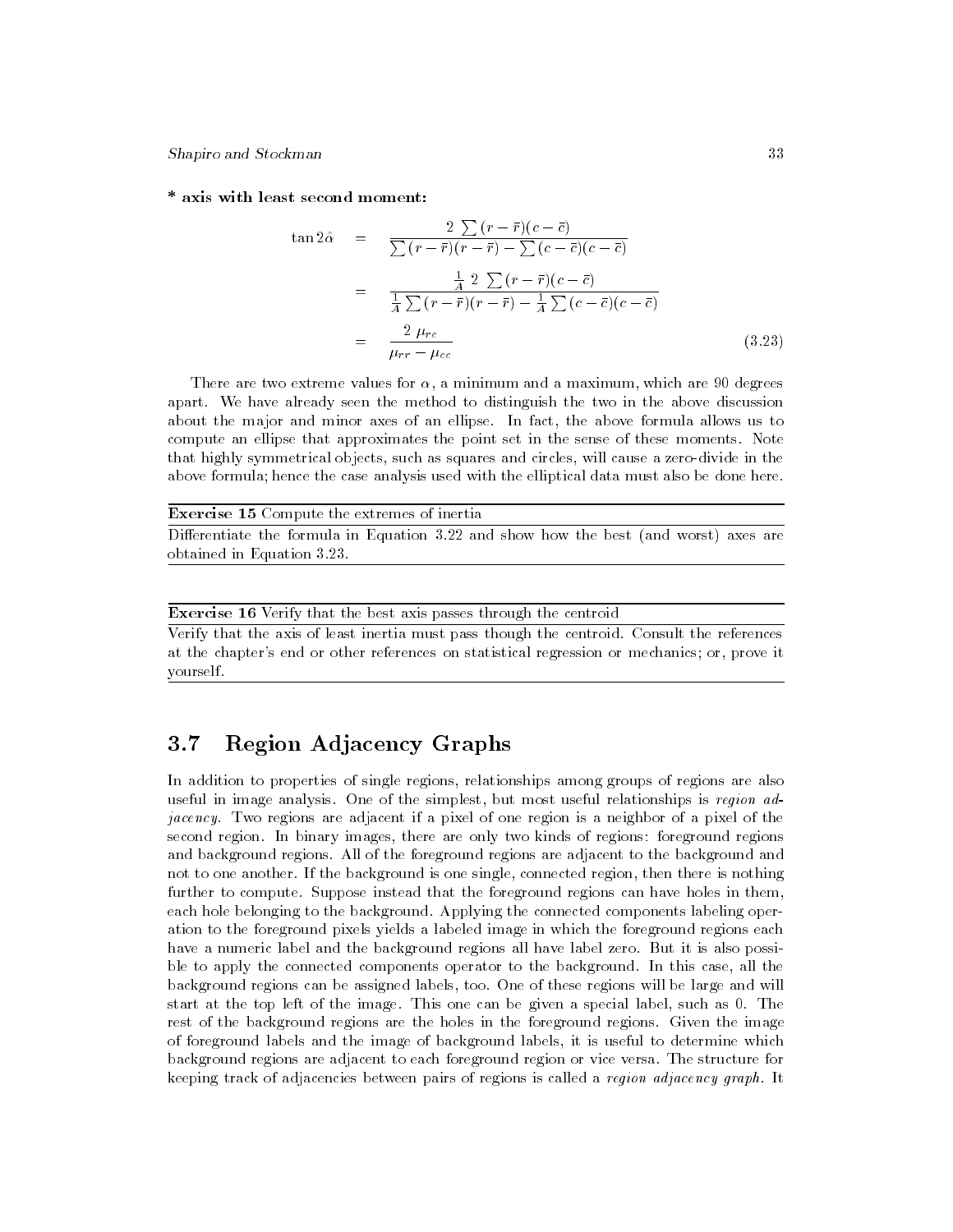can be used for keeping track of adjacencies between foreground and background regions in the binary case and for keeping track of all adjacencies in the general image segmentation case.

8 Definition A region adjacency graph (RAG) is a graph in which each node represents a region of the image, and an edge connects two nodes if the two regions are adjacent.

Figure 3.21 gives an example of a region adjacency graph for a binary image of foreground and background regions. The foreground regions have been labeled as usual with positive integers. The background regions have been labeled with zero for the large region that starts at the upper left pixel of the image and with negative integers for the hole regions.

|   |    |   | 1 |                | 0                          | 2              | 2              |   |
|---|----|---|---|----------------|----------------------------|----------------|----------------|---|
|   |    |   |   |                | 0                          | 2              | $\overline{2}$ |   |
|   | п  | 1 | 1 | 1              | O                          | $\overline{2}$ | $\overline{2}$ |   |
|   |    |   |   |                | 0                          | $\overline{2}$ | $\overline{2}$ |   |
| 3 | 3  | 3 |   | 2              | 2                          | 2              | 2              |   |
| 3 | -2 | 3 |   | $\overline{2}$ | $\overline{\phantom{a}}$ 3 | -3             | $\overline{2}$ |   |
| 3 | -2 | 3 |   | 2              | $-3$                       | $-3$           | 2              |   |
| 3 | 3  | 3 | Ω | 2              | 2                          | 2              | 2              | 0 |
|   |    | Ω | Ω |                | O                          |                |                |   |

a) Labeled image of foreground and background regions



b) Region adjacency graph

Figure 3.21: A labeled image and its region adjacency graph.

The algorithm for constructing a region adjacency graph is straightforward. It processes the image, looking at the current row and the one above it. It detects horizontal and vertical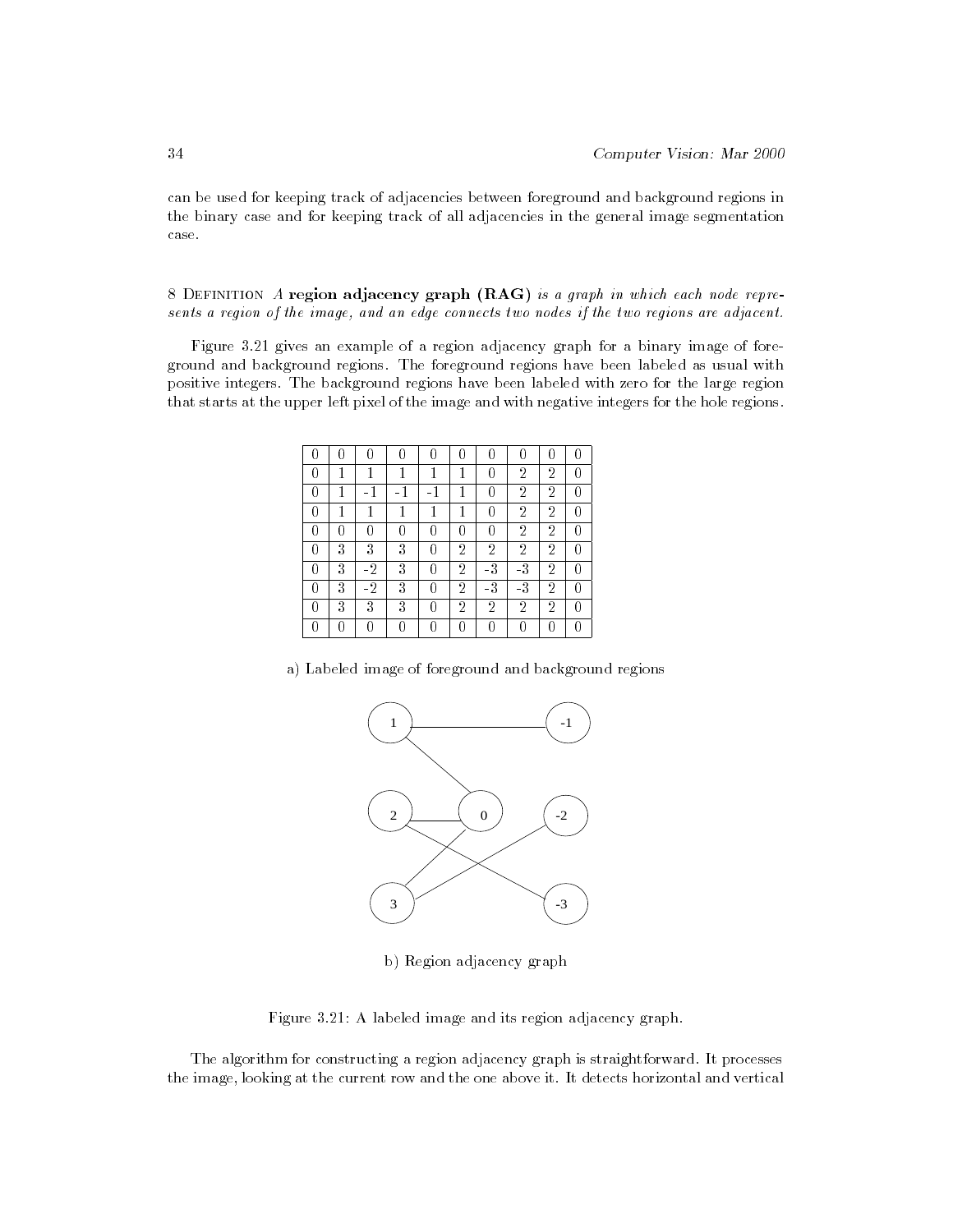adjacencies, and if 8-adjacency is specified, diagonal adjacencies between points with different labels. As new adjacencies are detected, new edges are added to the region adjacency graph data structure being constructed. There are two issues related to the efficiency of this algorithm. The first is with respect to space. It is possible for an image to have tens of thousands of labels. In this case, it may not be feasible, or at least not suitable in a paging environment, to keep the entire structure in internal memory at once. The second issue relates to execution time. When moving along an image, point by point, the same adjacency (ie. the same two region labels) will be detected over and over again. It is desirable to enter the adjacency into the data structure as infrequently as possible. These issues are addressed in the Exercise.

Exercise 17 Efficient RAG construction

Design a data structure for keeping track of adjacencies while constructing a region adjacency graph. Give algorithms that construct the graph from an arbitrary labeled image and that attempt to minimize references to the data structure. Discuss how you would store the final RAG in permanent storage (on disk) and how you would handle the case where the RAG is too large to keep in internal memory during its construction.

#### 3.8 3.8 Thresholding Gray-Scale Images

Binary images can be obtained from gray-scale images by thresholding operations. A thresholding operation chooses some of the pixels as the foreground pixels that make up the objects of interest and the rest as background pixels. Given the distribution of gray tones in a given image, certain gray-tone values can be chosen as threshold values that separate the pixels into groups. In the simplest case, a single threshold value  $t$  is chosen. All pixels whose gray-tone values are greater than or equal to t become foreground pixels and all the rest become background. This threshold operation is called threshold above. There are many variants including threshold below, which makes the pixels with values less than or equal to t the foreground; threshold inside, which is given a lower threshold and an upper threshold and selects pixels whose values are between the two as foreground; and threshold outside, which is the opposite of threshold inside. The main question associated with these simple forms of thresholding is how to choose the thresholds.

## 3.8.1 The Use of Histograms for Threshold Selection

Thresholds can be selected interactively by a user of an interactive package, but for image analysis processes that must run automatically, we would like to be able to compute the thresholds automatically. The basis for choosing a threshold is the *histogram* of the gray-tone image.

9 DEFINITION The **histogram** h of gray-tone image I is defined by

$$
h(m) = |\{(r, c) | I(r, c) = m\}|,
$$

where m spans the gray-level values.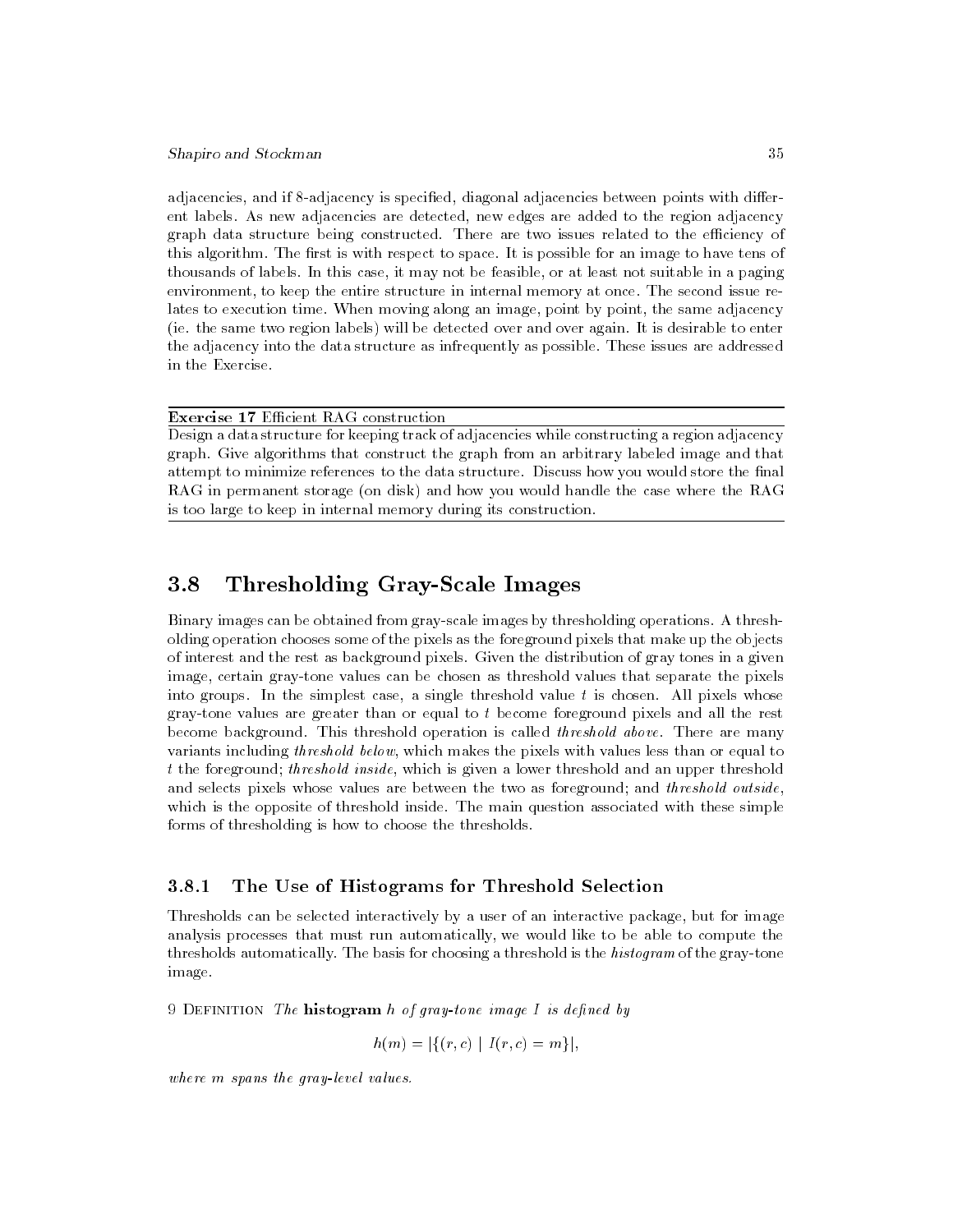



a) Image of a bruised cherry b) Histogram of the cherry image

Figure 3.22: Histogram of the image of a bruised cherry displaying two modes, one representing the bruised portion and the other the nonbruised portion.

Figure 3.22 shows the image of a bruised cherry and its histogram. The histogram has two distinct modes representing the bruised portion and nonbruised portion of the cherry.

A histogram can be computed by using an array data structure and a very simple procedure. Let H be a vector array dimensioned from 0 to MaxVal, where 0 is the value of the smallest possible gray-level value and MaxVal is the value of the largest. Let  $I$  be the twodimensional image array with row values from 0 to MaxRow and column values from 0 to MaxCol as in the previous sections. The histogram procedure is given by the following code.

```
Compute the histogram H of gray-tone image I.
     procedure histogram(I,H);
      f
      "Initialize the bins of the histogram to zero."
     for i := 0 to MaxValH[i] := 0;"Compute values by accumulation."
     for L := 0 to MaxRowfor P := 0 to MaxCol
          f
          grayval := I[r,c];H[\text{grayval}] := H[\text{grayval}] + 1;\} ;
      \}
```
#### Algorithm 7: Image Histogram

This histogram procedure assumes that each possible gray tone of the image corresponds to a single bin of the histogram. Sometimes we instead want to group several gray tones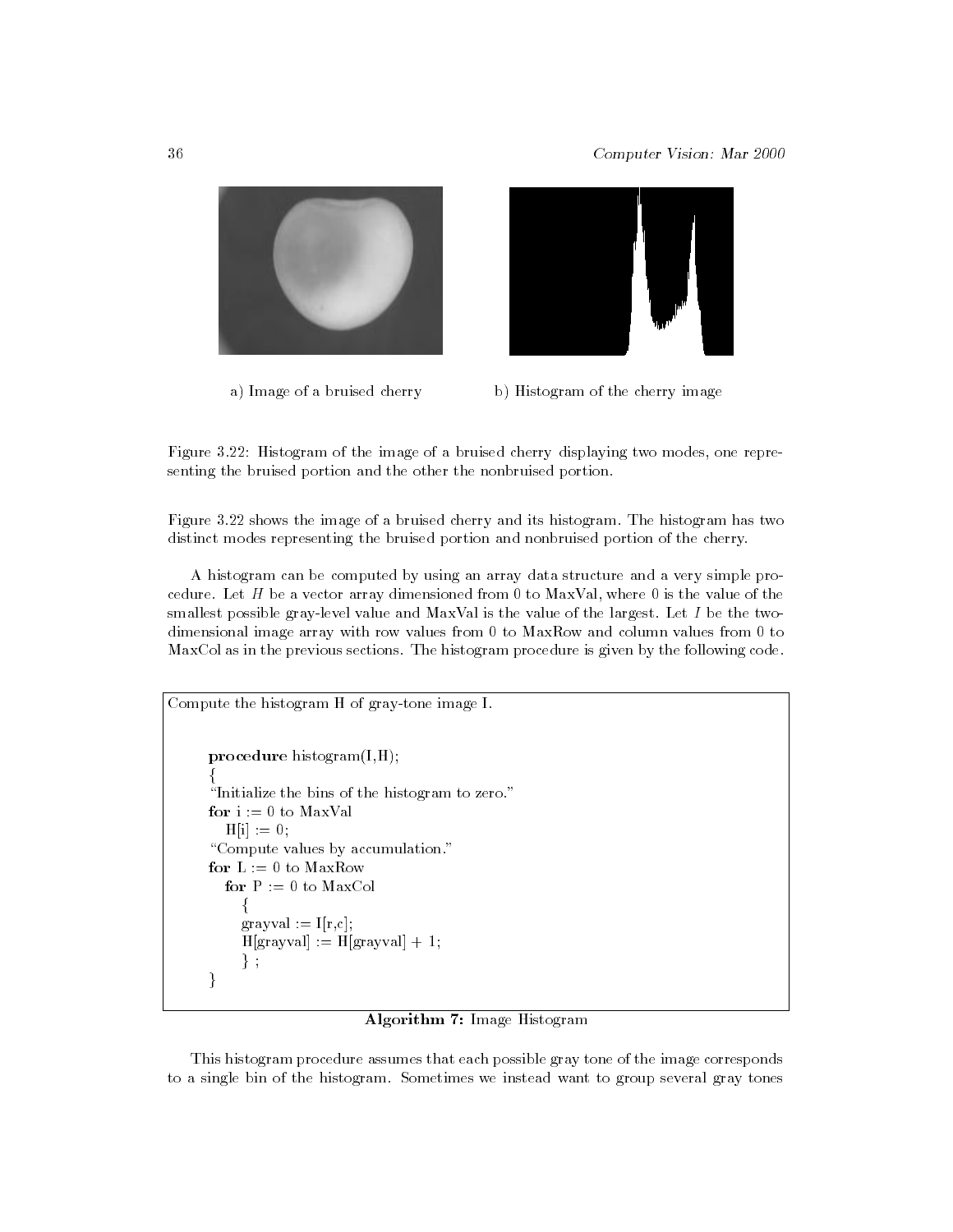into a single bin, usually for purposes of displaying the histogram when there are many possible gray tones. In this case the procedures can easily be modified to calculate the bin number as a function of the gray-tone. If *binsize* is the number of gray tones per bin, then  $grayal/binstein$  truncated to its integer value gives the correct bin subscript.

Given the histogram, automatic procedures can be written to detect peaks and valleys of the histogram function. The simplest case is when we are looking for a single threshold that separates the image into dark pixels and light pixels. If the distributions of dark pixels and bright pixels are widely separated, then the image histogram will be bimodal, one mode corresponding to the dark pixels and one mode corresponding to the bright pixels. With little distribution overlap, the threshold value can easily be chosen as any value in the valley between the two dominant histogram modes as shown in Figure 3.23a. However, as the distributions for the bright and dark pixels become more and more overlapped, the choice of threshold value becomes more difficult, because the valley begins to disappear as the two distributions begin to merge together as shown in Figure 3.23b.



a) Two distinct modes b) Overlapped modes

Figure 3.23: Two image histograms. The histogram on the left has two easily-separable modes; the one on the right has overlapped modes that make it more difficult to find a

## 3.8.2 \* Automatic Thresholding: the Otsu Method

Several different methods have been proposed for automatic threshold determination. We discuss here the Otsu method, which selects the threshold based on the minimization of the within-group variance of the two groups of pixels separated by the thresholding operator. For this discussion, we will specify the histogram function as a probability function P where  $P(0),...,P(I)$  represent the histogram probabilities of the observed gray values  $0, ..., I; P(i) = |\{(r, c) \mid Image(r, c) = i\}| / |R \times C|$ , where  $R \times C$  is the spatial domain of the image. If the histogram is bimodal, the histogram thresholding problem is to determine a best threshold  $t$  separating the two modes of the histogram from each other. Each threshold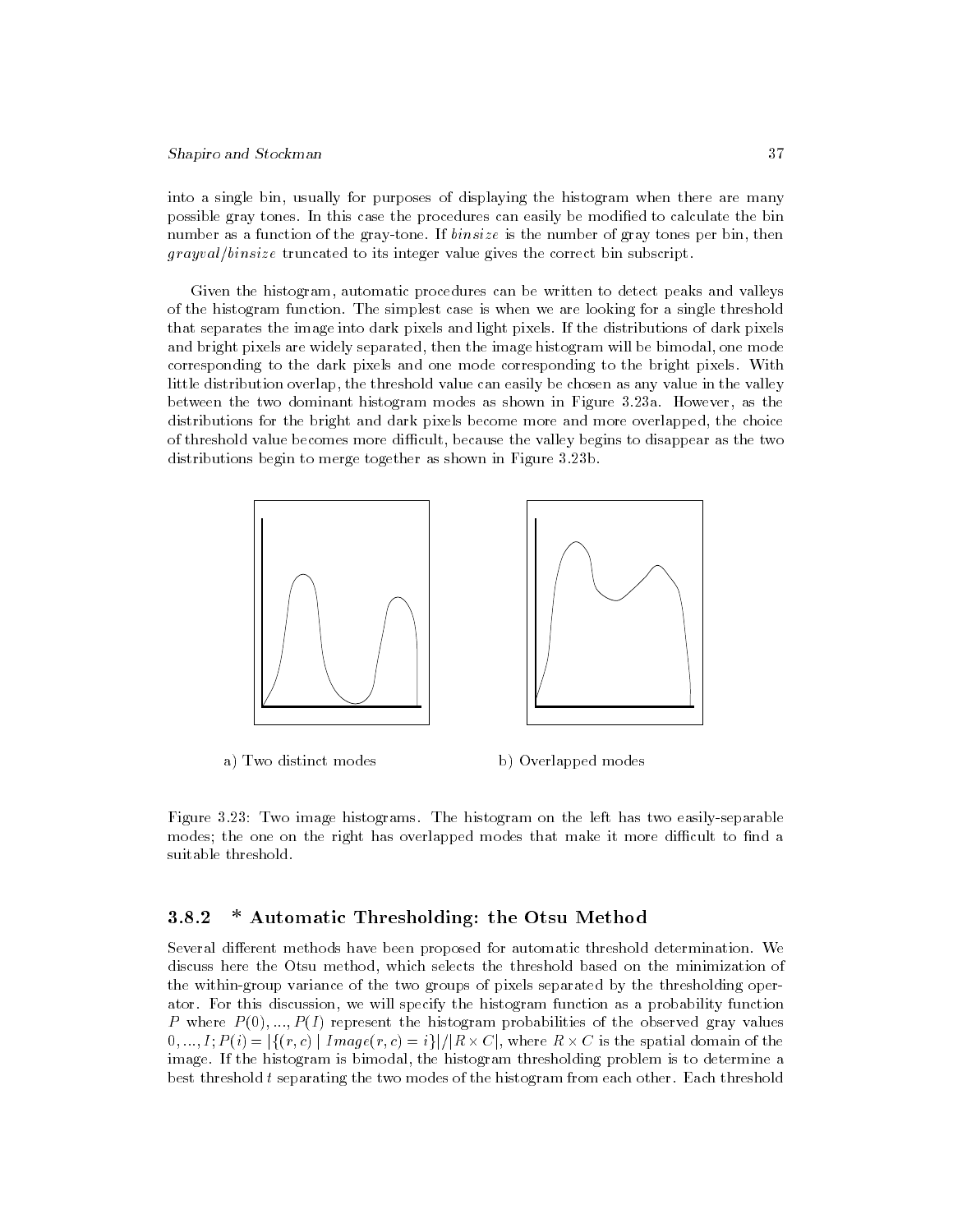$t$  determines a variance for the group of values that are less than or equal to  $t$  and a variance for the group of values greater than  $t$ . The definition for best threshold suggested by Otsu is that threshold for which the weighted sum of within-group variances is minimized. The weights are the probabilities of the respective groups.

We motivate the within-group variance criterion by considering the situation that sometimes happens at a ski school. A preliminary test of capabilities is given and the histogram of the resulting scores is bimodal. There are advanced skiers and novices. Lessons that are aimed at the advanced skiers go too fast for the others, and lessons that are aimed at the level of the novices are boring to the advanced skiers. To fix this situation, the teacher decides to divide the class into two mutually exclusive and homogeneous groups based on the test score. The question is to determine which test score to use as the dividing criterion. Ideally, each group should have test scores that have a unimodal bell-shaped histogram, one around a lower mean and one around a higher mean. This would indicate that each group is homogeneous within itself and different from the other.

A measure of group homogeneity is variance. A group with high homogeneity will have low variance. A group with low homogeneity will have high variance. One possible way to choose the dividing criterion is to choose a dividing score such that the resulting weighted sum of the within-group variances is minimized. This criterion emphasizes high group homogeneity. A second way to choose the dividing criterion is to choose a dividing score that maximizes the resulting squared difference between the group means. This difference is related to the between-group variance. Both dividing criteria lead to the same dividing score because the sum of the within-group variances and the between-group variances is a constant.

Let  $\sigma_W^-$  be the weighted sum of group variances, that is, the within-group variance. Let  $\sigma_1^*(t)$  be the variance for the group with values less than or equal to  $t$  and  $\sigma_2^*(t)$  be the variance for the group with values greater than t. Let  $q_1(t)$  be the probability for the group with values less than or equal to t and  $q_2(t)$  be the probability for the group with values greater than t. Let  $\mu_1(t)$  be the mean for the first group and  $\mu_2(t)$  the mean for the second group. Then the within-group variance  $\sigma_W^-$  is defined by

$$
\sigma_W^2(t) = q_1(t) \sigma_1^2(t) + q_2(t) \sigma_2^2(t)
$$
\n(3.24)

where

$$
q_1(t) = \sum_{i=1}^t P(i)
$$
  
\n
$$
q_2(t) = \sum_{i=t+1}^I P(i)
$$
  
\n
$$
\mu_1(t) = \sum_{i=1}^t i P(i)/q_1(t)
$$
  
\n
$$
\mu_2(t) = \sum_{i=t+1}^I i P(i)/q_2(t)
$$
\n(3.26)

$$
\sigma_1^2(t) = \sum_{i=1}^t [i - \mu_1(t)]^2 P(i)/q_1(t)
$$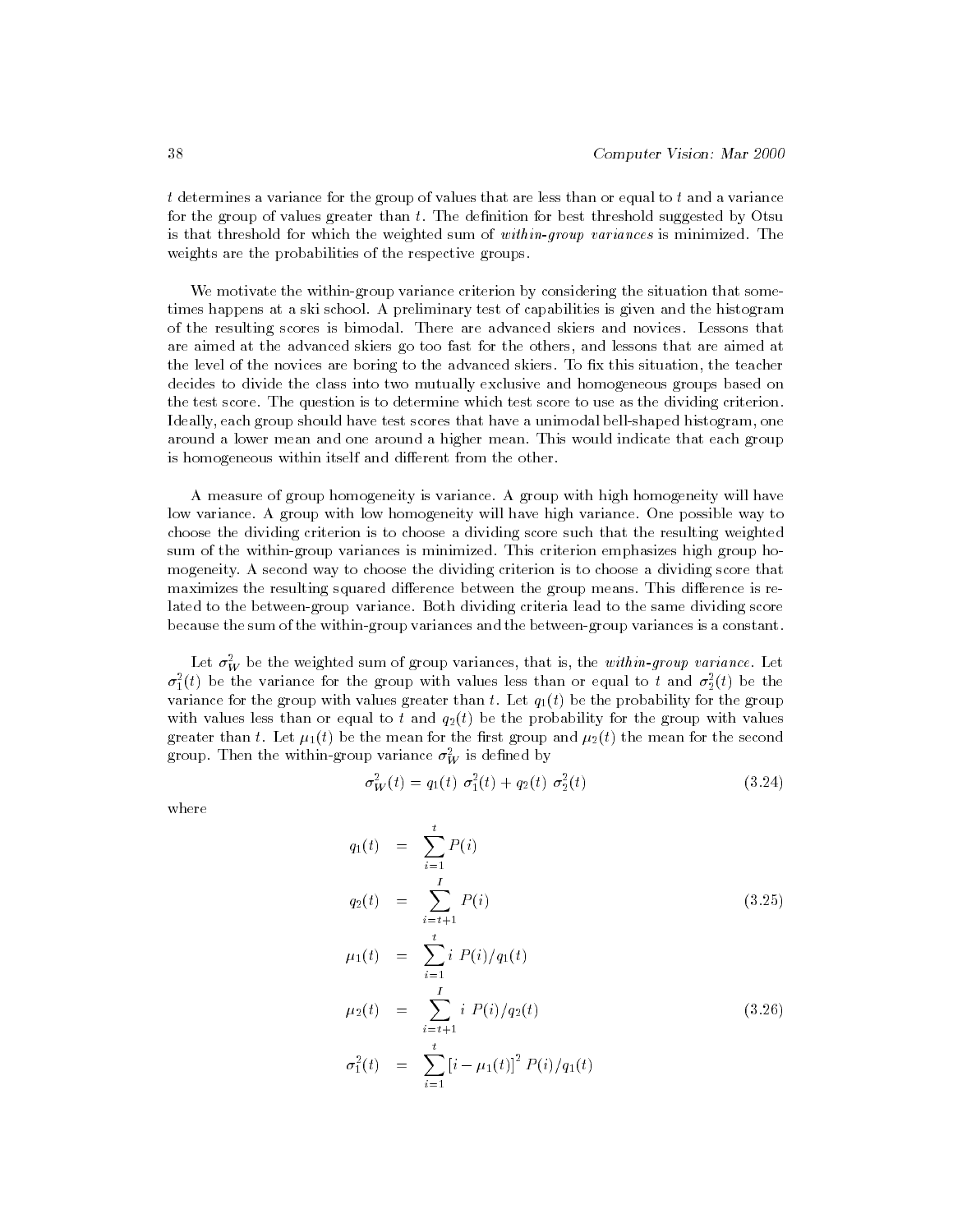$$
\sigma_2^2(t) = \sum_{i=t+1}^I \left[ i - \mu_2(t) \right]^2 P(i) / q_2(t) \tag{3.27}
$$

The best threshold t can then be determined by a simple sequential search through all possible values of t to locate the threshold t that minimizes  $\sigma^T_W(t)$ . In many situations this can be reduced to a search between the two modes. However, identification of the modes is really equivalent to the identification of separating values between the modes.

There is a relationship between the within-group variance  $\sigma_W^-(t)$  and the total variance  $\sigma$  -that does not depend on the threshold. The total variance is defined by

$$
\sigma^2 = \sum_{i=1}^I (i - \mu)^2 P(i)
$$

where

$$
\mu = \sum_{i=1}^{I} i \ P(i)
$$

The relationship between the total variance and the within-group variance can make the calculation of the best threshold less computationally complex. By rewriting  $\sigma^-,$  we have

$$
\sigma^2 = \sum_{i=1}^t \left[ i - \mu_1(t) + \mu_1(t) - \mu \right]^2 P(i) + \sum_{i=t+1}^I \left[ i - \mu_2(t) + \mu_2(t) - \mu \right]^2 P(i)
$$
  

$$
= \sum_{i=1}^t \left\{ \left[ i - \mu_1(t) \right]^2 + 2 \left[ i - \mu_1(t) \right] \left[ \mu_1(t) - \mu \right] + \left[ \mu_1(t) - \mu \right]^2 \right\} P(i)
$$
  

$$
+ \sum_{i=t+1}^I \left\{ \left[ i - \mu_2(t) \right]^2 + 2 \left[ i - \mu_2(t) \right] \left[ \mu_2(t) - \mu \right] + \left[ \mu_2(t) - \mu \right]^2 \right\} P(i)
$$

But

$$
\sum_{i=1}^{t} [i - \mu_1(t)] [\mu_1(t) - \mu] P(i) = 0 \text{ and}
$$
  

$$
\sum_{i=t+1}^{I} [i - \mu_2(t)][\mu_2(t) - \mu)] P(i) = 0
$$

Since

$$
q_1(t) = \sum_{i=1}^t P(i) \text{ and } q_2(t) = \sum_{i=t+1}^I P(i)
$$
  

$$
\sigma^2 = \sum_{i=1}^t [i - \mu_1(t)]^2 P(i) + [\mu_1(t) - \mu]^2 q_1(t)
$$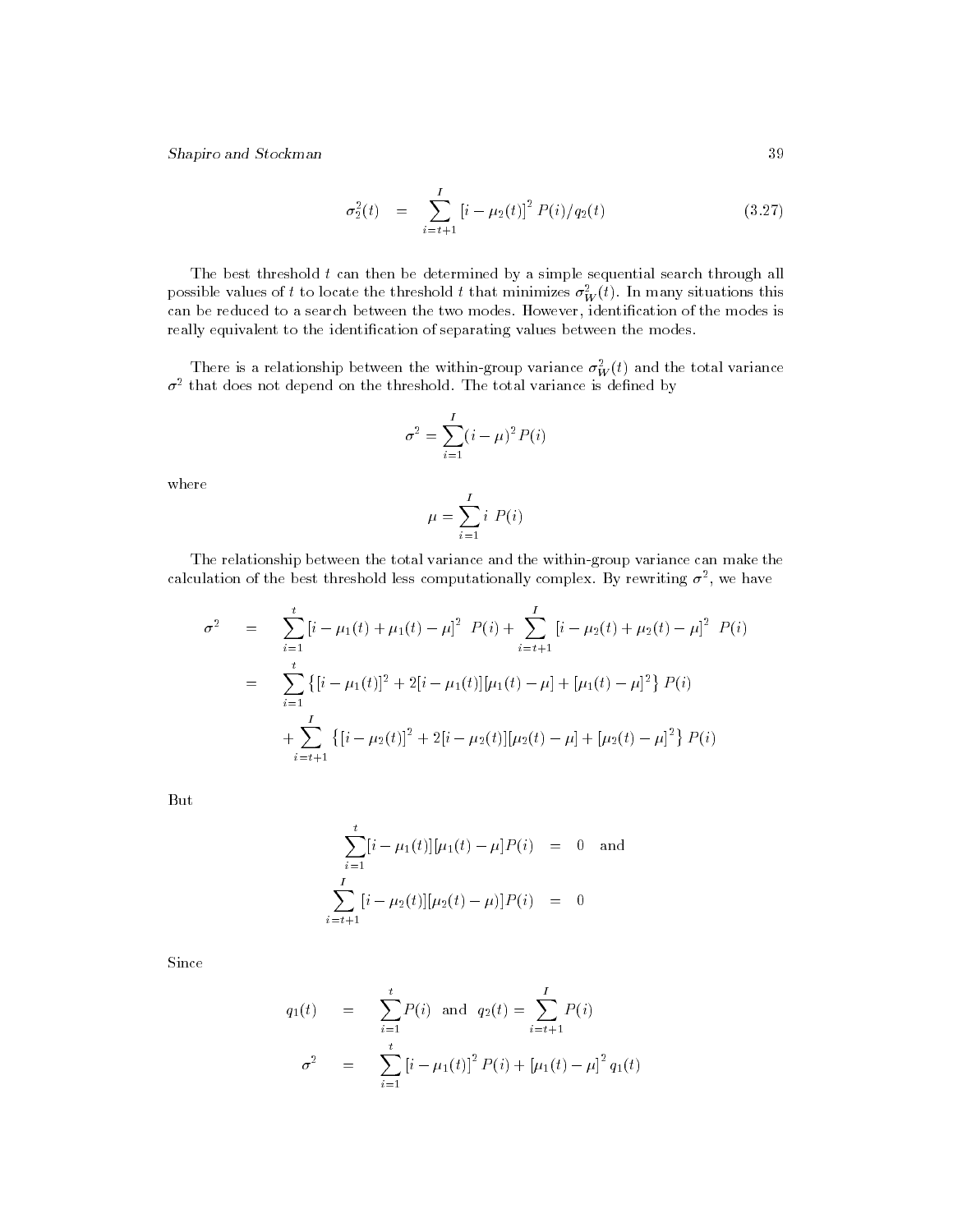40 Computer Vision: Mar 2000

$$
+\sum_{i=t+1}^{I} [i - \mu_2(t)]^2 P(i) + [\mu_2(t) - \mu]^2 q_2(t)
$$
  
= 
$$
[q_1(t) \sigma_1^2(t) + q_2(t) \sigma_2^2(t)]
$$

$$
+ \left\{ q_1(t) [\mu_1(t) - \mu]^2 + q_2(t) [\mu_2(t) - \mu]^2 \right\}
$$
(3.28)

The first bracketed term is the within-group variance  $\sigma_W^-$ . It is just the sum of the weighted variances of each of the two groups. The second bracketed term is called the between-group variance  $\sigma_B^-$ . It is just the sum of the weighted squared distances between the means of each group and the grand mean. The between-group variance can be further simplified. Note that the grand mean  $\mu$  can be written as

$$
\mu = q_1(t) \mu_1(t) + q_2(t) \mu_2(t) \tag{3.29}
$$

Using Eq. (3.29) to eliminate  $\mu$  in Eq. (3.28), substituting  $1-q_1(t)$  for  $q_2(t)$ , and simplifying, we obtain

$$
\sigma^{2} = \sigma_{W}^{2}(t) + q_{1}(t)[1 - q_{1}(t)][\mu_{1}(t) - \mu_{2}(t)]^{2}
$$

Since the total variance  $\sigma^{\bot}$  does not depend on  $t,$  the  $t$  minimizing  $\sigma_{W}^{-}(t)$  will be the  $t$ maximizing the between group variance  $\sigma_B^-(\iota),$ 

$$
\sigma_B^2(t) = q_1(t) \left[ 1 - q_1(t) \right] \left[ \mu_1(t) - \mu_2(t) \right]^2 \tag{3.30}
$$

To determine the maximizing t for  $\sigma_B^2(t)$ , the quantities determined by Eqs. (3.25) to (3.27) all have to be determined. However, this need not be done independently for each  $t$ . There is a relationship between the value computed for t and that computed for the next  $t : t + 1$ . We have directly from Eq. (3.25) the recursive relationship

$$
q_1(t+1) = q_1(t) + P(t+1)
$$
\n(3.31)

with initial value  $q_1(1) = P(1)$ .

From Eq. (3.26) we obtain the recursive relation

$$
\mu_1(t+1) = \frac{q_1(t)\mu_1(t) + (t+1)P(t+1)}{q_1(t+1)}
$$
\n(3.32)

with the initial value  $\mu_1(0) = 0$ . Finally, from Eq. (3.29) we have

$$
\mu_2(t+1) = \frac{\mu - q_1(t+1)\mu_1(t+1)}{1 - q_1(t+1)}
$$
\n(3.33)

Automatic threshold-nding algorithms only work well when the images to be thresholded satisfy their assumptions about the distribution of the gray-tone values over the image. The Otsu automatic threshold finder assumes a bimodal distribution of gray-tone values. If the image approximately fits this constraint, it will do a good job. If the image is not at all bimodal, the results are not likely to be useful. Figure 3.24 illustrates the application of the Otsu operator to the gray-tone image of some toy blocks shown in a). The operator returned a threshold of 93 from the possible range of 0 to 255. The pixels below and above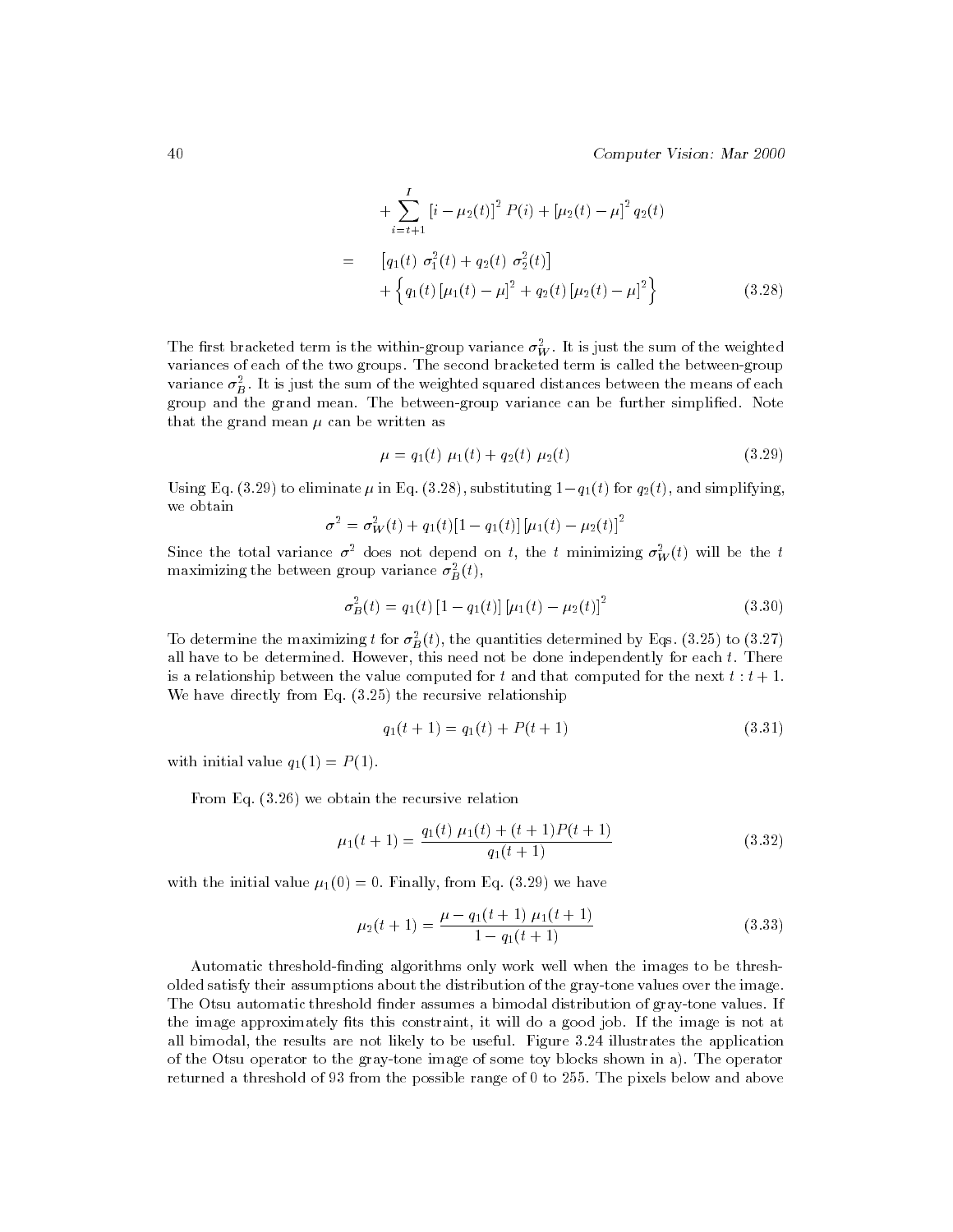

Figure 3.24: A gray-tone image and the pixels below and above the threshold of 93 (shown in white) found by the Otsu automatic thresholding operator.

the threshold are shown in b) and c), respectively. Only the very dark regions of the image have been isolated.

If the gray-tone values of an image are strongly dependent on the location within the image, for example lighter in the upper left corner and darker in the lower right, then it may be more appropriate to use local instead of global thresholds. This idea is sometimes called *dynamic* thresholding. In some applications, the approximate shapes and sizes of the objects to be found are known in advance. In this case a technique called know ledge-based thresholding, which evaluates the resultant regions and chooses the threshold that provides the best results, can be employed. Finally, some images are just not thresholdable, and alternate techniques must be used to find the objects in them.

Exercise 18 Automatic threshold determination Write a program to implement the Otsu automatic threshold finder. Try the program on several different types of scanned images.

#### References 3.9

There are a number of different algorithms for the connected components labeling operation, each designed to address a certain task. Tanimoto (1990) assumes that the entire image can fit in memory and employs a simple, recursive algorithm that works on one component at a time, but can move all over the image. Other algorithms were designed for larger images that may not fit in memory and work on only two rows of the image at a time. Rosenfeld and Pfalz (1966) developed the two-pass algorithm that uses a global equivalence table and is sometimes called the `classical' connected components algorithm. Lumia, Shapiro, and Zuniga (1983) developed another two-pass algorithm that uses a local equivalence table to avoid paging problems. Danielsson and Tanimoto (1983) designed an algorithm for massively parallel machines that uses a parallel propagation strategy. Any algorithms that keep track of equivalences can use the union-find data structure (Tarjan,  $1975$ ) to efficiently perform set-union operations.

Serra (1982) produced the first systematic theoretical treatment of mathematical mor-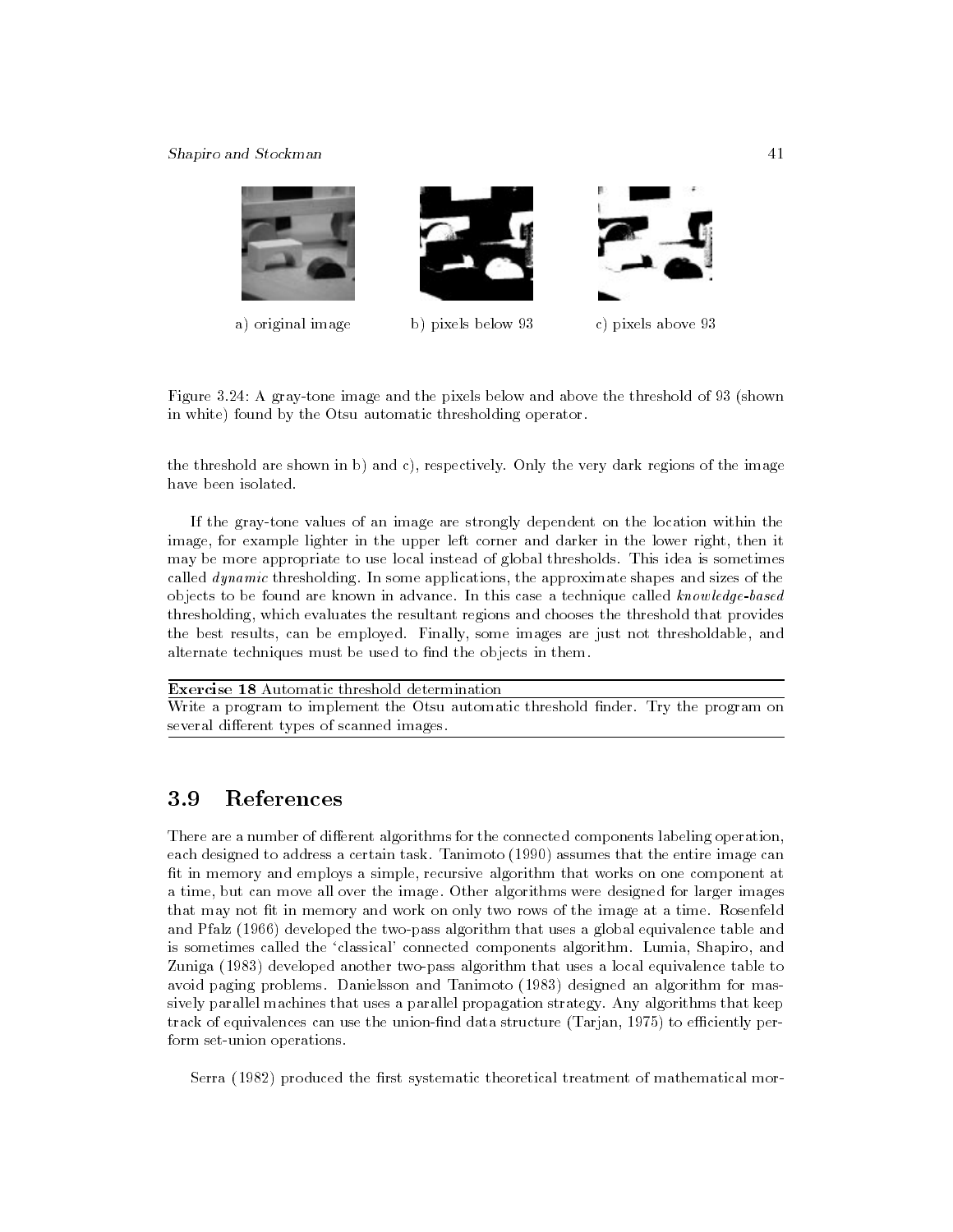phology. Sternberg (1985) designed a parallel pipeline architecture for rapidly performing the operations and applied it to problems in medical imaging and industrial machine vision. He also extended the binary morphology operations to gray-scale morphology (1986), which has become a standard image filtering operation. Haralick, Sternberg, and Zhuang (1987) published a tutorial paper on both binary and gray-scale morphology that has helped to show their value to the computer vision community. Shapiro, MacDonald, and Sternberg (1987) showed that morphological feature detection can be used for object recognition.

Automatic thresholding has been addressed in a number of papers. The method described in this text is due to Otsu (1979). Other methods have been proposed by Kittler and Illingworth  $(1986)$  and by Cho, Haralick, and Yi  $(1989)$ . Sahoo et al.  $(1988)$  give a general survey of thresholding techniques.

- 1. S. L. Tanimoto, The Elements of Artificial Intelligence Using Common LISP, W. H. Freeman and Company, New York, 1990.
- 2. A. Rosenfeld and J. L. Pfaltz, "Sequential Operations in Digital Picture Processing," Journal of the Association for Computing Machinery, Vol.  $13, 1966$ , pp.  $471–494$ .
- 3. R. Lumia, .G. Shapiro, and O. Zuniga, \A New Connected Components Algorithm for Virtual Memory Computers," Computer Vision, Graphics, and Image Processing, Vol. 22, 1983, pp. 287-300.
- 4. P.-E. Danielsson and S.L. Tanimoto, \Time Complexity for Serial and Parallel Propagation in Images," in Architecture and Algorithms for Digital Image Processing, A. Oosterlinck and P.-E. Danielsson (eds.), Proceedings of the SPIE, Vol. 435, 1983, pp. 60-67.
- 5. R. E. Tarjan, "Efficiency of a Good but not Linear Set Union Algorithm," Journal of the Association for Computing Machinery, Vol. 22, 1975, pp. 215-225.
- 6. J. Serra, Image Analysis and Mathematical Morphology, Academic Press, New York, 1982.
- 7. S. R. Sternberg, "An Overview of Image Algebra and Related Architectures," Integrated Technology for Parallel Image Processing, Academic Press, London, 1985, pp. 79-100.
- 8. S. R. Sternberg, "Grayscale Morphology," Computer Vision, Graphics, and Image Processing, Vol. 35, 1986, pp. 333-355.
- 9. R. M. Haralick, S. R. Sternberg, and X. Zhuang, \Image Analysis Using Mathematical Morphology," IEEE Transactions on Pattern Analysis and Machine Intelligence, Vol. PMI-9, 1987, pp. 523-550.
- 10. L. G. Shapiro, R. S. MacDonald, and S. R. Sternberg, "Ordered Structural Shape Matching with Primitive Extraction by Mathematical Morphology," Pattern Recognition, Vol 20, No. 1, 1987, pp. 75-90.
- 11. R. M. Haralick, "A Measure of Circularity of Digital Figures," IEEE Transactions on Systems, Man, and Cybernetics, Vol. SMC-4, 1974, pp. 394-396.